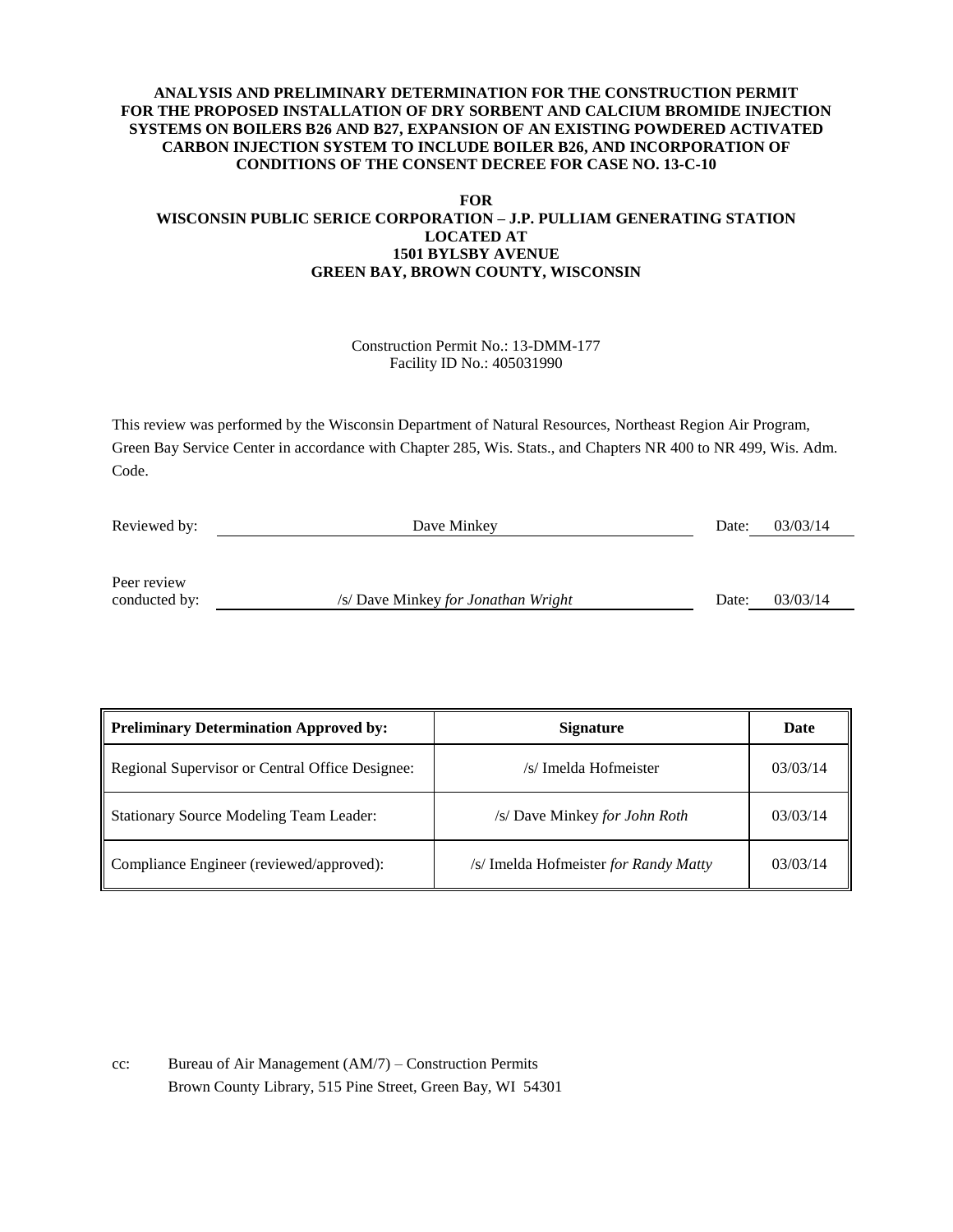#### **INTRODUCTION**

Stationary sources that are not specifically exempt from the requirement to obtain a construction permit under s. 285.60(5), Wis. Stats. or ch. NR 406, Wis. Adm. Code may not commence construction, reconstruction, replacement, relocation or modification unless a construction permit for the project has been issued by the Department of Natural Resource's (DNR's) Air Management Program. Owners or operators subject to the construction permit requirements must submit a construction permit application to the DNR. The application is reviewed following the applicable provisions set forth in ss. 285.60 to 285.67, Wis. Stats. The criteria for permit issuance vary depending on whether the source is major or minor and whether the source is or proposed to be located in an attainment or nonattainment area.

Subject sources are to be reviewed with respect to the equipment and facility description provided in the application and for the resulting impact upon the air quality. The review ensures compliance with all applicable rules and statutory requirements. The preliminary determination will show why the source(s) should be approved, conditionally approved, or disapproved. It will encompass emission calculations and an air quality analysis using US EPA models, if applicable. Emissions from volatile organic compound (VOC) sources and small sources whose emissions are known to be insignificant are normally not modeled. As a precautionary note, the emission estimates are based on US EPA emission factors (AP-42) or theoretical data and can vary from actual stack test data.

A final decision on the construction permit will not be made until the public has had an opportunity to comment on the Department's analysis, preliminary determination and draft permit. The conditions proposed in the draft permit may be revised in any final permit issued based on comments received or further evaluation by the Department.

### **GENERAL APPLICATION INFORMATION**

| Owner/Operator:                          |                                                        | P.O. Box 19002                                           | Wisconsin Public Service Corporation<br>Green Bay, WI 54307                                                                                                          |
|------------------------------------------|--------------------------------------------------------|----------------------------------------------------------|----------------------------------------------------------------------------------------------------------------------------------------------------------------------|
| Responsible Official:                    | Mr. Len Rentmeester, General Manager<br>(920) 433-5402 |                                                          |                                                                                                                                                                      |
| <b>Application Contact Person:</b>       |                                                        |                                                          | Ms. Cindy Brandt<br>$(920)$ 433-1830                                                                                                                                 |
| Application Submitted By:                |                                                        | Mr. Len Rentmeester, General Manager<br>$(920)$ 433-5402 |                                                                                                                                                                      |
| <b>Application Receipt Date:</b>         |                                                        | December 6, 2013                                         |                                                                                                                                                                      |
| <b>Additional Information Submitted:</b> |                                                        |                                                          | January 8, 2014; January 10, 2014; January 22, 2014; January 29, 2014;<br>February 6, 2014; February 7, 2014; February 10, 2014; February 19,<br>2014; March 3, 2014 |
| Date of Complete Application:            |                                                        |                                                          | March 3, 2014                                                                                                                                                        |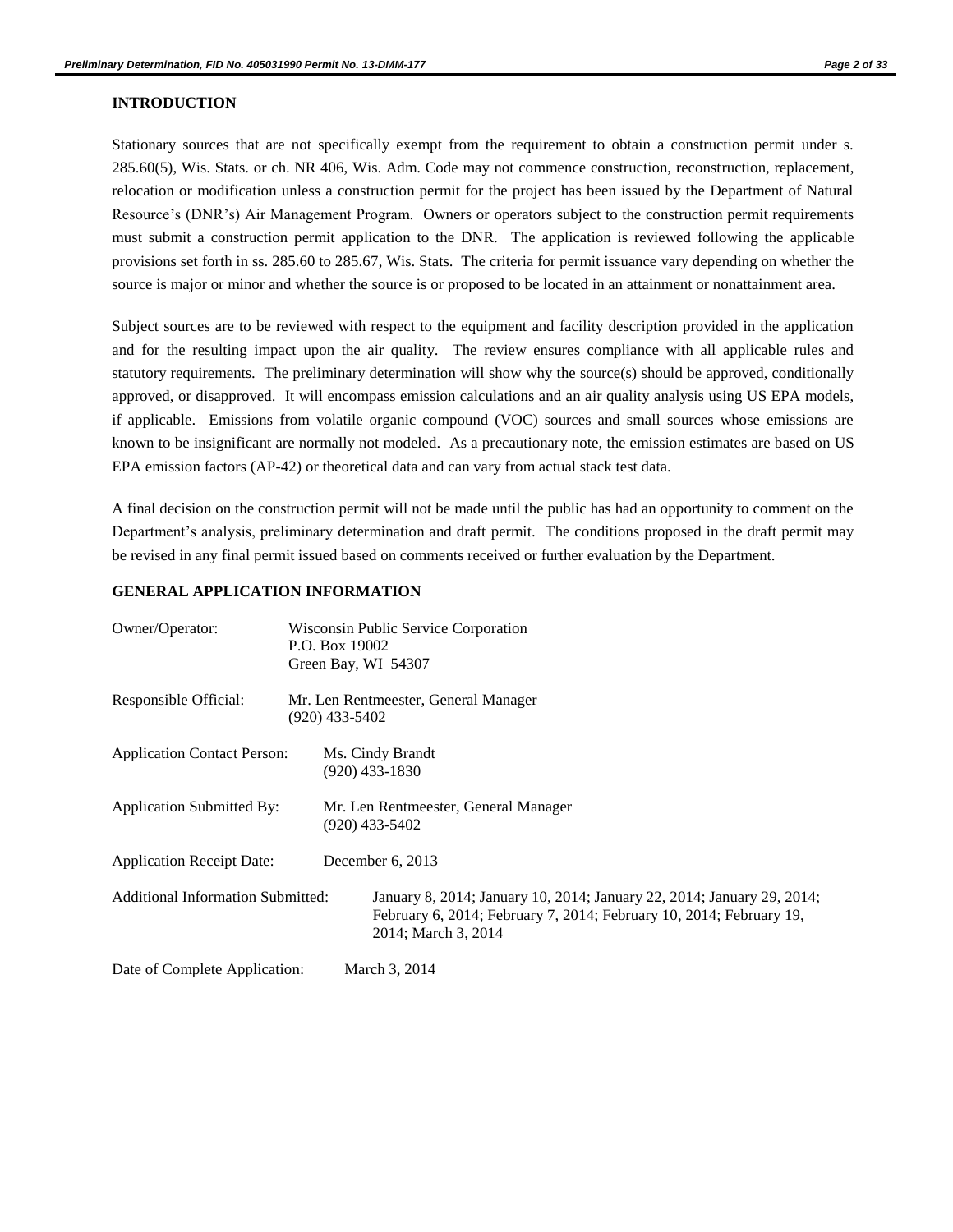### **PROJECT DESCRIPTION**

Wisconsin Public Service (WPS) Corporation – Pulliam Generating Station is proposing to install dry sorbent injection (DSI) and calcium bromide injection systems on Pulliam Units 7 and 8 (boilers B26 and B27) and expand the existing powdered activated carbon (PAC) injection system currently installed on boiler B27 to include boiler B26. These pollution controls are being installed to comply with the Mercury and Air Toxics Standards (MATS) of 40 CFR Subpart UUUUU which has a compliance date of April 16, 2015. WPS has also requested that the conditions of the consent decree for Civil Action No. 13-C-10 be incorporated into the construction permit.

The DSI injection system will consist of a storage silo, two mills, systems to inject the DSI into the boiler flue gas stream and associated piping. DSI will be delivered by truck to a new DSI silo (process P72) where emissions from loading and unloading will be controlled by a bin vent filter. The DSI material will be either trona or sodium bicarbonate. Only one of these sorbents can be injected at a time. From the silo, the DSI will be pneumatically conveyed through fully enclosed piping to the new Pulliam Unit 7 mill (process P73) or Pulliam Unit 8 mill (process P74). The piping and mills are totally enclosed processes and the mills will be contained within enclosed semi-trailers. The milled dry material is then pneumatically conveyed through enclosed piping and injected into the boiler flue gas path between the air heaters and the electrostatic precipitator (ESP). Alternatively, DSI material can bypass the mills and be conveyed through enclosed piping and directly injected into the boiler flue gas path between the air heaters and the electrostatic precipitator.

The expansion of the PAC injection system includes the addition of an injection system for boiler B26 and associated piping. PAC will be delivered by truck to an existing PAC storage silo (process P66) where emissions from loading and unloading will be controlled by a bin vent. From the silo, the PAC will be pneumatically conveyed through fully enclosed piping and injected into the boiler flue gas path between the economizer and the air heaters.

The new calcium bromide injection system will consist of a storage tank for the liquid  $CaBr<sub>2</sub>$  solution and piping to deliver the solution to the boiler B26 and B27 coal feeders. The storage tank is not a significant source of emission. Addition of  $CaBr<sub>2</sub>$  to the coal being fed to the boilers will enhance the collection of mercury, as demonstrated during a research and testing project authorized under Research and Testing Exemption 11-JGB-233-EXM.

The proposed project will increase the amount of ash generated by the facility. This will result in an increase in emissions from miscellaneous ash handling processes at the facility, including: two mechanical exhausters (processes P46A and P46B) used to pull ash from the ESP hoppers and deposit it into one of the two ash storage silos, the east and west ash storage silos (processes P64A and P64B), where emissions from loading and unloading are controlled by bin vent filters, ash loadout from the silos to trucks (fugitives F46A and F46B), and an ash storage pile and associated activities (F47). For emission calculation purposes, the ash storage pile and associated activities have been split into four sub-processes: pile maintenance and dozer activity (F47A), wind erosion (F47B), load-in to pile (F47C) and loadout from pile (F47D).

The consent decree for Civil Action No. 13-C-10 includes a number of provisions including:

- Retirement, Refueling or Repowering of Pulliam Units 5 and 6 (boilers B24 and B25) by June 1, 2015;
- $\bullet$  Unit-specific, plant-wide and system wide sulfur dioxide (SO<sub>2</sub>) and nitrogen oxides (NOx) emission limitations;
- Surrender of excess  $SO_2$  and NOx allowances;
- Optimization of boiler particulate matter (PM) control devices; and
- Annual particulate matter stack testing or installation and operation of PM continuous emissions monitoring systems (CEMS)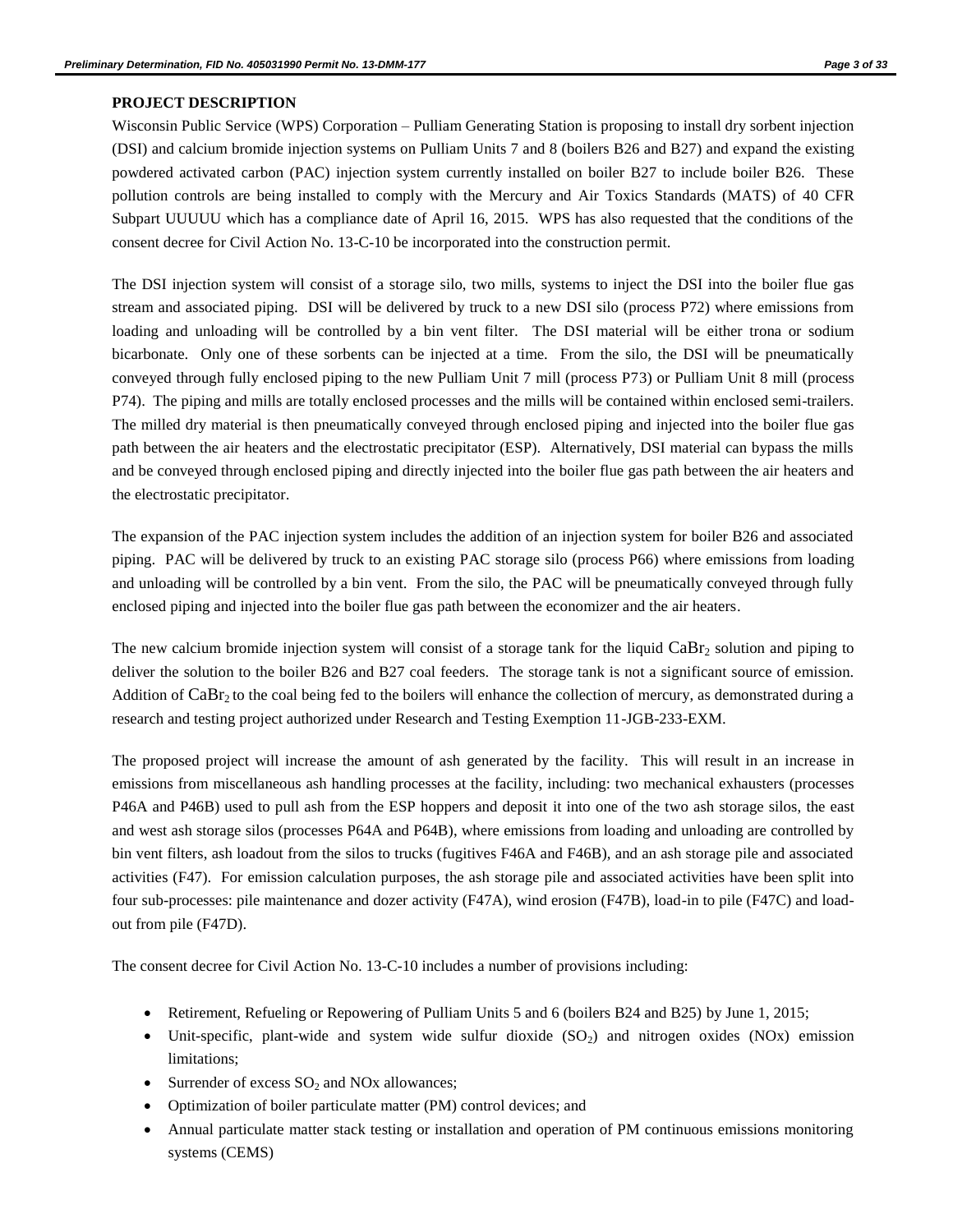Provisions of the consent decree will be incorporated into the construction permit as Part III of the permit.

WPS has also elected to change the baghouse bag filter material for processes P41 (rail unloading) and P44B (coal crusher) to a material that is expected to provide a higher control efficiency for small particulate. With the improved bag material, the baghouses are expected to have pressure drops that are somewhat higher than the pressure drop range currently allowed by the facility's operation permit. WPS has proposed that the pressure drop range be changed to 1 to 9 inches of water column instead of the current range of 1 to 6 inches of water column.

Because this facility is considered a major source under ch. NR 405, Wis. Adm. Code, this project must first be reviewed to determine whether it constitutes a major modification. Based on the information provided by facility, the Department has determined that this project does not constitute a major modification under ch. NR 405, Wis. Adm. Code. See the *Ch. NR 405, Wis. Adm. Code, Applicability* section of this document for additional information.

The proposed project is subject to construction permitting under ch. NR 406, Wis. Adm. Code, because maximum theoretical particulate matter,  $PM_{10}$ ,  $PM_{2.5}$ , calcium oxide, bromine and hydrogen bromide emissions exceed the exemption thresholds in s. NR 406.04(2), Wis. Adm. Code.

#### **Other Actions:**

The Department will add reference test methods for  $PM_{2.5}$  and  $PM_{10}$  emissions to the permit.

#### **SOURCE DESCRIPTION**

The J.P. Pulliam Plant is an electric generation facility located near the mouth of the Fox River in Green Bay, Wisconsin. The primary emission sources at this location are four coal-fired boilers, rated between 693 and 1510 million BTU (mmBtu) per hour. These boilers were built between 1949 and 1964. Natural gas is burned in a series of burners located on each boiler as a startup and supplemental fuel. Exhaust from the boilers vents to the atmosphere through three 377 foot flues, all of which are housed in a single concrete stack. Electrostatic precipitators are used to control particulate matter emissions from the boiler exhaust gases. Other significant emission sources at the plant include a combustion turbine, natural gas heaters used to thaw frozen coal contained in rail cars, two natural gas pipeline station heaters rated at 4.0 million Btu/hr each, and particulate matter emissions associated with coal and ash handling at the site.

This facility is located in a commercial/industrial area on the northern edge of the city of Green Bay, Wisconsin.

#### **Description of New or Modified Units.**

| Process number:                            | <b>P46A</b>                                 |  |
|--------------------------------------------|---------------------------------------------|--|
| Unit description:                          | Ash transfer from ESP hopper into west silo |  |
| Control technology status:                 | Controlled                                  |  |
| Maximum process throughput:                | 90 tons/hr                                  |  |
| Date of construction or last modification: | Constructed in 1962, last changed in 2011   |  |
| <b>Construction Permit:</b>                | None                                        |  |
| <b>Stack Information.</b>                  |                                             |  |
| Stack identification number(s):            | S46A                                        |  |
| Exhausting $unit(s)$ :                     | P46A                                        |  |

#### **A. Emission Unit Information.**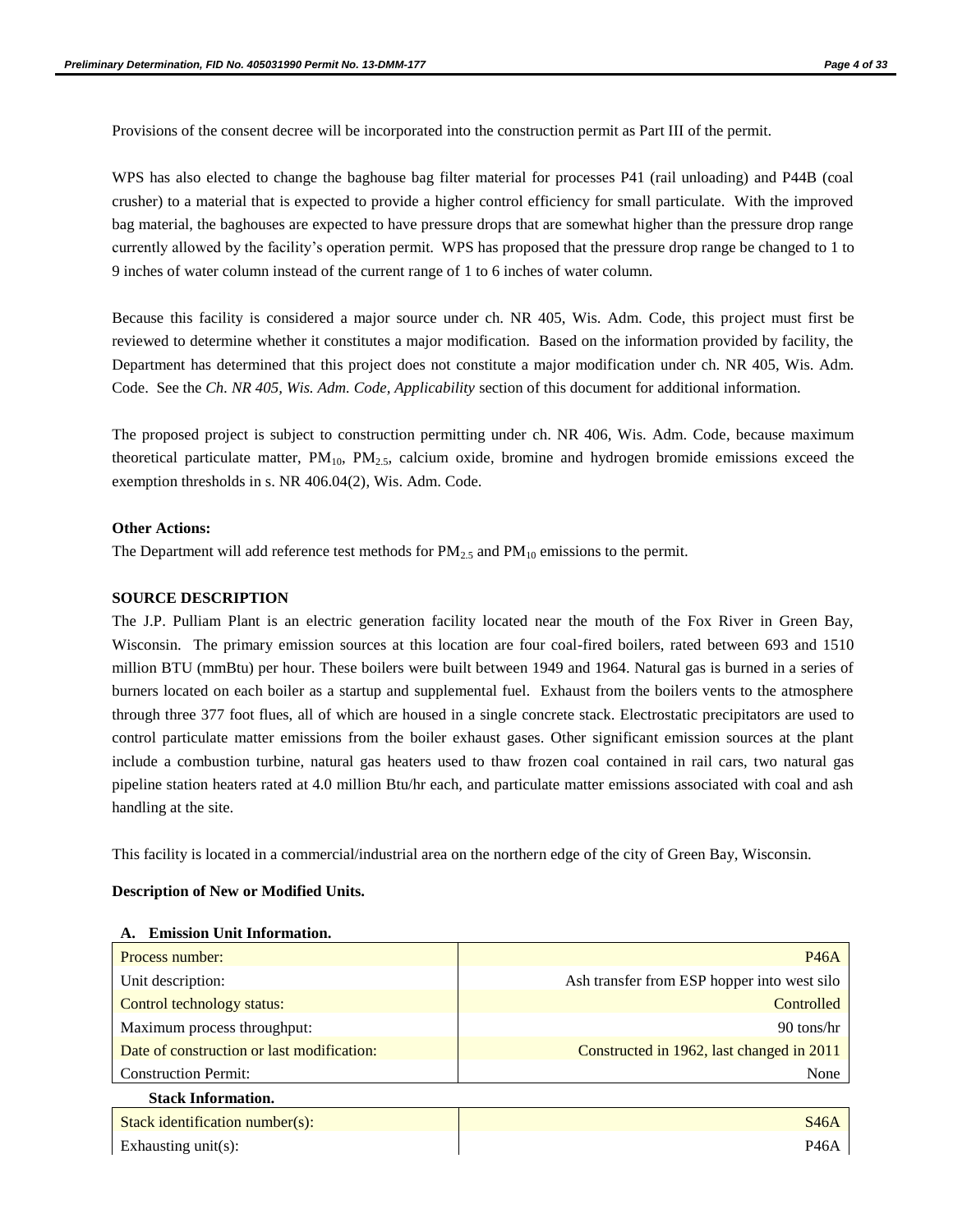## **A. Emission Unit Information.**

| This stack has an actual exhaust point:           | Yes            |
|---------------------------------------------------|----------------|
| Discharge height above ground level (ft):         | 22.8           |
| Inside dimensions at outlet (ft):                 | 1.1            |
| Exhaust flow rate (normal) (ACFM):                | 1,000          |
| Exhaust flow rate (maximum) (ACFM):               | 3,380          |
| Exhaust gas temperature (normal) $(^{\circ}F)$ :  | Ambient        |
| Exhaust gas temperature (maximum) $(^{\circ}F)$ : | Ambient        |
| Exhaust gas discharge direction:                  | Up             |
| Stacks equipped with any obstruction?             | N <sub>o</sub> |

## **Control Device Information.**

| Control Device identification number:      | C <sub>46</sub> A |
|--------------------------------------------|-------------------|
| Exhausting emissions unit(s):              | P46A              |
| Control device description                 | Baghouse          |
| Control Efficiency:                        | 99 %              |
| Date of construction or last modification: | 201               |

## **B. Emission Unit Information.**

| Process number:                            | P46B                                        |
|--------------------------------------------|---------------------------------------------|
| Unit description:                          | Ash transfer from ESP hopper into east silo |
| Control technology status:                 | Controlled                                  |
| Maximum process throughput:                | 90 tons/hr                                  |
| Date of construction or last modification: | Constructed in 1962, last changed in 2011   |
| <b>Construction Permit:</b>                | None                                        |

#### **Stack Information.**

| Stack identification number( $s$ ):               | <b>S46B</b>    |
|---------------------------------------------------|----------------|
| Exhausting $unit(s)$ :                            | <b>P46B</b>    |
| This stack has an actual exhaust point:           | Yes            |
| Discharge height above ground level (ft):         | 22.8           |
| Inside dimensions at outlet (ft):                 | 1.1            |
| Exhaust flow rate (normal) (ACFM):                | 1,000          |
| Exhaust flow rate (maximum) (ACFM):               | 3,380          |
| Exhaust gas temperature (normal) $(^{\circ}F)$ :  | Ambient        |
| Exhaust gas temperature (maximum) $(^{\circ}F)$ : | Ambient        |
| Exhaust gas discharge direction:                  | Up             |
| Stacks equipped with any obstruction?             | N <sub>o</sub> |

## **Control Device Information.**

| Control Device identification number:      | C46B        |
|--------------------------------------------|-------------|
| Exhausting emissions unit(s):              | <b>P46B</b> |
| Control device description                 | Baghouse    |
| Control Efficiency:                        | 99 %        |
| Date of construction or last modification: | 2011        |

## **C. Emission Unit Information.**

| Fugitive number:  | <b>F46A</b>                  |
|-------------------|------------------------------|
| Unit description: | Wet ash transfer into trucks |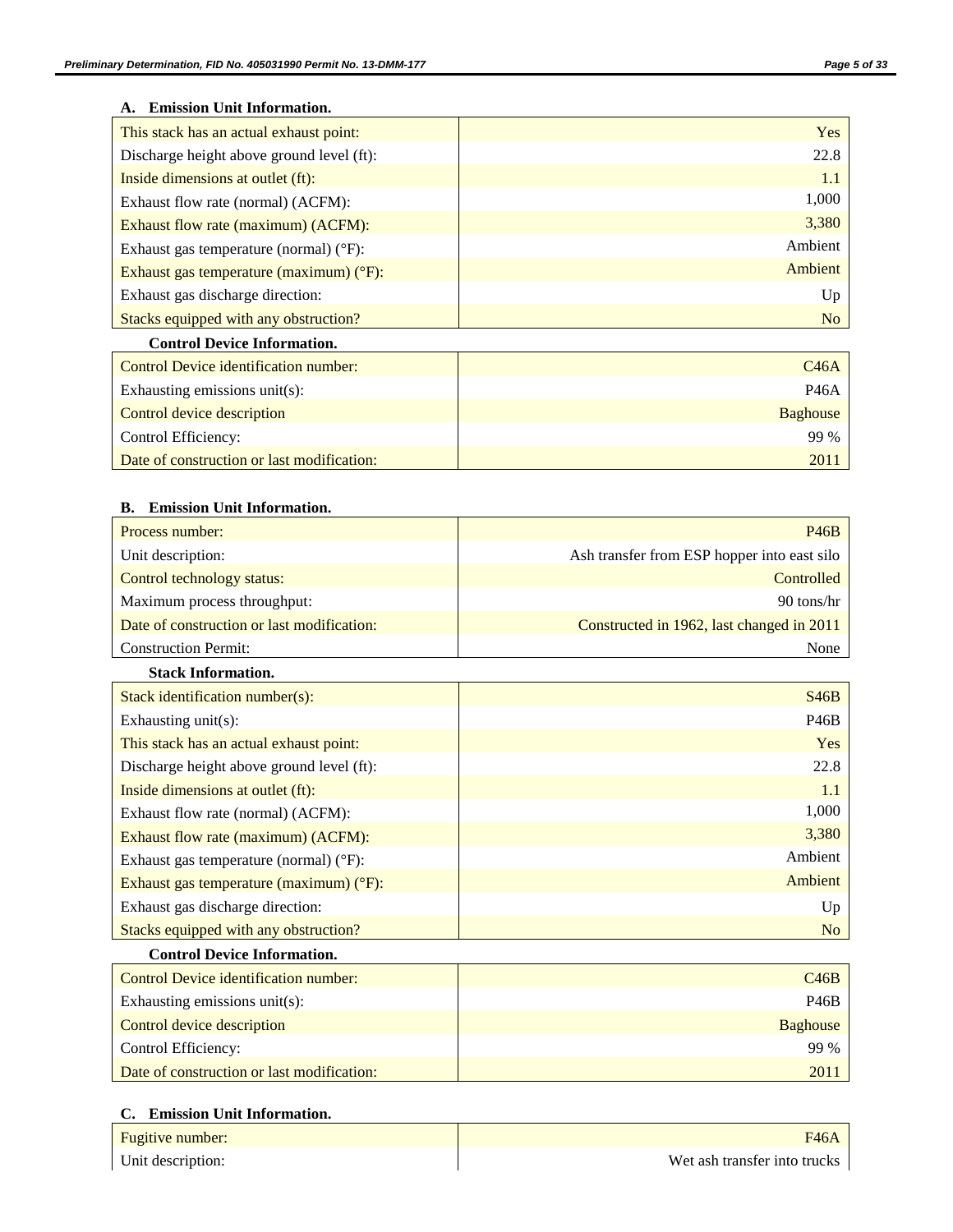## **C. Emission Unit Information.**

| Control technology status:                 | <b>Uncontrolled</b> |
|--------------------------------------------|---------------------|
| Maximum process throughput:                | $60$ tons/hr        |
| Date of construction or last modification: | Constructed 1962    |
| <b>Construction Permit:</b>                | None                |

## **D. Emission Unit Information.**

| Fugitive number:                           | F46B                         |
|--------------------------------------------|------------------------------|
| Unit description:                          | Wet ash transfer into trucks |
| Control technology status:                 | Uncontrolled                 |
| Maximum process throughput:                | $60$ tons/hr                 |
| Date of construction or last modification: | Constructed 1962             |
| <b>Construction Permit:</b>                | None                         |

## **E. Emission Unit Information.**

| Fugitive number:                           | <b>F47A</b>                                 |
|--------------------------------------------|---------------------------------------------|
| Unit description:                          | Outdoor ash storage pile – Pile Maintenance |
| Control technology status:                 | Uncontrolled                                |
| Maximum process throughput:                | 173 tons pushed/hr                          |
| Date of construction or last modification: | Constructed in 1970, last changed in 1993   |
| <b>Construction Permit:</b>                | None                                        |

## **F. Emission Unit Information.**

| Fugitive number:                           | F47B                                      |
|--------------------------------------------|-------------------------------------------|
| Unit description:                          | Outdoor ash storage pile – Wind Erosion   |
| Control technology status:                 | Uncontrolled                              |
| Maximum process throughput:                | 7 acres                                   |
| Date of construction or last modification: | Constructed in 1970, last changed in 1993 |
| <b>Construction Permit:</b>                | None                                      |

## **G. Emission Unit Information.**

| Fugitive number:                           | <b>F47C</b>                                            |
|--------------------------------------------|--------------------------------------------------------|
| Unit description:                          | Outdoor ash storage pile - Ash Unloading onto Ash Pile |
| Control technology status:                 | Uncontrolled                                           |
| Maximum process throughput:                | $60$ tons/hr                                           |
| Date of construction or last modification: | Constructed in 1970, last changed in 1993              |
| <b>Construction Permit:</b>                | None                                                   |

## **H. Emission Unit Information.**

| Fugitive number:                           | <b>F47D</b>                                              |
|--------------------------------------------|----------------------------------------------------------|
| Unit description:                          | Outdoor ash storage pile – Ash Loading from Pile to Haul |
|                                            | <b>Trucks</b>                                            |
| Control technology status:                 | Uncontrolled                                             |
| Maximum process throughput:                | 700 tons/hr                                              |
| Date of construction or last modification: | Constructed in 1970, last changed in 1993                |
| <b>Construction Permit:</b>                | None                                                     |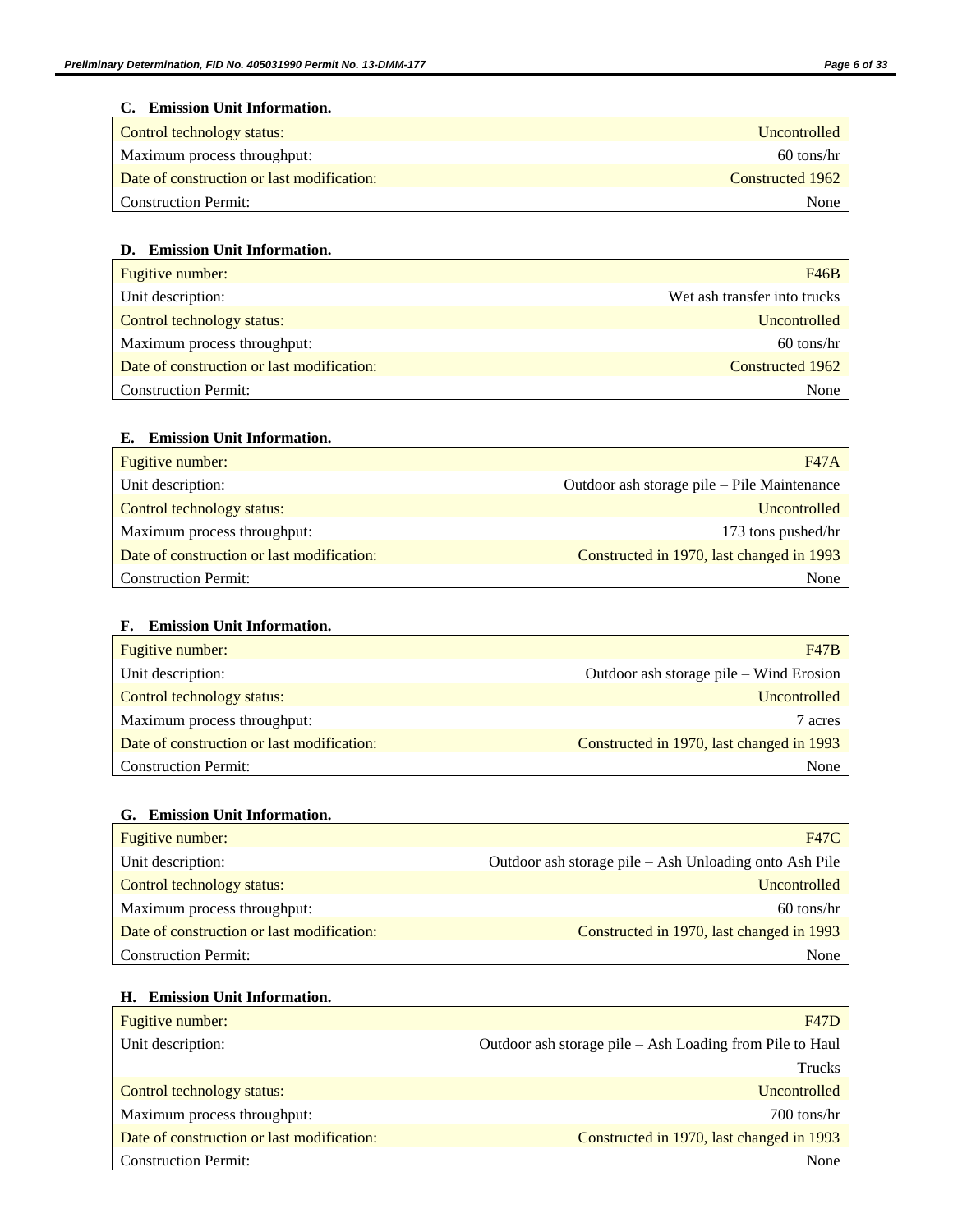## **I. Emission Unit Information.**

| Fugitive number:                           | F <sub>62</sub>                                           |
|--------------------------------------------|-----------------------------------------------------------|
| Unit description:                          | Payed Haul Roads                                          |
| Control technology status:                 | <b>Uncontrolled</b>                                       |
| Maximum process throughput:                | 61.2 VMT/year                                             |
| Date of construction or last modification: | To be modified in 2013 (paving portions of unpaved roads) |
| <b>Construction Permit:</b>                | 13-DMM-177                                                |

## **J. Emission Unit Information.**

| Process number:                            | <b>P64A</b>                                |
|--------------------------------------------|--------------------------------------------|
| Unit description:                          | Ash transfer through bin vent at west silo |
| Control technology status:                 | Controlled                                 |
| Maximum process throughput:                | 90 tons/hr                                 |
| Date of construction or last modification: | Constructed in 1962, last changed in 2007  |
| <b>Construction Permit:</b>                | None                                       |

## **Stack Information.**

| Stack identification number( $s$ ):               | S64A       |
|---------------------------------------------------|------------|
| Exhausting $unit(s)$ :                            | P64A       |
| This stack has an actual exhaust point:           | Yes        |
| Discharge height above ground level (ft):         | 92         |
| Inside dimensions at outlet (ft):                 | 1.4        |
| Exhaust flow rate (normal) (ACFM):                | 1,000      |
| Exhaust flow rate (maximum) (ACFM):               | 2,240      |
| Exhaust gas temperature (normal) $(^{\circ}F)$ :  | Ambient    |
| Exhaust gas temperature (maximum) $(^{\circ}F)$ : | Ambient    |
| Exhaust gas discharge direction:                  | Horizontal |
| Stacks equipped with any obstruction?             | No         |

## **Control Device Information.**

| Control Device identification number:      | C64A            |
|--------------------------------------------|-----------------|
| Exhausting emissions unit(s):              | <b>P64A</b>     |
| Control device description                 | Bin vent filter |
| Control Efficiency:                        | 99 %            |
| Date of construction or last modification: | 2007            |

## **K. Emission Unit Information.**

| Process number:                            | P64B                                       |
|--------------------------------------------|--------------------------------------------|
| Unit description:                          | Ash transfer through bin vent at east silo |
| Control technology status:                 | Controlled                                 |
| Maximum process throughput:                | 90 tons/hr                                 |
| Date of construction or last modification: | Constructed in 1962, last changed in 2007  |
| <b>Construction Permit:</b>                | None                                       |
| <b>Stack Information.</b>                  |                                            |

# Stack identification number(s): S64B Exhausting unit(s): P64B This stack has an actual exhaust point: This stack has an actual exhaust point: Yes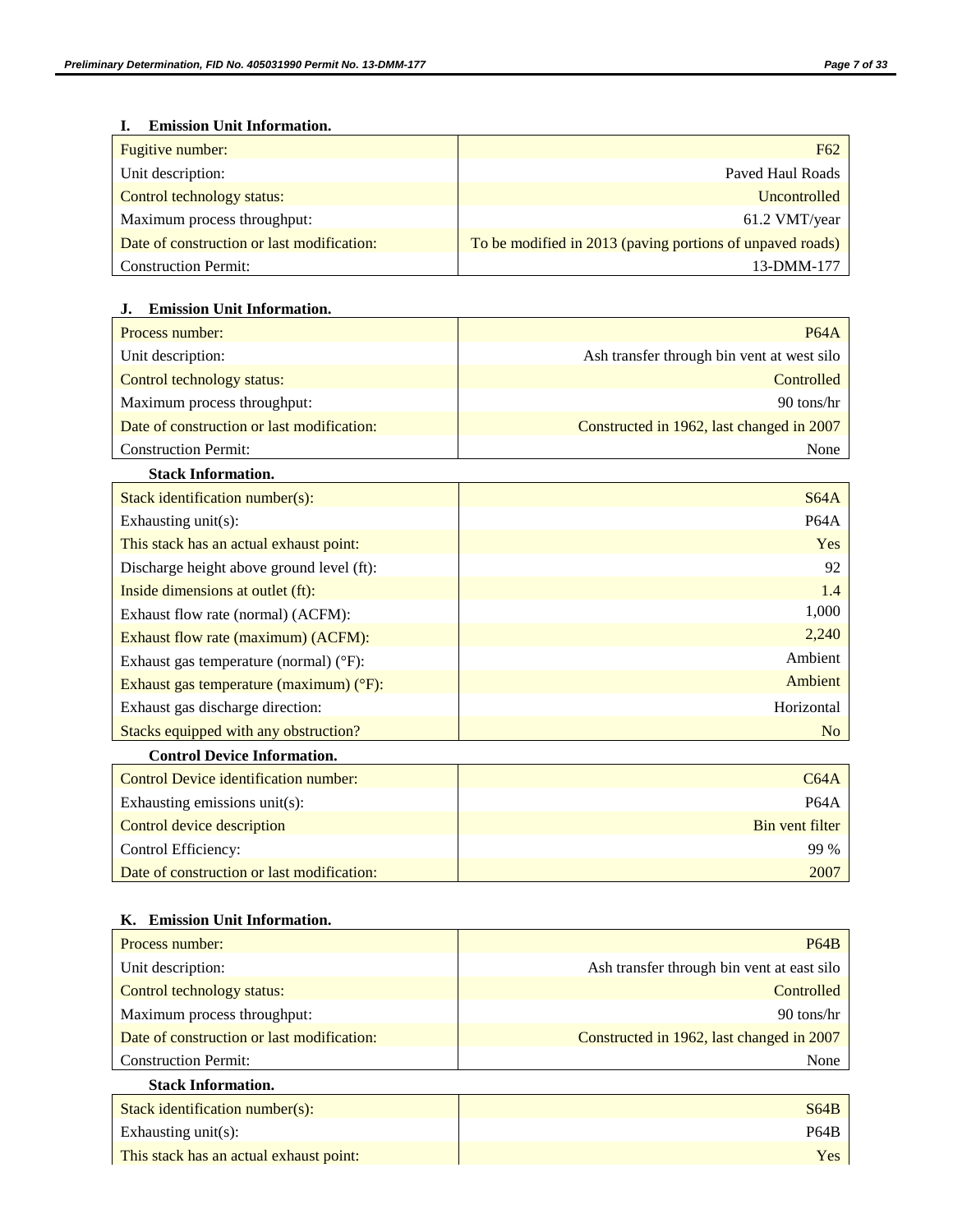## **K. Emission Unit Information.**

| Discharge height above ground level (ft):         | 96         |
|---------------------------------------------------|------------|
| Inside dimensions at outlet (ft):                 | 1.35       |
| Exhaust flow rate (normal) (ACFM):                | 1,000      |
| Exhaust flow rate (maximum) (ACFM):               | 2,240      |
| Exhaust gas temperature (normal) ( $\degree$ F):  | Ambient    |
| Exhaust gas temperature (maximum) $(^{\circ}F)$ : | Ambient    |
| Exhaust gas discharge direction:                  | Horizontal |
| Stacks equipped with any obstruction?             | No         |
|                                                   |            |

## **Control Device Information.**

| Control Device identification number:      | C64B            |
|--------------------------------------------|-----------------|
| Exhausting emissions unit(s):              | P64B            |
| Control device description                 | Bin vent filter |
| Control Efficiency:                        | 99 %            |
| Date of construction or last modification: | 2007            |

## **L. Emission Unit Information.**

| Process number:                                   | P <sub>66</sub>   |
|---------------------------------------------------|-------------------|
| Unit description:                                 | PAC Silo          |
| Control technology status:                        | Controlled        |
| Maximum process throughput:                       | 21 tons/hr of PAC |
| Date of construction or last modification:        | 2010              |
| <b>Construction Permit:</b>                       | None              |
| <b>Stack Information.</b>                         |                   |
| Stack identification number(s):                   | S66               |
| Exhausting $unit(s)$ :                            | P <sub>66</sub>   |
| This stack has an actual exhaust point:           | Yes               |
| Discharge height above ground level (ft):         | 50.5              |
| Inside dimensions at outlet (ft):                 | $1.5 \times 1.66$ |
| Exhaust flow rate (normal) (ACFM):                | 500               |
| Exhaust flow rate (maximum) (ACFM):               | 500               |
| Exhaust gas temperature (normal) $(^{\circ}F)$ :  | Ambient           |
| Exhaust gas temperature (maximum) $(^{\circ}F)$ : | Ambient           |
| Exhaust gas discharge direction:                  | Down              |

## **Control Device Information.**

| Control Device identification number:      | C66                    |
|--------------------------------------------|------------------------|
| Exhausting emissions unit(s):              | P66                    |
| Control device description                 | <b>Bin</b> vent filter |
| Control Efficiency:                        | 99 %                   |
| Date of construction or last modification: | 2010                   |

Stacks equipped with any obstruction?

## **M. Emission Unit Information.**

| Process number:            | P77        |
|----------------------------|------------|
| Unit description:          | DSI Silo   |
| Control technology status: | Controlled |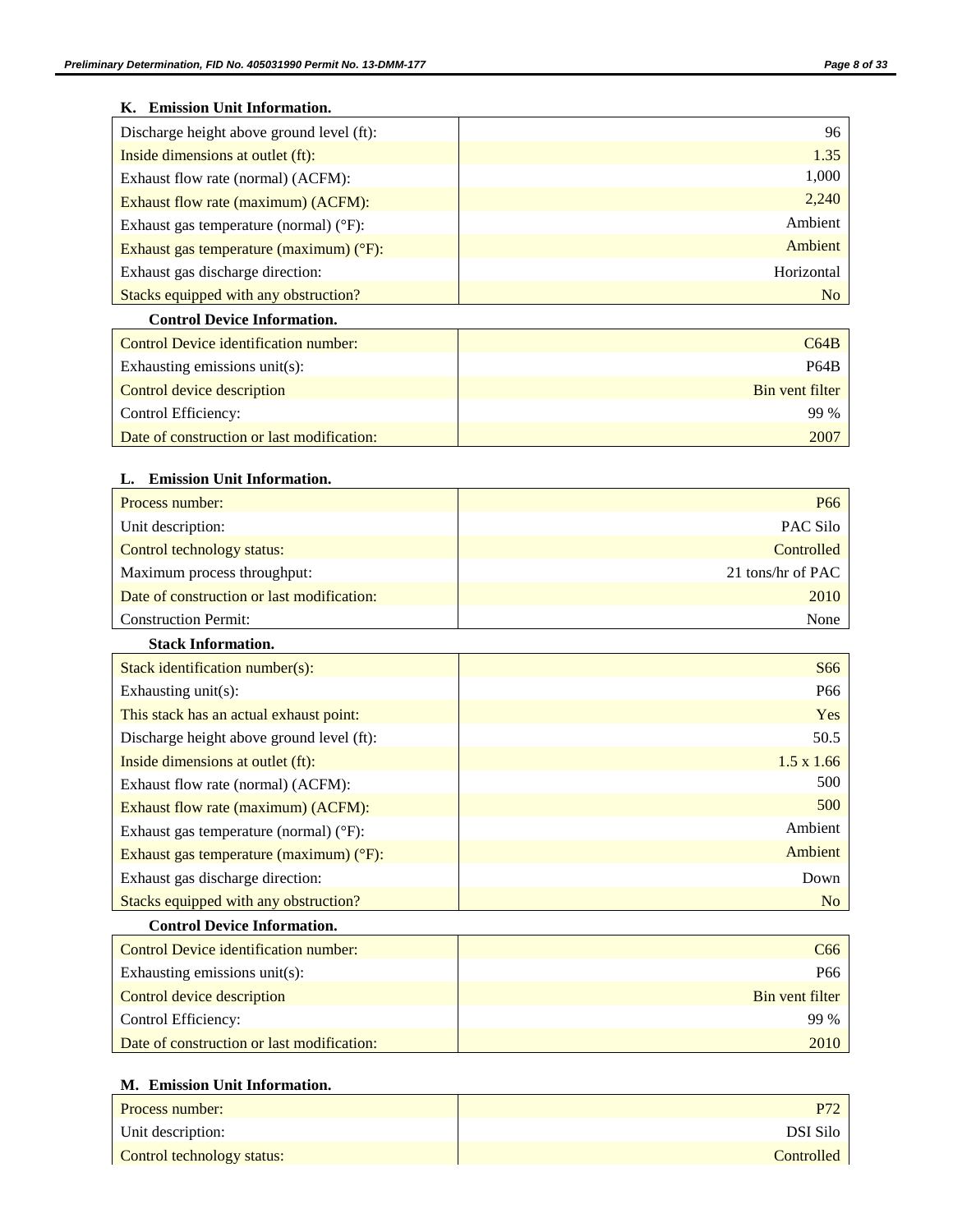| M. Emission Unit Information.              |                           |
|--------------------------------------------|---------------------------|
| Maximum process throughput:                | 24.6 tons/hr of DSI       |
| Date of construction or last modification: | To be constructed in 2013 |
| <b>Construction Permit:</b>                | 13-DMM-177                |
| <b>Stack Information.</b>                  |                           |
| Stack identification number(s):            | S72                       |
| Exhausting unit(s):                        | P72                       |
| This stack has an actual exhaust point:    | Yes                       |
| Discharge height above ground level (ft):  | 117.3                     |
| Inside dimensions at outlet (ft):          | $1.16 \times 0.66$        |
| Exhaust flow rate (normal) (ACFM):         | 1,000                     |
| Exhaust flow rate (maximum) (ACFM):        | 1,000                     |
| Exhaust gas temperature (normal) (°F):     | Ambient                   |
| Exhaust gas temperature (maximum) (°F):    | Ambient                   |
| Exhaust gas discharge direction:           | Down                      |
| Stacks equipped with any obstruction?      | N <sub>o</sub>            |
| <b>Control Device Information.</b>         |                           |
| Control Device identification number:      | C72                       |
| Exhausting emissions unit(s):              | P72                       |
| Control device description                 | <b>Bin vent filter</b>    |
| Control Efficiency:                        | 99 %                      |
| Date of construction or last modification: | To be constructed in 2013 |
|                                            |                           |
| N. Emission Unit Information.              |                           |
| Process number:                            | P73                       |
| Unit description:                          | Pulliam Unit 7 Mill       |
| Control technology status:                 | Uncontrolled              |
| Maximum process throughput:                | 2,498 lb DSI/hr           |
| Date of construction or last modification: | To be constructed in 2013 |
| <b>Construction Permit:</b>                | 13-DMM-177                |
| <b>Stack Information.</b>                  |                           |
| Stack identification number(s):            | S73                       |
| Exhausting unit(s):                        | P73                       |
| This stack has an actual exhaust point:    | Yes                       |
| Discharge height above ground level (ft):  | 10.08                     |
| Inside dimensions at outlet (ft):          | $22 \times 24$            |
| Exhaust flow rate (normal) (ACFM):         | 1,000                     |
| Exhaust flow rate (maximum) (ACFM):        | Not specified             |
| Exhaust gas temperature (normal) (°F):     | Ambient                   |
| Exhaust gas temperature (maximum) (°F):    | Ambient                   |
| Exhaust gas discharge direction:           | Horizontal                |
| Stacks equipped with any obstruction?      | No                        |

## **O. Emission Unit Information.**

| Process number:   |                     |
|-------------------|---------------------|
| Unit description: | Pulliam Unit 8 Mill |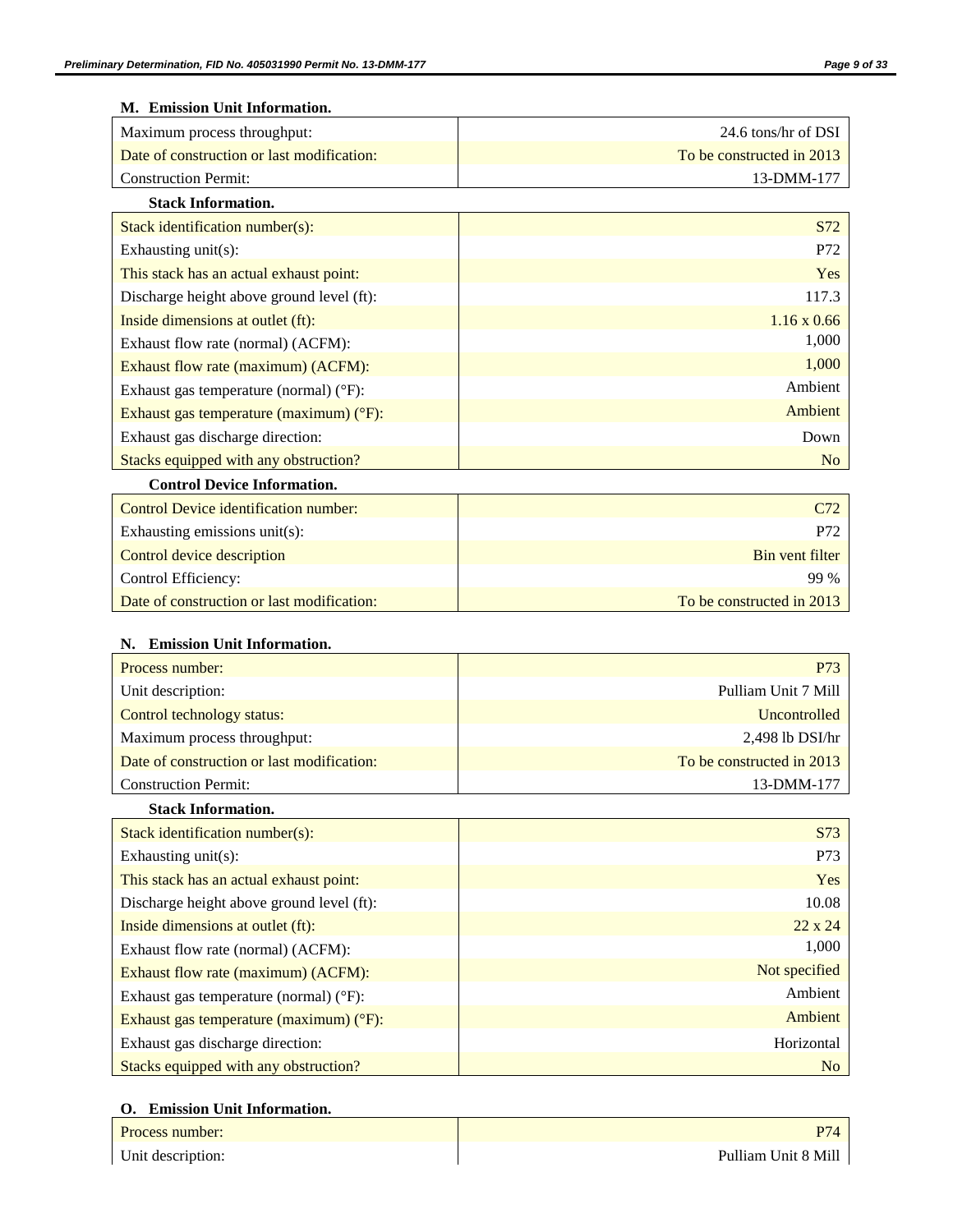### **O. Emission Unit Information.**

| Control technology status:                        | Uncontrolled              |
|---------------------------------------------------|---------------------------|
| Maximum process throughput:                       | 3,775 lb DSI/hr           |
| Date of construction or last modification:        | To be constructed in 2013 |
| <b>Construction Permit:</b>                       | 13-DMM-177                |
| <b>Stack Information.</b>                         |                           |
| Stack identification number(s):                   | S74                       |
| Exhausting unit(s):                               | P74                       |
| This stack has an actual exhaust point:           | Yes                       |
| Discharge height above ground level (ft):         | 10.08                     |
| Inside dimensions at outlet (ft):                 | $22 \times 24$            |
| Exhaust flow rate (normal) (ACFM):                | 1,000                     |
| Exhaust flow rate (maximum) (ACFM):               | Not specified             |
| Exhaust gas temperature (normal) $(^{\circ}F)$ :  | Ambient                   |
| Exhaust gas temperature (maximum) $(^{\circ}F)$ : | Ambient                   |
| Exhaust gas discharge direction:                  | Horizontal                |
| Stacks equipped with any obstruction?             | N <sub>o</sub>            |

## **Stack Parameter Summary For Stacks Included in Permit 13-DMM-177.**

| <b>Stack ID</b>  | Circular or<br>Rectangular | <b>Discharge</b><br><b>Direction</b> | <b>Exhaust</b><br><b>Obstacle</b> | <b>Diameter or</b><br>Width (if rect.) | Length (if<br>rect.) | <b>Height</b>     | Temp.      | <b>Normal</b><br><b>Flow Rate</b> | <b>Maximum</b><br><b>Flow Rate</b> |
|------------------|----------------------------|--------------------------------------|-----------------------------------|----------------------------------------|----------------------|-------------------|------------|-----------------------------------|------------------------------------|
|                  |                            | (U, D, H)                            | (Yes/No)                          | (f <sup>t</sup> )                      | (f <sub>t</sub> )    | (f <sup>t</sup> ) | $\rm (°F)$ | (ACFM)                            | (ACFM)                             |
| S46A             | Circular                   | U                                    | N <sub>o</sub>                    | 1.1                                    | $- -$                | 22.8              | Ambient    | 1.000                             | 3,380                              |
| S46B             | Circular                   | U                                    | No                                | 1.1                                    | $-$                  | 22.8              | Ambient    | 1.000                             | 3,380                              |
| S64A             | Circular                   | H                                    | N <sub>o</sub>                    | 1.4                                    | $- -$                | 92                | Ambient    | 1,000                             | 2,240                              |
| S64B             | Circular                   | H                                    | N <sub>o</sub>                    | 1.35                                   | $-$                  | 96                | Ambient    | 1.000                             | 2.240                              |
| S <sub>66</sub>  | Rectangular                | D                                    | N <sub>o</sub>                    | 1.5                                    | 1.66                 | 50.5              | Ambient    | 500                               | 500                                |
| S72              | Rectangular                | D                                    | N <sub>o</sub>                    | 1.16                                   | 0.66                 | 117.3             | Ambient    | 1,000                             | 1,000                              |
| S73 <sup>1</sup> | Rectangular                | H                                    | N <sub>o</sub>                    | 22                                     | 24                   | 10.08             | Ambient    | 1.000                             | N/A                                |
| S74 <sup>1</sup> | Rectangular                | H                                    | N <sub>o</sub>                    | 22                                     | 24                   | 10.08             | Ambient    | 1,000                             | N/A                                |

## <span id="page-9-0"></span>**CROSS MEDIA IMPACTS**

The proposed project will increase the amount of ash that is generated, collected and disposed of.

## **EMISSION CALCULATIONS.**

The applicant provided emission calculations in the construction permit application dated December 4, 2013. These emission calculations were later revised in an addendum to the permit application dated January 22, 2014.

#### Increase in Ash Production

 $\overline{\phantom{a}}$ 

The injection of PAC and DSI and addition of CaBr<sub>2</sub> to the coal feed will result in additional ash. The amount of additional ash that will be produced was calculated in the permit application as follows:

- The maximum PAC injection rates are 140 and 255 pounds per hour for boilers B26 and B27, respectively.
- It was assumed that all PAC injected is converted to ash.
- The maximum DSI rate for boilers B26 and B27 is 2.5 pounds per million Btu (mmBtu) heat input, which equates to 2,498 pounds per hour for boiler B26 and 3,775 pounds per hour for boiler B27.

 $<sup>1</sup>$  Stacks S73 and S74 are not actual stacks. They represent the semi-trailers that house the sorbent mills.</sup>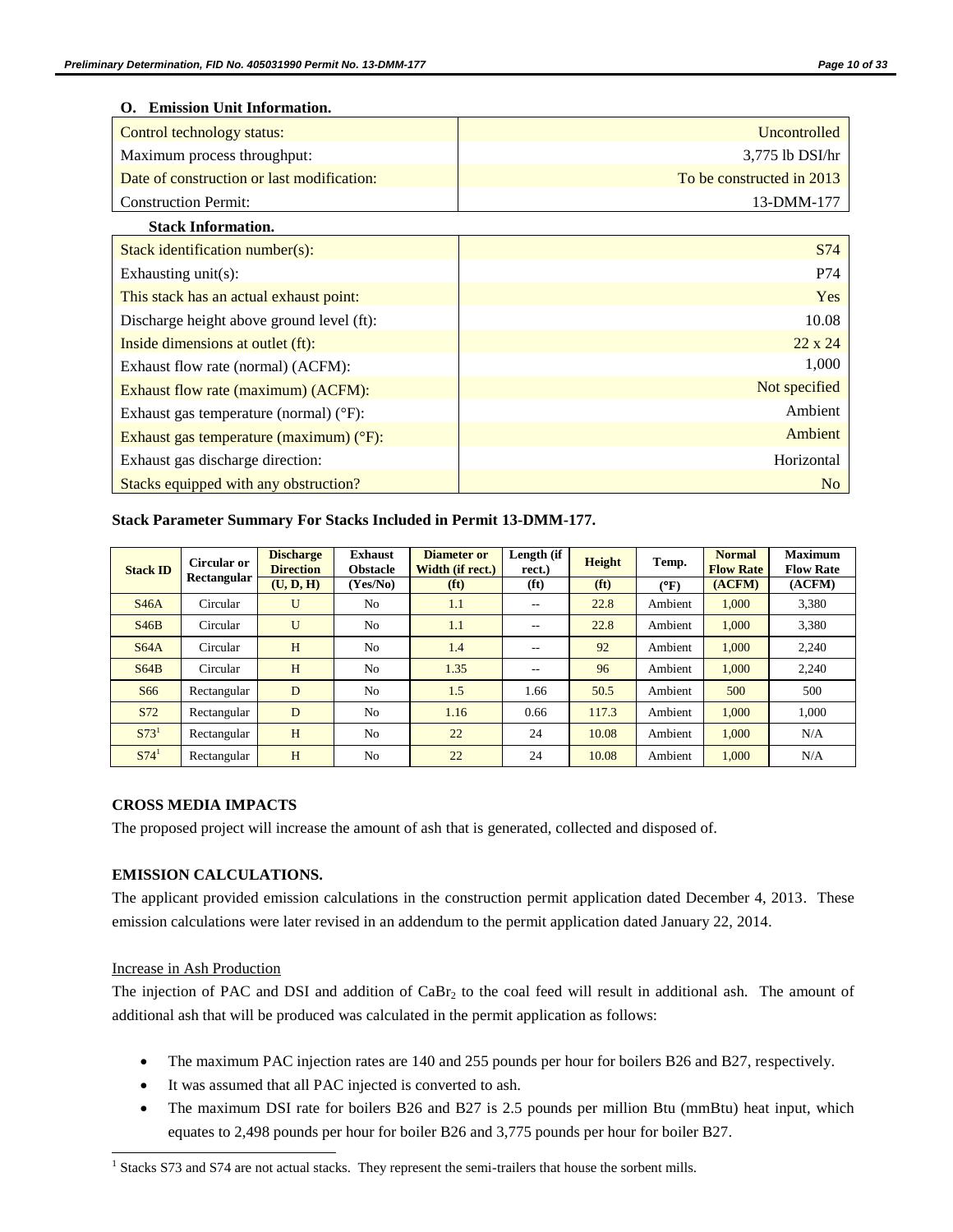- Based on a mass balance, it was estimated that 75% of the dry sorbent injected is converted to ash.
- The maximum CaBr<sub>2</sub> injection rate is 34.08 pounds per hour for boiler B26 and 46.86 pounds per hour for boiler B27.
- It was assumed that all of the  $CaBr<sub>2</sub>$  solution injected is converted to ash.
- It was conservatively assumed that the capacity factor for both boilers is 100%.
- It was conservatively assumed that all additional ash produced by the project is collected by the ESP and processed in the ash handling processes.

Based on these assumptions, the maximum amount of additional ash produced from the injection of PAC, dry sorbent and  $CaBr<sub>2</sub>$  is 22,690 tons per year.

#### Boilers B26, B27 – 999 and 1,510 mmBtu/hr Boilers

According to the permit application, the projected actual heat input to the boilers for the five year period after the project is expected to decrease to below the 2009 and 2010 calendar year baseline emissions. As such there is no projected increase in fuel combustion emissions for the boilers.

The permit application states that the injection of PAC, DSI and  $CaBr<sub>2</sub>$  will not result in additional PM emissions from the boilers stacks. The article "Early Lessons Learned from Implementation of Dry Sorbent Injection Systems" (Fischer & Tempero, 2012) indicates that typically the injection of trona or sodium bicarbonate lowers the resistivity of the fly ash which can have a favorable impact on the performance of electrostatic precipitators (ESPs). Stack testing of boiler B27 in 2012, while injecting DSI, PAC and CaBr<sub>2</sub>, supports this. The 2012 stack test showed a PM emission rate of 0.0067 pounds per million Btu heat input, while previous stack testing of boiler B27 in 2004, 2008 and 2010, while not injecting DSI, PAC and CaBr<sub>2</sub>, showed PM emission rates of 0.07, 0.035 and 0.029 pounds per million Btu, respectively. The 2012 test result was 4 to 10 times lower than previous stack test results. Based on this information, it is expected that the addition of DSI, PAC and CaBr<sub>2</sub> will not result in a PM emissions increase from the boilers.

The reaction of the DSI chemicals with the  $SO_2$  in the flue gas will produce  $CO_2$  as a reaction product. The following chemical reactions occur when trona is injected:

$$
2(Na_2CO_3 * NaHCO_3 * 2H_2O) \rightarrow 3Na_2CO_3 + 5H_2O + CO_2
$$
  

$$
Na_2CO_3 + SO_2 + \frac{1}{2}O_2 \rightarrow Na_2SO_4 + CO_2
$$

The following chemical reactions occur when sodium bicarbonate is injected:

 $2NAHCO<sub>3</sub> \rightarrow Na<sub>2</sub>CO<sub>3</sub> + CO<sub>2</sub> + H<sub>2</sub>O$  $Na_2CO_3 + SO_2 + \frac{1}{2}O_2 \rightarrow Na_2SO_4 + CO_2$ 

The maximum amount of trona or sodium bicarbonate to be injected is based on testing conducted on boiler B27 for 40%  $SO_2$  removal for trona and 50%  $SO_2$  removal for sodium bicarbonate. Note that only one sorbent can be injected at a time. The sodium bicarbonate sorbent will produce more  $CO<sub>2</sub>$  than the trona, so worst-case  $CO<sub>2</sub>$  emissions were calculated assuming sodium bicarbonate injection. The maximum sodium bicarbonate injection rate is 1,800 lb/hr for boiler B26 and 2,800 lb/hr for boiler B27. Based on a mass balance, the  $CO<sub>2</sub>$  potential to emit is 686 lb/hr for boiler B26 and 1,053 lb/hr for boiler B27. Assuming a conservative 100% capacity factor for these boilers, these  $CO<sub>2</sub>$ emission rates equate to 3,005 ton/yr of  $CO_2$  from boiler B26 and 4,612 ton/yr of  $CO_2$  from boiler B27, for a potential  $CO<sub>2</sub>$  emission increase for the project of 7,617 ton/yr.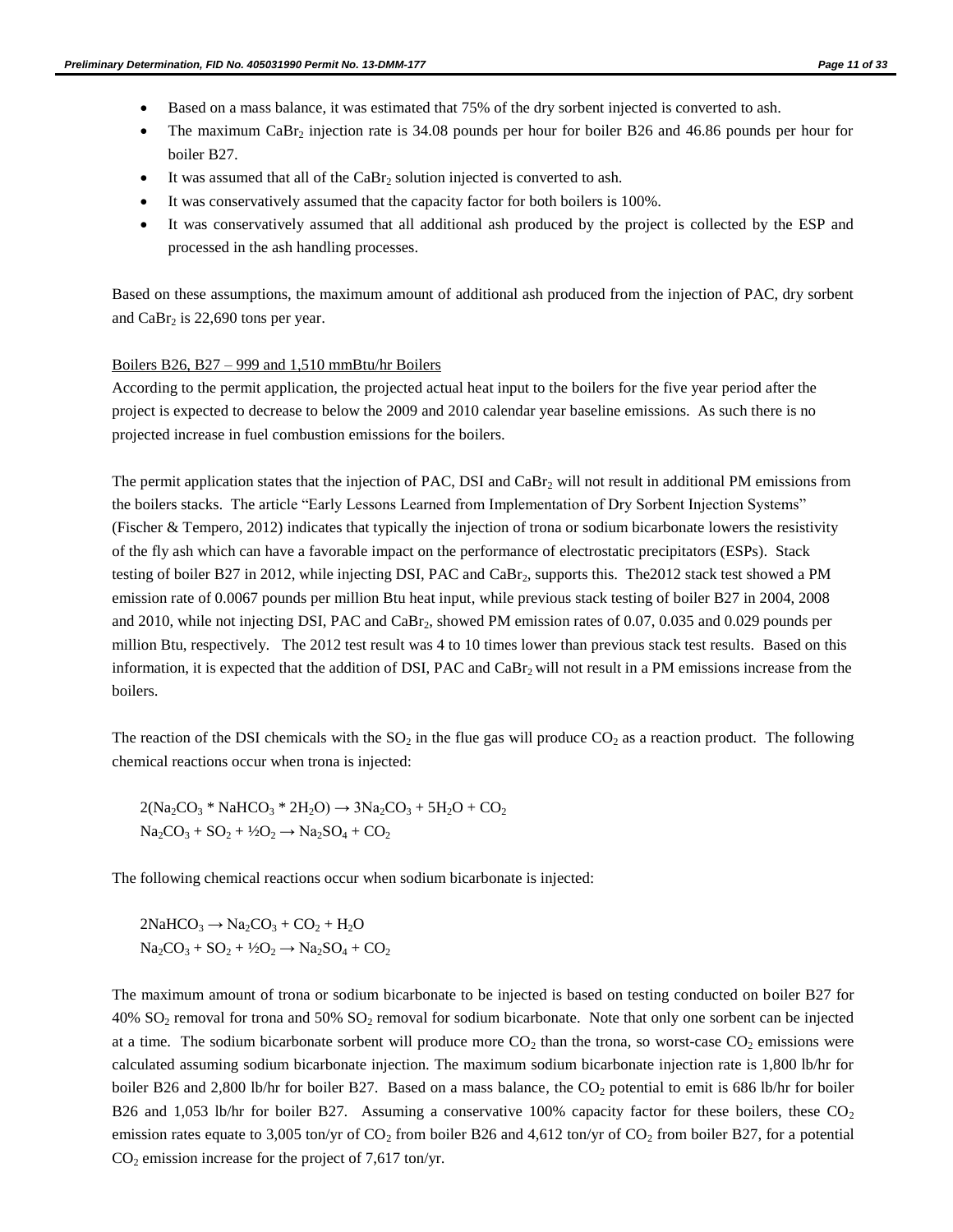Chemical reactions inside the boiler involving the  $CaBr<sub>2</sub>$  are expected to produce calcium oxide (CaO), hydrogen bromide (HBr) and bromine (Br<sub>2</sub>). The permit application conservatively assumes that all of the calcium in the CaBr<sub>2</sub> is converted to CaO and all of the bromine in the  $CaBr<sub>2</sub>$  is converted to both HBr and  $Br<sub>2</sub>$ , and that 100% of these pollutants are emitted from the boiler stacks. Note that the reaction of  $CaBr<sub>2</sub>$  will produce either HBr or Br<sub>2</sub>, but the application calculates the worst-case emission rates for these pollutants assuming that all of the bromine in the  $CaBr<sub>2</sub>$ is converted to HBr and that all of the bromine in the CaBr<sub>2</sub> is converted to Br<sub>2</sub>, essentially double-counting the bromine in the CaBr<sub>2</sub>. Based on a mass balance, the maximum theoretical emission rates of CaO, HBr and Br<sub>2</sub> are 22.71, 65.53, and 64.71 lb/hr, respectively. These values are extremely conservative since they assume full conversion of CaBr<sub>2</sub> to the other pollutants and do not take credit for any emission control provided by the ESPs.

#### P46A, P46B - Ash Transfer From ESP Hopper Into East and West Silos

The hourly emissions from these processes are not expected to increase since there will be no increase in the hourly throughput capacity of the processes. However, the annual hours of operation for these processes will increase in order to handle the additional ash. The maximum ash processing rate for this process is 90 tons per hour. As discussed above, the maximum increase in ash production due to the project is 22,690 tons per year. This equates to an additional 252.11 hours of operation per year. The permit application utilized a safety factor of 1.25 which results in an additional 315.14 hours of operation per year for this process.

Hourly PM emissions for these processes are currently limited to 0.58 pounds per hour for each stack. Based on the design exhaust flow rate of 3,375 acfm and the vendor provided outlet grain loading of 0.02 grains of PM per actual cubic feet specified in the application, the potential PM emissions from each stack are:

#### PM PTE = 3,375 acfm  $*$  60 min/hr  $*$  0.02 gr/acf  $\div$  7,000 gr/lb = 0.58 lb/hr

 $PM_{10}$  emissions were conservatively assumed to be equal to PM emissions. To calculate  $PM_{2.5}$  emissions, the application conservatively assumed a more conservative flow rate of 4,000 acfm and the vendor supplied  $PM_{2.5}$  grain loading of 0.0000245 grains per actual cubic feet. This emission rate was then added to the condensable particulate matter emission rate from the most recent stack test (0.111 pounds per hour). A safety factor of 1.5 was then applied to this number. This calculation is shown below:

 $PM_{2.5}$  PTE = ((4,000 acfm  $*$  60 min/hr  $*$  0.0000245 gr/acf  $\div$  7,000 gr/lb) + 0.111 lb/hr)  $*$  1.5 = 0.17 lb/hr

| <b>Process ID</b> | <b>PM PTE</b> |          |         | $PM_{10}$ PTE | PM <sub>2.5</sub> PTE |          |
|-------------------|---------------|----------|---------|---------------|-----------------------|----------|
|                   | (lb/hr)       | (ton/vr) | (lb/hr) | (ton/vr)      | (lb/hr)               | (ton/vr) |
| P46A              | 0.58          | 0.09     | 0.58    | 0.09          | 0.17                  | 0.026    |
| P <sub>46</sub> B | 0.58          | 0.09     | 0.58    | 0.09          | 0.17                  | 0.026    |

The potential PM,  $PM_{10}$  and  $PM_{2.5}$  emissions for the project are:

Note that as part of this permit, the applicant is electing to restrict the operation of P46A and P46B such that only one of the two processes can operate at any one time.

#### Ash Loading/Unloading – F46A, F46B, F47C, F47D

Emissions of PM,  $PM_{10}$  and  $PM_{2.5}$  for these fugitive emission sources were calculated using the aggregate transfer equation (often referred to as the drop equation), found in AP-42 Section 13.2.4, *Aggregate Handling and Storage Piles* (11/06):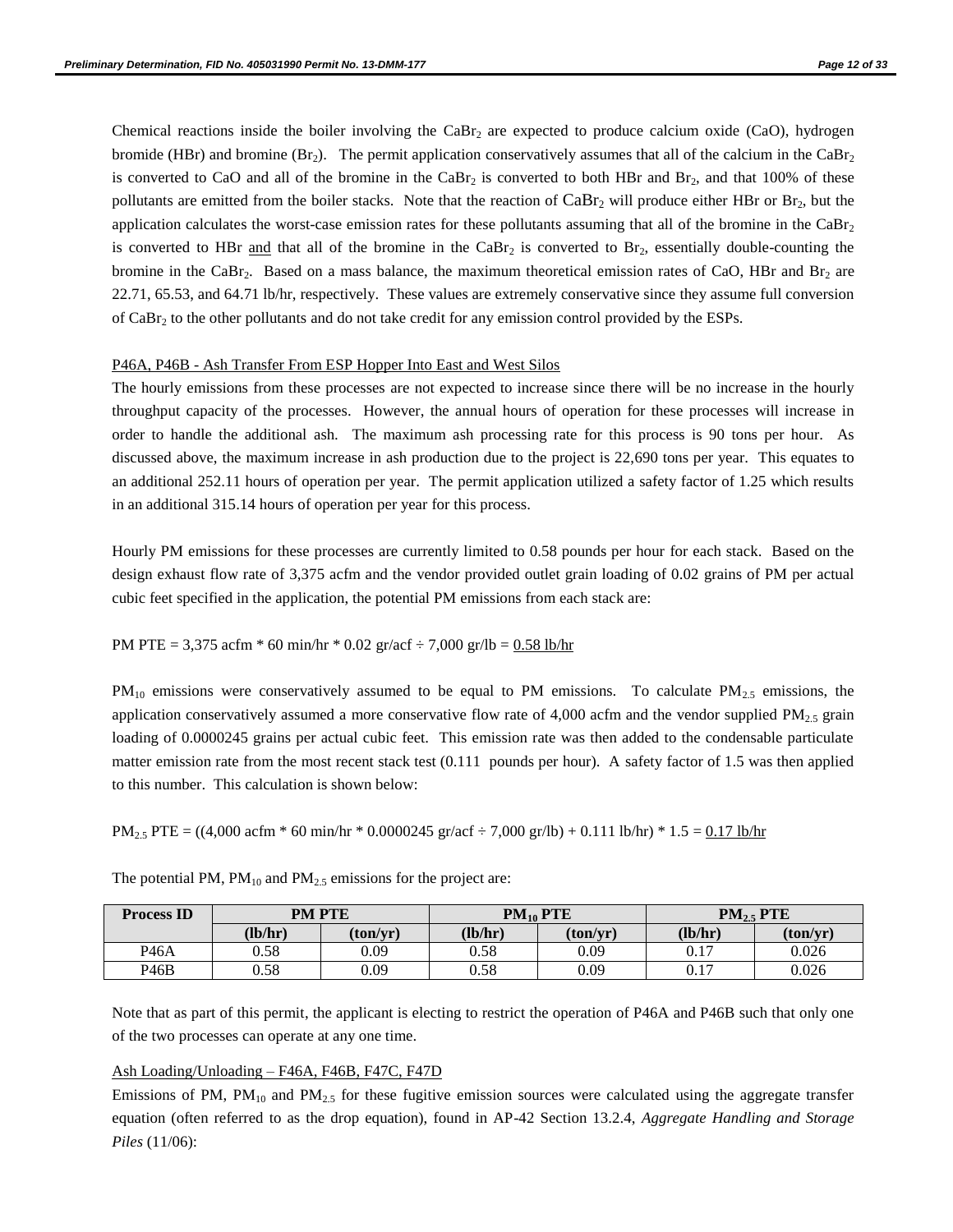$$
E = k \times 0.0032 \times \frac{\left(\frac{U}{5}\right)^{1.3}}{\left(\frac{M}{2}\right)^{1.4}}
$$

Where:

- $E =$  emission factor in pounds of  $PM/PM_{10}/PM_{2.5}$  per ton of material dropped,
- $k =$  particle size multiplier = 1.0 for PM; 0.35 for PM<sub>10</sub>; 0.053 for PM<sub>2.5</sub>,
- $U =$  mean wind speed in miles per hour (mph) = 10.3 mph (per WDNR guidance), and
- $M =$  material moisture content (%) = 4.7% for ash (based on analysis of Pulliam fly ash sample in February 2007)

Based on this equation, the emission factors for ash handling are 0.00248 lb/ton for PM, 0.00087 lb/ton for PM<sub>10</sub> and 0.00013 lb/ton for  $PM_{2.5}$ . A control efficiency of 50% was applied for loading onto the storage piles and loading from the storage pile to haul trucks. This control efficiency was from "Review of Particulate Matter Reporting for Coal Burning Facilities", December 14, 2005.

The maximum throughputs for these processes are 60 tons per hour each for F46A, F46B and F47C, and 700 tons per hour for F47D. As discussed above, the maximum increase in ash production due to the project is 22,690 tons per year, which results in an additional 378 hours of operation for F46A, F46B and F47C and an additional 32.4 hours of operation for F47D. The applicant applied a safety factor of 1.25 to these values to come up with additional hours of 473 hours of operation for F46A, F46B and F47C and an additional 40.5 hours of operation for F47D.

| <b>Process ID</b> | <b>PM PTE</b> |          |         | $PM_{10}$ PTE | $PM_{2.5}$ PTE |          |  |
|-------------------|---------------|----------|---------|---------------|----------------|----------|--|
|                   | (lb/hr)       | (ton/yr) | (lb/hr) | (ton/yr)      | (lb/hr)        | (ton/yr) |  |
| F46A              | 0.15          | 0.035    | 0.05    | 0.012         | 0.008          | 0.002    |  |
| F46B              | 0.15          | 0.035    | 0.05    | 0.012         | 0.008          | 0.002    |  |
| F47C              | 0.07          | 0.018    | 0.03    | 0.006         | 0.004          | 0.001    |  |
| <b>F47D</b>       | 0.75          | 0.014    | 0.26    | 0.005         | 0.04           | 0.001    |  |

The calculated PM,  $PM_{10}$  and  $PM_{2.5}$  potential emissions for the project are:

Note that as part of this permit, the applicant is electing to restrict the operation of F46A and F46B such that only one of the two processes can operate at any one time.

#### F47A – Ash Storage Pile – Pile Maintenance

There will be increased ash pile maintenance necessary as a result of the additional ash produced by the project. The emissions produced due to vehicular traffic by the D-39 PX bulldozer are assumed to be equal to those of unpaved haul roads. The equations used to calculate emissions are from AP-42, Section 13.2.2, "Unpaved Haul Roads" (11/06) and are:

Total Emissions =  $E * VMT$ 

Where,

 $E =$  size-specific emission factor in pounds per vehicle mile traveled (VMT), as calculated below, and  $VMT$  = vehicle miles traveled.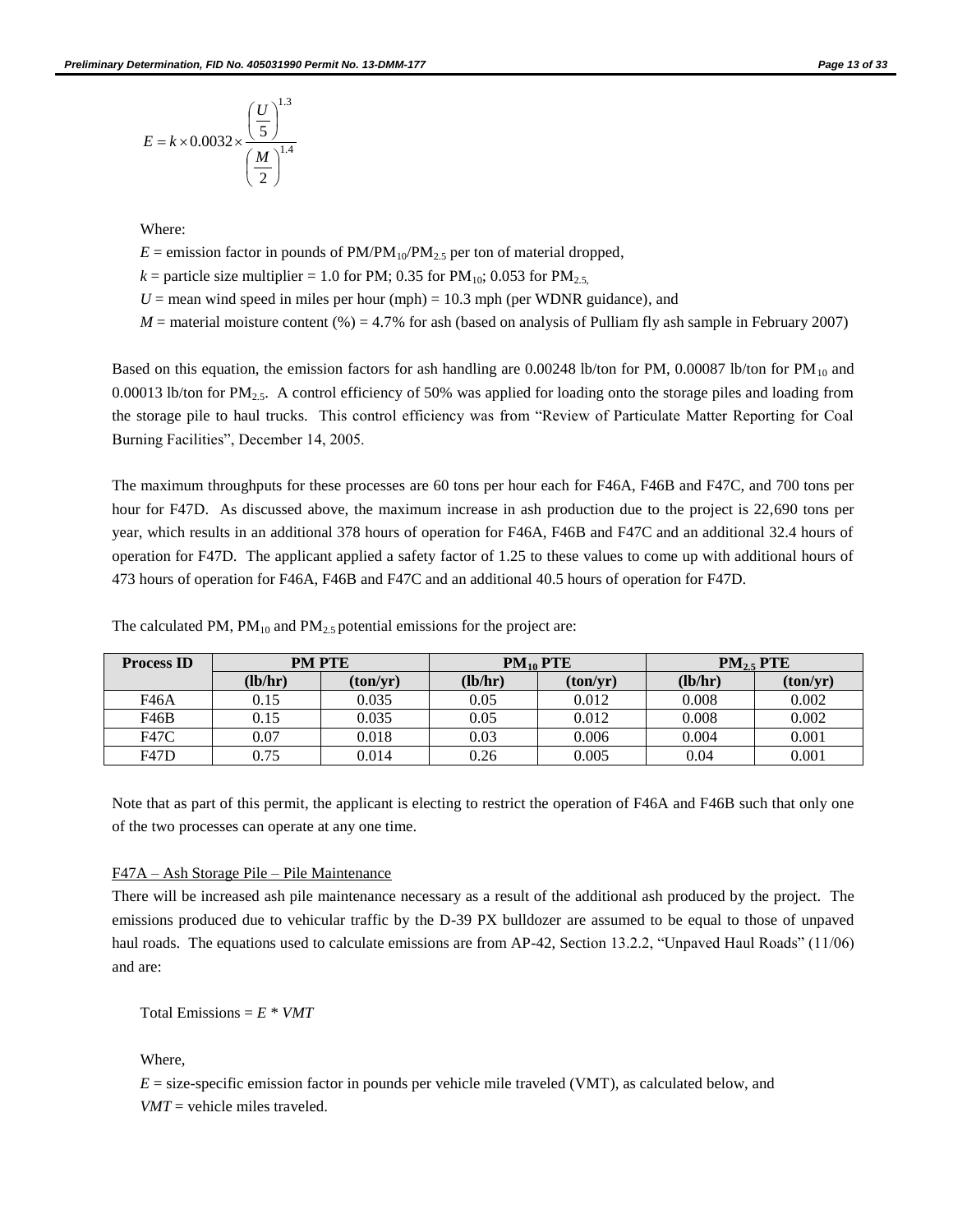$$
E = k \times \left(\frac{s}{12}\right)^a \times \left(\frac{W}{3}\right)^b \times \left(\frac{365 - P}{365}\right)
$$

Where,

- *k* = particle size multiplier (lb/VMT) from AP-42, Table 12.2.2-2 = 4.9 for PM, 1.5 for PM<sub>10</sub>, 0.15 for PM<sub>2.5</sub>,
- *a,b* = empirical constants from AP-42, Table 13.2.2-2, a=0.7 for PM, a=0.9 for PM<sub>10</sub> and PM<sub>2.5</sub>, b=0.45,
- $s =$  road surface material silt content (%),  $s = 9.0\%$ , from AP-42, Table 13.2.4-1 for municipal solid waste landfill cover,
- $W =$  mean vehicle weight (tons), and
- $P =$  number of days in a year with at least 0.01 in. of precipitation, from AP-42 Figure 13.2.2-1 = 120 days.

The mean vehicle weight is 10 tons and the maximum hourly vehicle miles traveled is 3.46 miles per hour. The applicant used the silt content of municipal solid waste landfill cover because the wetted fly ash is similar to wetted flyash used as landfill cover at municipal solid waste landfills.

The table below contains the hourly and annual PM,  $PM_{10}$  and  $PM_{2.5}$  potential emissions from ash pile maintenance. Note that the applicant conservatively calculated the ash pile maintenance emissions increase for the project by assuming all ash pile maintenance emissions from all of the ash produced at the facility are a result of the project. In reality, only a small fraction of the emissions from the ash pile maintenance are because of this project.

| <b>Process ID</b> | <b>PM PTE</b> |          | $PM_{10}$ PTE |          | <b>PTE</b><br>$PM_{25}$ |          |
|-------------------|---------------|----------|---------------|----------|-------------------------|----------|
|                   | (lb/hr)       | (ton/vr) | (lb/hr)       | (ton/vr) | (lb/hr)                 | (ton/vr) |
| <b>F47A</b>       | . .60         | 7.01     | 0.46          | 2.02     | 0.05                    | 0.20     |

### F47B – Ash Storage Pile – Wind Erosion

Emissions arising from wind erosion of the ash pile were calculated using the methodology contained in the DNR guidance document "Review of Particulate Matter Reporting for Coal Burning Facilities" (10/06). This document specifies the use of the following equation for wind erosion from storage piles:

$$
E = A \times D \times 1.7 \times \left(\frac{s}{1.5}\right) \times \left(\frac{365 - P}{235}\right) \times \left(\frac{f}{15}\right) \times k \times \left(\frac{1}{2,000}\right)
$$

Where,

- $E =$  emissions from the pile in tons per year,
- $A = \text{acres of storage pile} = 7$ ,
- $D =$  days in storage pile = 365,
- $s =$  road surface material silt content (%),  $s = 9.0\%$ , from AP-42, Table 13.2.4-1 for municipal solid waste landfill cover,
- $P =$  number of days in a year with at least 0.01 in of precipitation, from AP-42 Figure 13.2.2-1 = 120 days,
- $f =$  percent of time with wind > 12 miles per hour at mean pile height = 34%, and
- $k =$  particle size multiplier, =1.0 for PM, 0.5 for PM<sub>10</sub> and 0.075 for PM<sub>2.5</sub>.

A control efficiency of 90% was applied in accordance with Pulliam's Fugitive Dust Control Plan and DNR guidance. The table below contains the hourly and annual PM,  $PM_{10}$  and  $PM_{2.5}$  potential emissions from wind erosion. Note that the applicant conservatively calculated the wind erosion emissions increase for the project by assuming all wind erosion emission from the entire pile are a result of the project. In reality, only a small fraction of the emissions from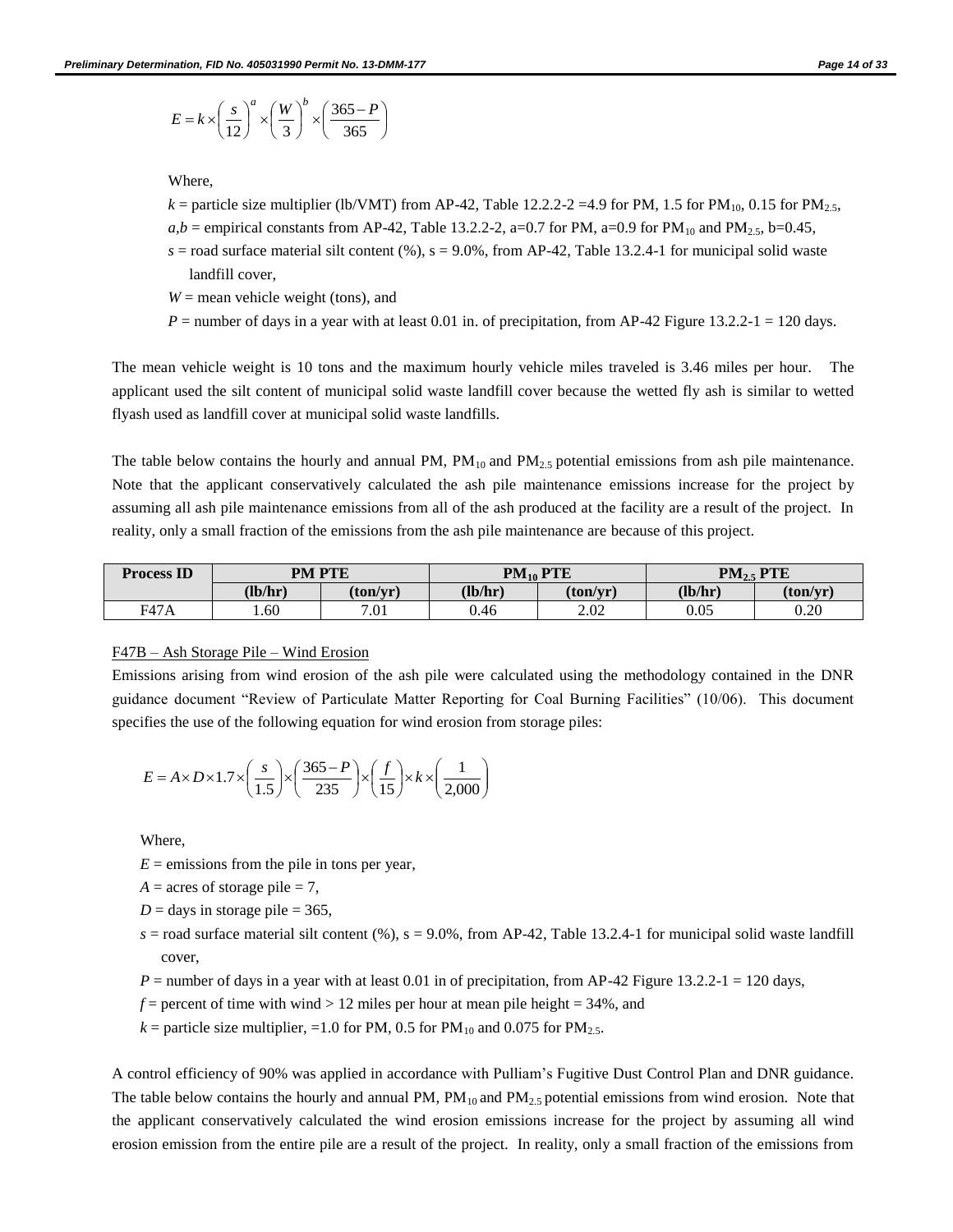wind erosion of the ash pile are because of this project. The hourly emission rates assumed 8,760 hours of operation per year.

| <b>Process ID</b> | <b>PM PTE</b> |          | $PM_{10}$ PTE |          | PM <sub>2.5</sub> PTE |          |
|-------------------|---------------|----------|---------------|----------|-----------------------|----------|
|                   | (lb/hr)       | (ton/vr) | (lb/hr)       | (ton/vr` | (lb/hr)               | (ton/yr) |
| F47B              | 0.70          | 3.08     | O 25<br>U.JJ  | 1.54     | 0.05                  | 0.23     |

### F62 – Haul Roads

All haul roads at the facility are paved with the exception of the route used to haul ash from the storage pile off-site, which has some paved and unpaved sections. As part of the project, the applicant will be paving the unpaved road section. Therefore, potential emissions from all haul roads were calculated using the following equation from AP-42, Section 13.2.1, *Paved Roads* (1/11):

$$
E = k(sL)^{0.91} \times (W)^{1.02}
$$

Where:

 $E =$  particulate emission factor in pounds per vehicle mile traveled (VMT),

*K* = particle size multiplier = 0.011 for PM, 0.0022 for PM<sub>10</sub>; 0.00054 for PM<sub>2.5</sub>

 $sL$  = road surface silt loading ( $g/m^2$ ) = 8.2g/m<sup>2</sup>, and

 $W =$  average weight (tons) of the vehicles traveling the road.

The application contains detailed information about the vehicle weights and the calculated emission factors for each type of activity. Using the number of truck loads necessary to transport the additional materials resulting from this project, the number of vehicle miles traveled for each activity were calculated. These calculations were reviewed and appear to be correct. The table below contains the potential emissions from the paved haul roads as a result of this project:

| <b>Activity</b>           | <b>PM PTE</b> |          |         | $PM_{10}$ PTE | $PM_{2.5}$ PTE |          |
|---------------------------|---------------|----------|---------|---------------|----------------|----------|
|                           | (lb/hr)       | (ton/yr) | (lb/hr) | (ton/yr)      | (lb/hr)        | (ton/yr) |
| <b>PAC Delivery</b>       | 0.16          | 0.007    | 0.03    | 0.001         | 0.01           | 0.000    |
| <b>DSI</b> Delivery       | 0.08          | 0.047    | 0.02    | 0.009         | 0.00           | 0.002    |
| $CaBr2$ Delivery          | 0.18          | 0.001    | 0.04    | 0.000         | 0.01           | 0.000    |
| Ash haul truck to storage | 6.80          | 0.127    | 1.36    | 0.025         | 0.33           | 0.006    |
| Ash Haul truck offsite    | 3.88          | 0.073    | 0.78    | 0.014         | 0.17           | 0.003    |
| Total                     | 11.11         | 0.255    | 2.22    | 0.051         | 0.52           | 0.012    |

#### P64A, P64B – East and West Ash Silo Bin Vents

The hourly emissions from these processes are not expected to increase since there will be no increase in the hourly throughput capacity. However, the annual hours of operation that these processes will operate will increase in order to handle the additional ash produced by this project. The maximum ash processing rate for this process is 90 tons per hour. As discussed above, the maximum increase in ash production due to the project is 22,335 tons per year. This equates to an additional 252.1 hours of operation per year. The applicant utilized a safety factor of 1.25 which results in 315.1 additional hours of operation per year for this process.

Hourly PM emissions from these processes are currently limited to 0.919 pounds per hour per stack and will not change. PM<sub>10</sub> emissions were conservatively assumed to be equal to PM emissions. To calculate PM<sub>2.5</sub> emissions, the exhaust flow rate of 2,000 acfm at ambient temperature, a vendor supplied grain loading of 0.02 gr/scf and a settling factor of 50% were used. This calculation is shown below: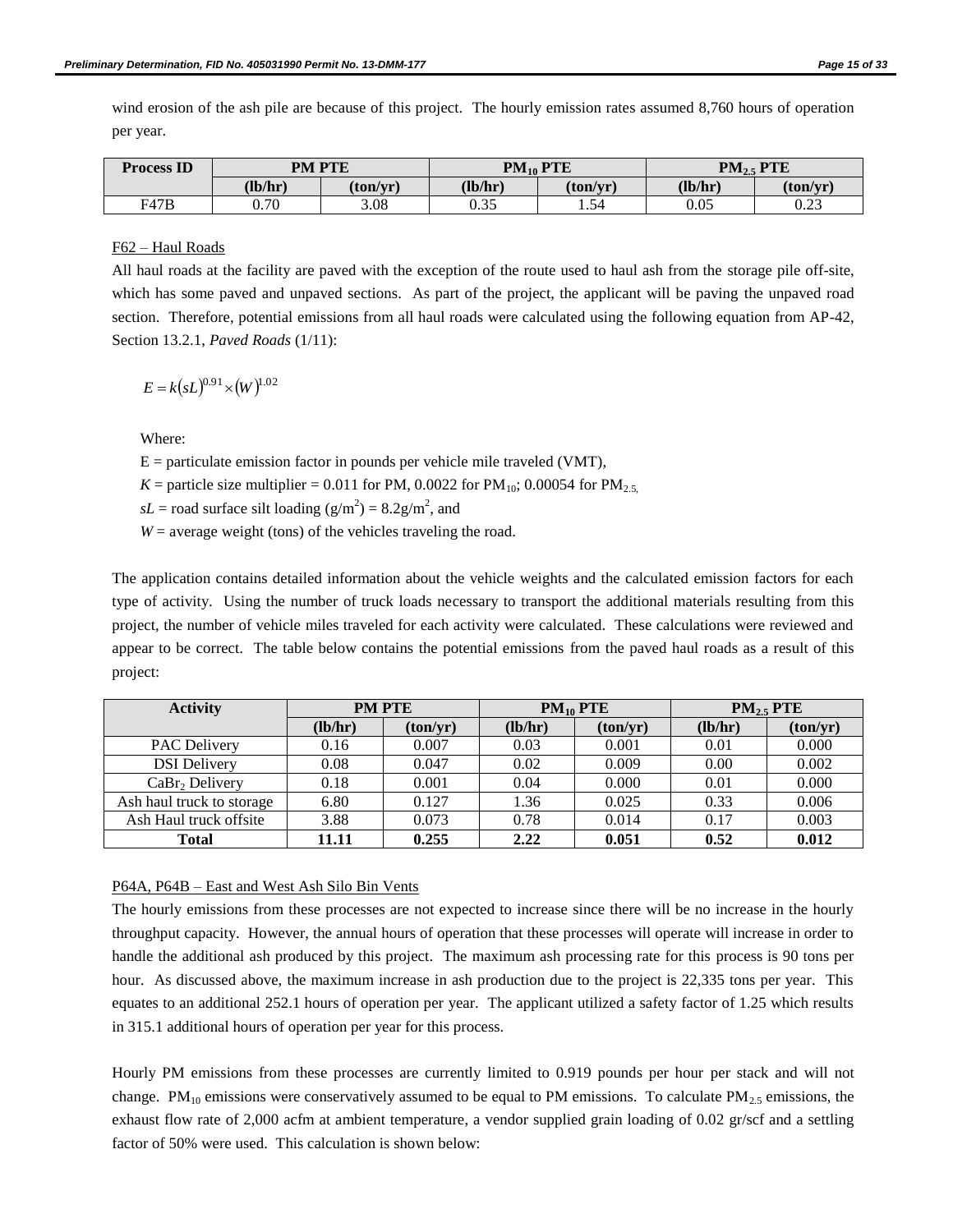$PM_{2.5}$  PTE = (2,000 scfm  $*$  60 min/hr  $*$  0.02 gr/acf  $\div$  7,000 gr/lb)  $*$  (1 – 0.5) = 0.17 lb/hr

| <b>Process ID</b> | <b>PM PTE</b> |          | $PM_{10}$ PTE |          | $PM_{2.5}$ PTE |          |
|-------------------|---------------|----------|---------------|----------|----------------|----------|
|                   | (lb/hr)       | (ton/vr) | (lb/hr)       | (ton/yr) | (lb/hr)        | (ton/vr) |
| <b>P64A</b>       | 0.92          | 0.15     | 0.92          | 0.15     | 0.17           | 0.03     |
| P64B              | 0.92          | 0.15     | 0.92          | 0.15     | 0.17           | 0.03     |

The table below contains the potential PM,  $PM_{10}$  and  $PM_{2.5}$  emissions for this project:

Note: Either of processes P46A or P46B will operate at one time. Similarly, either of processes F46A or F46B will operate at one time. So, there is the possibility that P46A and F46B could operate simultaneously, thereby utilizing both bin vents P64A and P64B at the same time. For this reason, the permit allows both P64A and P64B to operate simultaneously and the emission rates used in the modeling analysis reflect this.

#### P66, P72 – PAC and DSI Silos

Hourly PM emissions from these silos were calculated using their design exhaust flow rates of 500 acfm for P66 and 1,000 acfm for P72 and an outlet grain loading of 0.01 grains per actual cubic feet.  $PM_{10}$  and  $PM_{2.5}$  emissions were conservatively assumed to be equal to PM emissions. The hourly potential emissions from these silos are:

P66 PM/PM<sub>10</sub>/PM<sub>2.5</sub> PTE = 500 acfm \* 60 min/hr \* 0.01 gr/acf ÷ 7,000 gr/lb =  $0.043$  lb/hr P72 PM/PM<sub>10</sub>/PM<sub>2.5</sub> PTE = 1,000 acfm  $*$  60 min/hr  $*$  0.01 gr/acf  $\div$  7,000 gr/lb = 0.086 lb/hr

The hours of operation were assumed to be 8,760 hours per year so the annual potential emissions are:

P66 PM/PM<sub>10</sub>/PM<sub>2.5</sub> PTE = 0.043 lb/hr  $* 8,760$  hr/yr  $\div 2,000$  lb/ton = 0.188 ton/yr P72 PM/PM<sub>10</sub>/PM<sub>2.5</sub> PTE = 0.086 lb/hr  $*$  8,760 hr/yr  $\div$  2,000 lb/ton = 0.375 ton/yr

#### P73, P74 – P7 and P8 DSI mills

According to the application, emission factors for sorbent milling were not found. Therefore, emission factors for milling gypsum were used since they are expected to be comparable. Table 11.16-2 of AP-42 indicates that the PM emission factor for a gypsum roller mill with a cyclone is 2.6 lb/ton. To back-calculate an uncontrolled emission factor, the applicant conservatively assumed the cyclone provides a 90% control, resulting in an uncontrolled emission factor of 26 lb/ton. The mills are totally enclosed and the trailer that houses the mills is also enclosed. No emissions are expected, but to be conservative the applicant assumed that a very small amount (0.01%) of material entering the mills may escape from the mill enclosure and trailer. The maximum process throughput for the mills is 1.89 ton/hr for P73 and 1.25 ton/hr for P74. PM<sub>10</sub> and PM<sub>2.5</sub> emissions were conservatively assumed to be equal to PM emissions. Potential emissions are calculated below:

P73 PM/PM<sub>10</sub>/PM<sub>2.5</sub> PTE = 1.25 ton/hr  $*$  26 lb/ton  $*$  (1 - 0.9999) = 0.003 lb/hr P74 PM/PM<sub>10</sub>/PM<sub>2.5</sub> PTE = 1.89 ton/hr \* 26 lb/ton \* (1 - 0.9999) =  $0.005$  lb/hr

The hours of operation were assumed to be 8,760 hours per year so the annual potential emissions are:

P73 PM/PM<sub>10</sub>/PM<sub>2.5</sub> PTE = 0.0033 lb/hr \* 8,760 hr/yr ÷ 2,000 lb/ton =  $0.014$  ton/yr P74 PM/PM<sub>10</sub>/PM<sub>2.5</sub> PTE = 0.0049 lb/hr \* 8,760 hr/yr ÷ 2,000 lb/ton =  $0.021$  ton/yr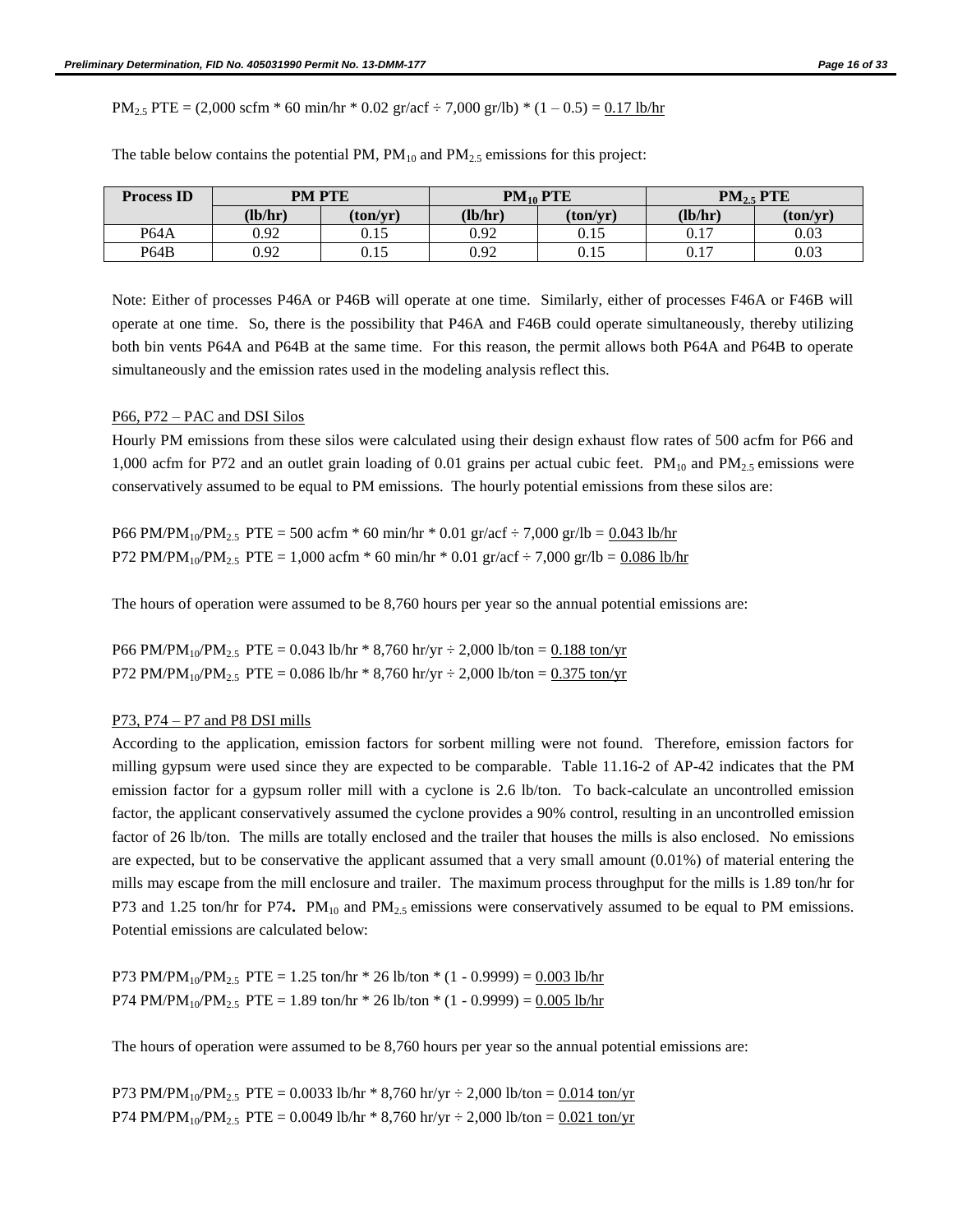### **WISCONSIN HAZARDOUS AIR POLLUTANT (NR 445) REVIEW**

The proposed project will result in additional material being collected in the ESPs and processed at the facility. This will not impact the facility's NR 445 emissions. The only impact the proposed project has on the facility's hazardous air pollutant emissions is the emission of calcium oxide, hydrogen bromide and bromine due to the addition of  $CaBr<sub>2</sub>$ into the coal feed. The table below compares the potential emissions of these pollutants with their NR 445 Table A Threshold Values:

| <b>Pollutant</b> | CAS No.          | <b>Stack Height</b> |         | PTE     |         | NR 445 Table A Values    |
|------------------|------------------|---------------------|---------|---------|---------|--------------------------|
|                  |                  |                     | (lb/hr) | (lb/vr) | (lb/hr) | (lb/yr)                  |
| Calcium Oxide    | 1305-78-8        | >75                 | 22.7    | 198.940 | 3.24    | $- -$                    |
| Hydrogen Bromide | $10035 - 10 - 6$ | >75                 | 65.5    | 574.043 | 12.2    | $\overline{\phantom{m}}$ |
| <b>Bromine</b>   | 7726-95-6        |                     | 64.7    | 566,860 | .06     | $- -$                    |

As can be seen from this table, the potential emissions of all three pollutants exceed the NR 445 Table A threshold values. These pollutants were modeled and the results indicate that the ambient air standards for these pollutants will not be exceeded. Please refer to the *Air Quality Review* section of this document for additional information. Because the concentrations predicted by the modeling analysis were far below the ambient air standards, not emission limits for these pollutants will be set in the permit.

## **CH. NR 405, WIS. ADM. CODE, APPLICABILITY.**

l

This facility is a major source under ch. NR 405, Wis. Adm. Code. As such, any modifications or the addition of new emission units at the facility must be reviewed to determine whether the change will result in a major modification under ch. NR 405, Wis. Adm. Code.

The proposed project will result in increased ash production at the facility. This will cause an increase in emissions from the ash handling operations, including the mechanical exhausters that transfer ash from the ESP hoppers to the ash silos, bin vents on the ash silos, ash transfer from the silos to trucks, fugitive dust from vehicular travel on paved roads and the ash storage pile and associated activities. These emission increases are included in the determination of whether a significant modification will occur as a result of the proposed project.

For the existing ash handling processes at the facility that are affected by this project, there is no change in the method of operation of the processes and they will not be physically modified. Therefore, for purposes of ch. NR 405, Wis. Adm. Code, their emission increases are calculated as the PTE of the processes based on the additional amount of ash produced and handled. For new emission units being installed as part of this project, the emission increase is calculated as the total PTE of each process. The project potential emissions increase is shown in the table below:<sup>2</sup>

| <b>Emission Unit</b>                                         | <b>PM</b><br>(ton/yr) | <b>PM10</b><br>(ton/yr) | <b>PM2.5</b><br>(ton/yr) | CO <sub>2</sub> e<br>(ton/yr) |
|--------------------------------------------------------------|-----------------------|-------------------------|--------------------------|-------------------------------|
| $P46A/B - Ash transfer from ESP hopper to west/east silos$   | 0.09                  | 0.09                    | 0.03                     |                               |
| $F46A/B$ – Wet ash transfer from west/east silos into trucks | 0.04                  | 0.02                    | 0.004                    |                               |
| $F47A$ to D – Ash storage pile and associated activities     | 10.12                 | 3.57                    | 0.43                     |                               |
| F62 – Paved Haul Roads                                       | 0.26                  | 0.05                    | 0.01                     |                               |
| P64A/B –West/east ash silo bin vents                         | 0.15                  | 0.15                    | 0.03                     |                               |
| $P66 - PAC$ silo                                             | 1.88                  | 0.36                    | 0.36                     |                               |

 $<sup>2</sup>$  In some cases, the emission rates in the table below are not equal to the emission rates calculated in the Emission Calculation</sup> section of this document because the permittee elected to limit emissions to a higher value. These higher values were modeled and demonstrated compliance with the applicable air quality standards and increments.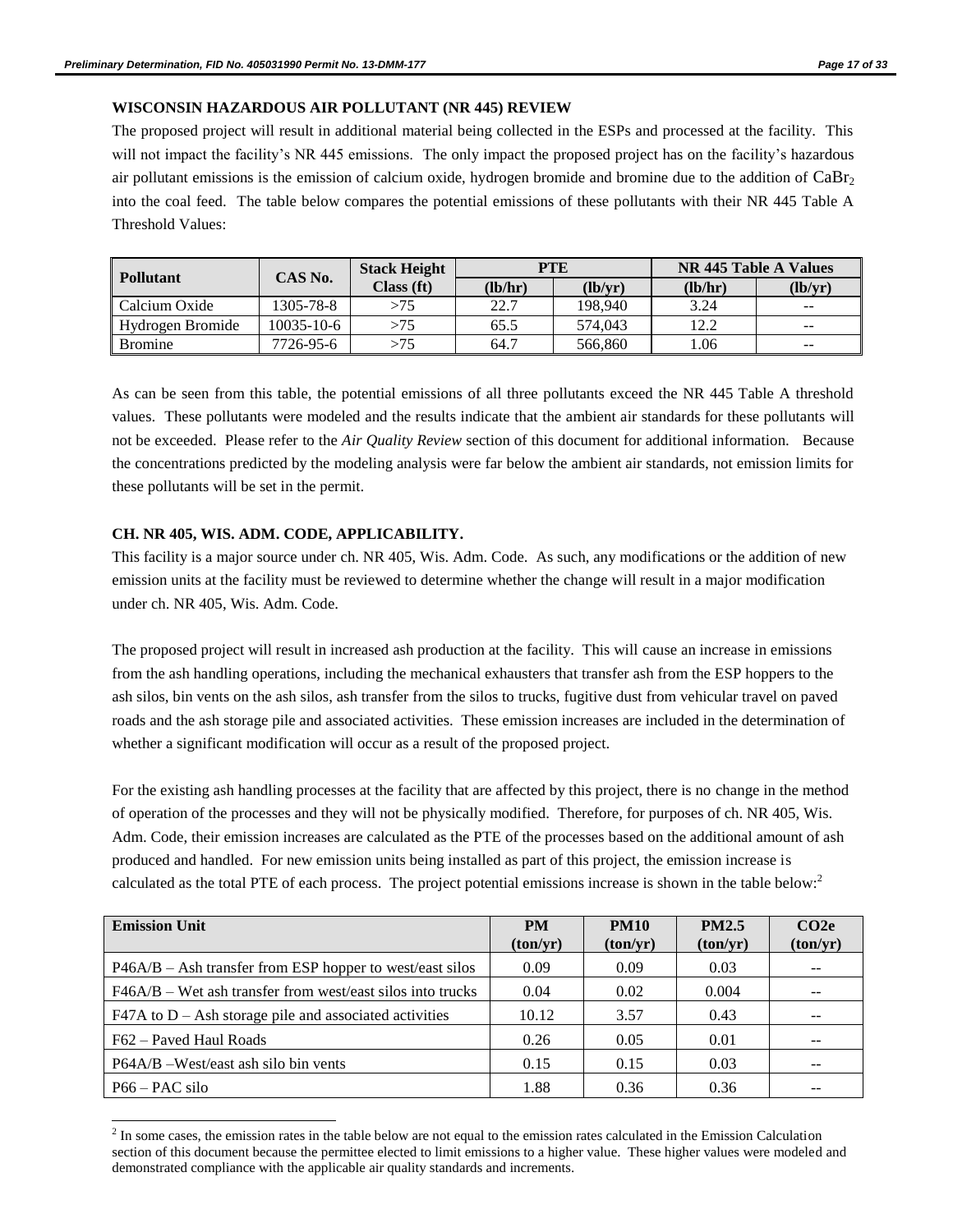| <b>Emission Unit</b>                                     | <b>PM</b><br>(ton/yr) | <b>PM10</b><br>(ton/yr) | <b>PM2.5</b><br>(ton/yr) | CO2e<br>(ton/yr) |
|----------------------------------------------------------|-----------------------|-------------------------|--------------------------|------------------|
| $P72 - DSI$ silo                                         | 3.77                  | 0.38                    | 0.38                     |                  |
| P73 – Pulliam unit 8 mill                                | 0.13                  | 0.02                    | 0.02                     |                  |
| P74 – Pulliam unit 7 mill                                | 0.13                  | 0.01                    | 0.01                     |                  |
| B26 and B27 - $CO2$ from DSI reactions                   | $- -$                 |                         |                          | 7,617            |
| <b>Total Emissions Increase from Project<sup>3</sup></b> | 16.57                 | 4.65                    | 1.27                     | 7,617            |
| PSD Significance Thresholds                              | 25                    | 15                      | 10                       | 75,000           |
| PSD Review Required?                                     | N <sub>0</sub>        | N <sub>0</sub>          | N <sub>0</sub>           | N <sub>0</sub>   |

As can be seen from the table above, the project does not exceed the PSD significance threshold for any regulated pollutant. Therefore, the project is not subject to review under ch. NR 405, Wis. Adm. Code.

### **COMPLIANCE AND TECHNOLOGY REVIEW**

The proposed project includes the addition of a new PAC silo, DSI silo, and two mills for milling dry sorbent. Emissions from the silos are controlled by bin vent filters with control efficiencies of approximately 99%. The mills and associated piping are totally enclosed and the semi-trailer that houses the mills is also totally enclosed. Since the trailer has vents and doors that may be opened during process operation, the applicant conservatively assumed that some very small portion (0.01%) of the sorbent material may be emitted during the milling process.

#### **AIR QUALITY REVIEW**

### **A. INTRODUCTION**

A dispersion modeling analysis was completed on March 3, 2014 to assess the impact to ambient air of the particulate matter ( $PM_{10}$  &  $PM_{2.5}$ ) and hazardous air pollutant emissions from sources at Wisconsin Public Service Corporation (WPSC) Pulliam facility in Green Bay, Brown County. The analysis was performed in support of construction permit 13-DMM-177.

## **B. MODELING ANALYSIS**

 $\overline{a}$ 

- WPSC supplied the emission parameters used in this analysis. Building dimensions were determined using BPIP-PRIME with measurements taken on plot plans provided with the application. Please refer to the source parameter table.
- Five years (2006-2010) of preprocessed meteorological data was used in this analysis. The surface data was collected in Green Bay, and the upper air meteorological data originated in Green Bay.
- The AERMIC (AMS/EPA Regulatory Model Improvement Committee) Model (AERMOD) was also used in the analysis. The model used rural dispersion coefficients with the regulatory default options. These allow for calm wind and missing data correction, buoyancy induced dispersion, and building downwash including recirculation cavity effects.
- Regional background concentrations were found to be as follows:

| <b>BACKGROUND CONCENTRATIONS</b>                |                                   |      |  |  |  |
|-------------------------------------------------|-----------------------------------|------|--|--|--|
| (Concentrations are in $\mu$ g/m <sup>3</sup> ) |                                   |      |  |  |  |
| Pollutant                                       | Averaging Period<br>Concentration |      |  |  |  |
|                                                 | 3 hour                            | 43.2 |  |  |  |
| SO <sub>2</sub>                                 | 30.5                              |      |  |  |  |
| 8.6<br>Annual                                   |                                   |      |  |  |  |

 $3$  WPS has elected to limit operation of processes P46A/B, F46A/B and P64A/B such that only the A or B side can operate at any one time. The emission totals for the project reflect this restriction.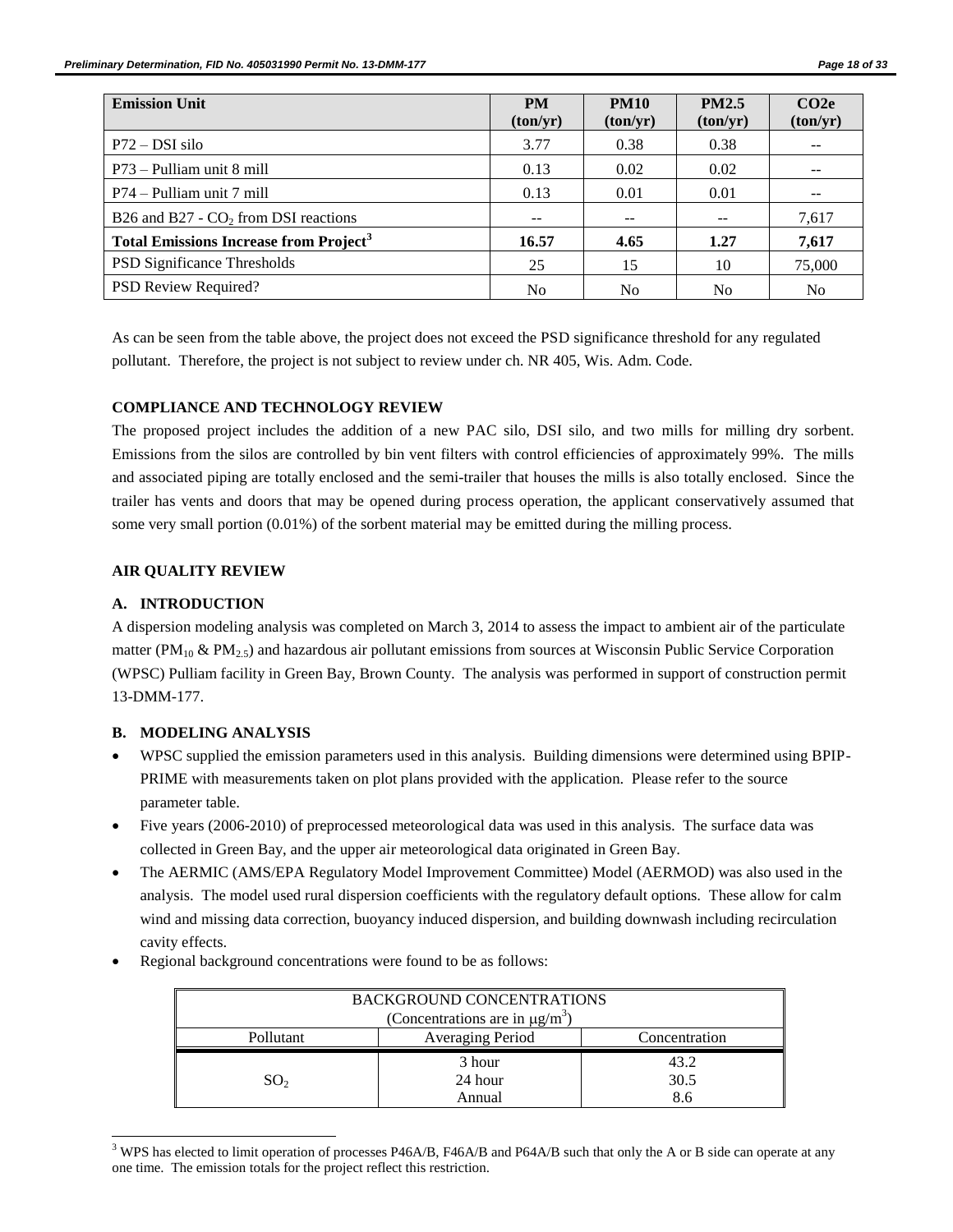| <b>BACKGROUND CONCENTRATIONS</b>                |         |         |  |  |  |
|-------------------------------------------------|---------|---------|--|--|--|
| (Concentrations are in $\mu$ g/m <sup>3</sup> ) |         |         |  |  |  |
| Averaging Period<br>Pollutant<br>Concentration  |         |         |  |  |  |
| 24.1<br>NO <sub>2</sub><br>Annual               |         |         |  |  |  |
| CO.                                             | 1 hour  | 1,362.7 |  |  |  |
|                                                 | 8 hour  | 1,191.2 |  |  |  |
|                                                 | 24 hour | 28.9    |  |  |  |
| $PM_{2.5}$                                      | Annual  | 10.2    |  |  |  |
| $PM_{10}$                                       | 24 hour | 47.0    |  |  |  |

- The receptors used in this analysis consisted of approximately 9630 points in a rectangular grid with 25-meter resolution extending 900 meters from the sources surrounded by points in a 50-meter spaced grid extending 1200 meters, surrounded by a 100-meter spaced grid extending to 2600 meters, surrounded by a 250-meter spaced grid extending 5600 meters with additional points extending 12 kilometers from the facility. Points within known fences or on top of buildings were not considered. Receptor elevations were derived from AERMAP using National Elevation Dataset (NED) tiles.
- The Brown County minor source PSD baselines for  $PM_{10}$ ,  $SO_2$ , and  $NO_x$  were set in 1988, 1983, and 1988 respectively. Construction or modification of sources since that date that resulted in increased emissions consumes increment. The new material handling sources have an impact less than the  $PM_{10}$  significant impact level, so no increment analysis was performed.

## **C. MODEL RESULTS**

The results of the dispersion modeling analysis indicate that all air quality standards will be met assuming the emission rates and stack parameters listed in the source tables. The impact of the particulate emissions from the new material handling sources was analyzed and found to be below the  $PM_{10}$  significant impact but above the  $PM_{2.5}$  SIL, so a full facility analysis of  $PM<sub>2.5</sub>$  emissions was performed.

| Modeling Analysis Results<br>(All Concentrations in $\mu$ g/m <sup>3</sup> ) |                     |                    |  |  |
|------------------------------------------------------------------------------|---------------------|--------------------|--|--|
|                                                                              | $PM_{10} - 24$ hour | $PM_{10}$ – Annual |  |  |
| New Source Impact                                                            | 2.10                | 0.23               |  |  |
| <b>SIL</b>                                                                   | 5.0                 |                    |  |  |
| % SIL                                                                        | 42.0                | 23.0               |  |  |

| Modeling Analysis Results<br>(All Concentrations in $\mu$ g/m <sup>3</sup> ) |                      |                     |  |  |  |
|------------------------------------------------------------------------------|----------------------|---------------------|--|--|--|
|                                                                              | $PM_{2.5} - 24$ hour | $PM_{2.5}$ – Annual |  |  |  |
| <b>Facility Impact</b>                                                       | 6.1                  | 1.4                 |  |  |  |
| <b>Background Concentration</b>                                              | 28.9                 | 10.2                |  |  |  |
| <b>Total Concentration</b>                                                   | 35.0                 | 11.6                |  |  |  |
| <b>NAAQS</b>                                                                 | 35.0                 | 15.0                |  |  |  |
| % NAAQS                                                                      | 100.0                | 77.3                |  |  |  |

| Modeling Analysis Results<br>(All Concentrations in $\mu g/m^3$ ) |                     |  |  |  |  |  |
|-------------------------------------------------------------------|---------------------|--|--|--|--|--|
| $Br - 24 hr$<br>$HBr-1hr$<br>$CaO - 24$ hr                        |                     |  |  |  |  |  |
| <b>Facility Impact</b>                                            | .07<br>l.96<br>15.4 |  |  |  |  |  |
| AAS<br>993.0<br>15.7<br>48.0                                      |                     |  |  |  |  |  |
| % AAS                                                             | 12.5                |  |  |  |  |  |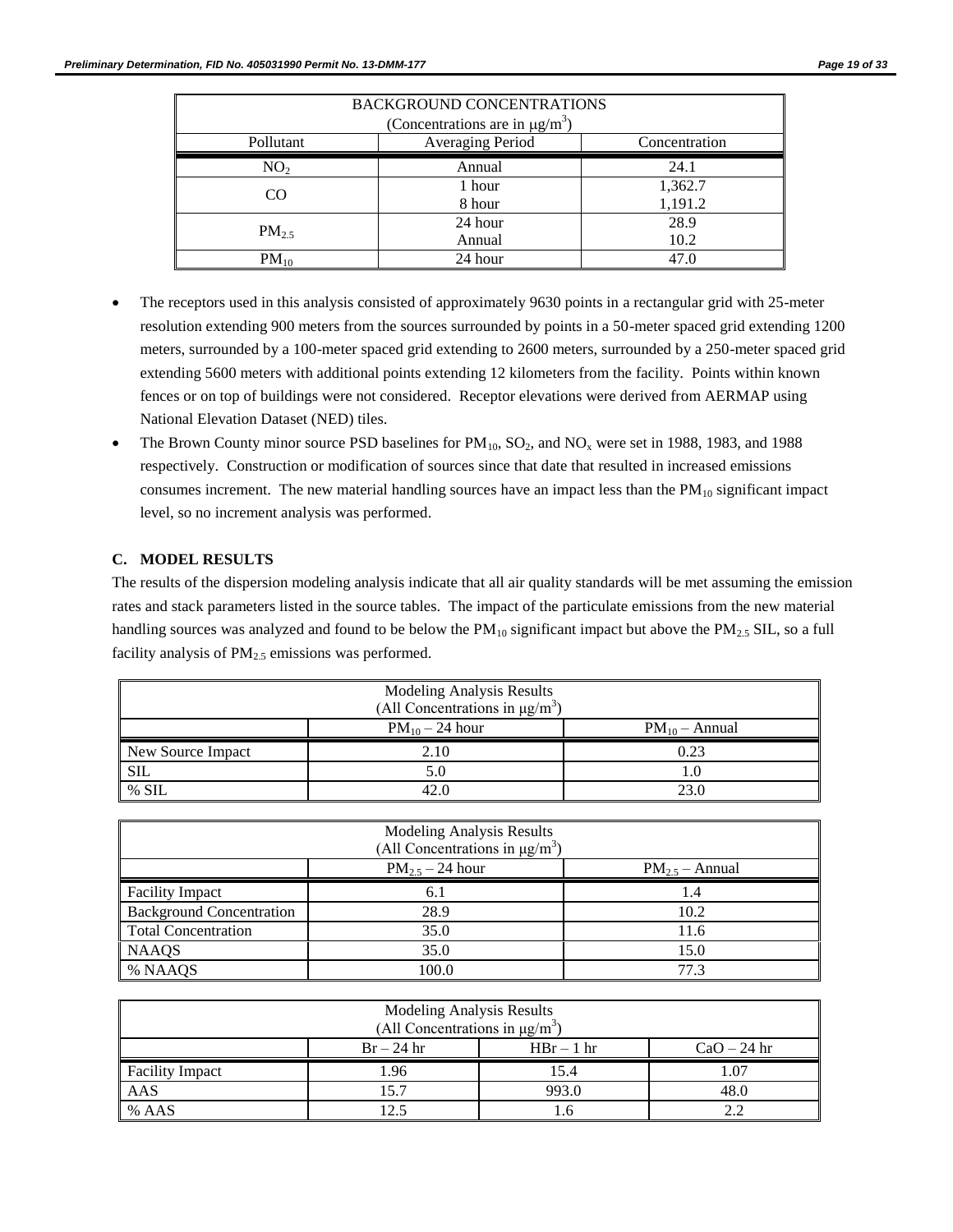## **D. CONCLUSION**

The results of the modeling analysis demonstrate that the applicable air quality and increment standards will be satisfied assuming the emissions rates and stack parameters listed in the source table.

| <b>WPSC PULLIAM - GREEN BAY</b> |                 |                         |             |                 |                 |  |
|---------------------------------|-----------------|-------------------------|-------------|-----------------|-----------------|--|
|                                 |                 | <b>Stack Parameters</b> |             |                 |                 |  |
| ID                              | <b>LOCATION</b> | <b>HEIGHT</b>           | <b>TEMP</b> | <b>VELOCITY</b> | <b>DIAMETER</b> |  |
|                                 | (UTM83)         | (M)                     | (K)         | (M/S)           | (M)             |  |
| S12B24                          | 419896, 4932    | 114.9                   | 455.4       | 8.38            | 4.57            |  |
| S12B25                          | 419896, 4932    | 114.9                   | 455.4       | 8.38            | 4.57            |  |
| S <sub>13</sub>                 | 419891, 4932    | 114.9                   | 443.7       | 9.45            | 3.35            |  |
| S14                             | 419894, 4932    | 114.9                   | 444.8       | 8.23            | 4.72            |  |
| S32                             | 419775, 4932    | 17.37                   | 785.4       | 30.48           | 4.88            |  |
| S41                             | 419699, 4932    | 19.81                   | Ambient     | 23.03           | 1.62            |  |
| S43                             | 419702, 4932    | 6.86                    | Ambient     | 24.50           | 0.399           |  |
| S <sub>44</sub> A               | 419892, 4932    | 42.98                   | Ambient     | 10.26           | 1.19            |  |
| S44B                            | 419908, 4932    | 14.63                   | Ambient     | 10.67           | 1.16            |  |
| S <sub>46</sub> A               | 419936, 4932    | 6.95                    | 422.0       | 15.24           | 0.335           |  |
| S46B                            | 419934, 4932    | 6.95                    | 422.0       | 15.24           | 0.326           |  |
| S60A                            | 419663, 4932    | 7.32                    | 699.8       | 5.01            | 0.518           |  |
| S <sub>60</sub> B               | 419661, 4932    | 7.32                    | 699.8       | 5.01            | 0.518           |  |
| S64A                            | 419900, 4932    | 28.04                   | 422.0       | 3.30            | 0.427           |  |
| S64B                            | 419936, 4932    | 29.26                   | 422.0       | 3.55            | 0.412           |  |
| RC7                             | 419848, 4932    | 45.72                   | Ambient     | 0.1             | 0.305           |  |
| S66                             | 419899, 4932    | 15.39                   | Ambient     | 0.1             | 0.543           |  |
| S72                             | 419802, 4932    | 35.75                   | Ambient     | 0.1             | 0.305           |  |
| S73                             | 419806, 4932    | 3.07                    | Ambient     | 1.18            | 0.659           |  |
| S74                             | 419811, 4932    | 3.07                    | Ambient     | 1.18            | 0.659           |  |

**Note:** Stacks S66, S72, S73, and S74 are the new proposed stacks

| WPSC PULLIAM - GREEN BAY<br><b>Volume Parameters</b> |                            |                      |                |                |  |  |  |
|------------------------------------------------------|----------------------------|----------------------|----------------|----------------|--|--|--|
| ID                                                   | <b>LOCATION</b><br>(UTM83) | <b>HEIGHT</b><br>(M) | SIGMA-Y<br>(M) | SIGMA-Z<br>(M) |  |  |  |
| S31A                                                 | 419725, 4932259            | 6.49                 | 6.88           | 3.02           |  |  |  |
| S31B                                                 | 419738, 4932252            | 6.49                 | 6.88           | 3.02           |  |  |  |
| S <sub>31C</sub>                                     | 419751, 4932246            | 6.49                 | 6.88           | 3.02           |  |  |  |
| S31D                                                 | 419764, 4932239            | 6.49                 | 6.88           | 3.02           |  |  |  |
| S31E                                                 | 419777, 4932233            | 6.49                 | 6.88           | 3.02           |  |  |  |
| S31F                                                 | 419790, 4932226            | 6.49                 | 6.88           | 3.02           |  |  |  |
| F46A                                                 | 419895, 4932486            | 4.01                 | 2.13           | 3.73           |  |  |  |
| F46B                                                 | 419939, 4932472            | 4.27                 | 3.12           | 3.97           |  |  |  |

| <b>WPSC PULLIAM - GREEN BAY</b><br><b>Emission Rates</b> |                                                                                                                                                                                                                             |     |                          |                          |                          |  |  |
|----------------------------------------------------------|-----------------------------------------------------------------------------------------------------------------------------------------------------------------------------------------------------------------------------|-----|--------------------------|--------------------------|--------------------------|--|--|
| ID                                                       | $PM_{2.5}$ #1<br>HBr<br>$PM_{10}$ #2<br>CaO<br>Br<br>$(\frac{\text{#}}{\text{hr}})$<br>$(\frac{\text{#}}{\text{hr}})$<br>$(\frac{\text{#}}{\text{hr}})$<br>$(\frac{\text{#}}{\text{hr}})$<br>$(\frac{\text{#}}{\text{hr}})$ |     |                          |                          |                          |  |  |
| S12B24                                                   | 31.19                                                                                                                                                                                                                       | n/a | $\overline{\phantom{a}}$ | $\overline{\phantom{a}}$ | ۰                        |  |  |
| S12B25                                                   | 39.38                                                                                                                                                                                                                       | n/a | -                        |                          |                          |  |  |
| S <sub>13</sub>                                          | 44.96                                                                                                                                                                                                                       | n/a | 27.25                    | 27.59                    | 13.15                    |  |  |
| S <sub>14</sub>                                          | 67.95                                                                                                                                                                                                                       | n/a | 37.47                    | 37.94                    | 22.71                    |  |  |
| S32                                                      | 26.10                                                                                                                                                                                                                       | n/a | $\overline{\phantom{a}}$ | -                        | $\overline{\phantom{a}}$ |  |  |
| S41                                                      | 0.46                                                                                                                                                                                                                        | n/a | -                        | $\overline{\phantom{0}}$ | -                        |  |  |
| S43                                                      | 0.016                                                                                                                                                                                                                       | n/a | -                        |                          | -                        |  |  |
| S44A                                                     | 0.23                                                                                                                                                                                                                        | n/a | -                        |                          |                          |  |  |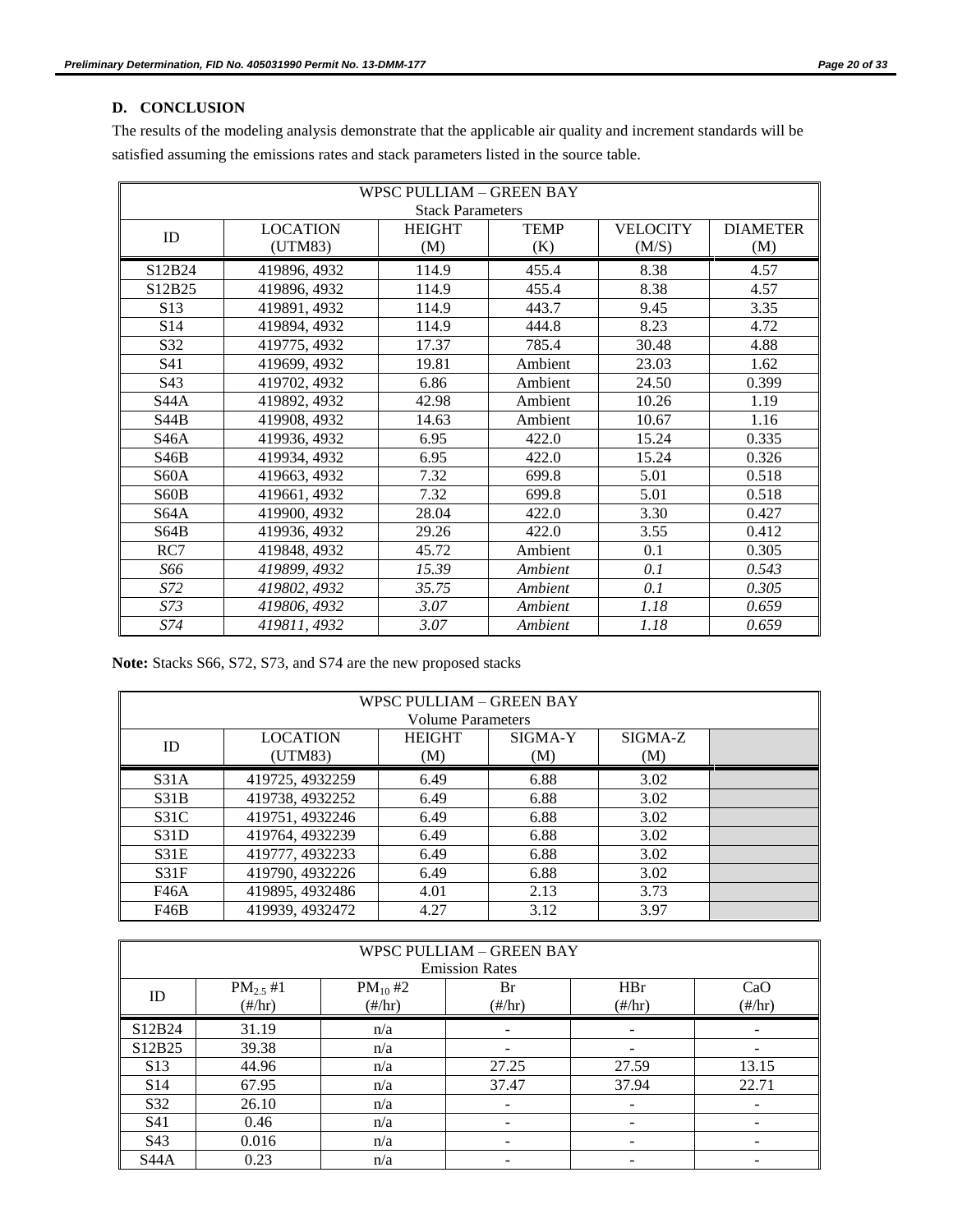| WPSC PULLIAM - GREEN BAY |                   |                                |                                |                                |                          |  |
|--------------------------|-------------------|--------------------------------|--------------------------------|--------------------------------|--------------------------|--|
|                          |                   |                                | <b>Emission Rates</b>          |                                |                          |  |
| $\mathbf{ID}$            | $PM_{2.5}$ #1     | $PM_{10}$ #2                   | Br                             | <b>HBr</b>                     | CaO                      |  |
|                          | $(\frac{\#}{hr})$ | $(\frac{\text{#}}{\text{hr}})$ | $(\frac{\text{#}}{\text{hr}})$ | $(\frac{\text{#}}{\text{hr}})$ | $(\frac{\#}{hr})$        |  |
| <b>S44B</b>              | 0.32              | n/a                            | $\overline{a}$                 | $\overline{a}$                 | ÷,                       |  |
| <b>S46A</b>              | 0.17              | n/a                            |                                |                                |                          |  |
| <b>S46B</b>              | 0.17              | n/a                            |                                |                                |                          |  |
| S60A                     | 0.0017            | n/a                            |                                |                                |                          |  |
| S60B                     | 0.0017            | n/a                            |                                |                                |                          |  |
| <b>S64A</b>              | 0.17              | n/a                            |                                | $\qquad \qquad \blacksquare$   | $\overline{a}$           |  |
| S64B                     | 0.17              | n/a                            |                                | ۰                              | -                        |  |
| RC7                      | 0.017             | n/a                            | -                              | $\qquad \qquad -$              | -                        |  |
| S66                      | 0.083             | 0.083                          | -                              | $\overline{\phantom{0}}$       | -                        |  |
| S72                      | 0.086             | 0.086                          | -                              | $\overline{\phantom{m}}$       | -                        |  |
| S73                      | 0.005             | 0.005                          | -                              | $\overline{\phantom{0}}$       | -                        |  |
| S74                      | 0.003             | 0.003                          | -                              | $\overline{\phantom{0}}$       | -                        |  |
| S31A                     | 0.0022            | n/a                            | -                              | $\overline{\phantom{0}}$       | -                        |  |
| S31B                     | 0.0022            | n/a                            |                                | $\overline{\phantom{0}}$       | -                        |  |
| S31C                     | 0.0022            | n/a                            | $\overline{\phantom{0}}$       | $\overline{a}$                 | $\overline{\phantom{0}}$ |  |
| S31D                     | 0.0022            | n/a                            | ۰                              | $\overline{\phantom{0}}$       | ۰                        |  |
| S31E                     | 0.0022            | n/a                            | ۰                              | $\overline{\phantom{0}}$       | L.                       |  |
| S31F                     | 0.0022            | n/a                            |                                |                                |                          |  |
| <b>F46A</b>              | 0.015             | n/a                            |                                |                                |                          |  |
| <b>F46B</b>              | 0.015             | n/a                            |                                |                                |                          |  |

Notes:

Stacks S66, S72, S73,  $&$  S74 are the new proposed sources

 $\triangleright$  PM<sub>10</sub> Impact from the new proposed sources is below SIL, so full facility PM<sub>10</sub> modeling was not performed

 $\triangleright$  Of the sources S46A, S46B, F46A, & F46B, only two operate at any time as noted:

S46A & F46A - S46A & F46B

S46B & F46A - S46B & F46B

### **EMISSIONS FROM NEW EQUIPMENT OR MODIFICATION**

Notes:

- For existing emission units, the annual emission rates in the tables below represent the increase in potential emissions as a result of the project, not the total process potential to emit, except for fugitives F47A and F47B where the applicant conservatively assumed that the project increase was equal to the total process PTE.
- When an emission rate for a process used in the modeling analysis was greater than the calculated potential to emit for the process, the higher modeled emission rate is used as the PTE.

### **A. Stack Emissions**

### **Stacks S26 and S27, Boilers B26 and B27 – Criteria Pollutant & Greenhouse Gas Emissions**

|                             | <b>Potential to Emit (PTE)</b> |          |
|-----------------------------|--------------------------------|----------|
| <b>Pollutant</b>            | (lb/hr)                        | (ton/vr) |
| Greenhouse Gases, as $CO2e$ | N/A                            | 7.617    |

#### **Stacks S26 and S27, Boilers B26 and B27 – Hazardous Air Pollutant Emissions**

|                                     | <b>Potential to Emit (PTE)</b> |          |
|-------------------------------------|--------------------------------|----------|
| Pollutant (CAS No.); s, f*          | (lb/hr)                        | (ton/vr) |
| Calcium Oxide (1305-78-8); s        | 22.71                          | 99.5     |
| Hydrogen Bromide $(10035-10-6)$ ; s | 65.53                          | 287.0    |
| Bromine $(7726-95-6)$ ; s           | 64.71                          | 283.4    |

 $*$ s=NR 445 State HAP,  $f = s$ . 112(b) Federal HAP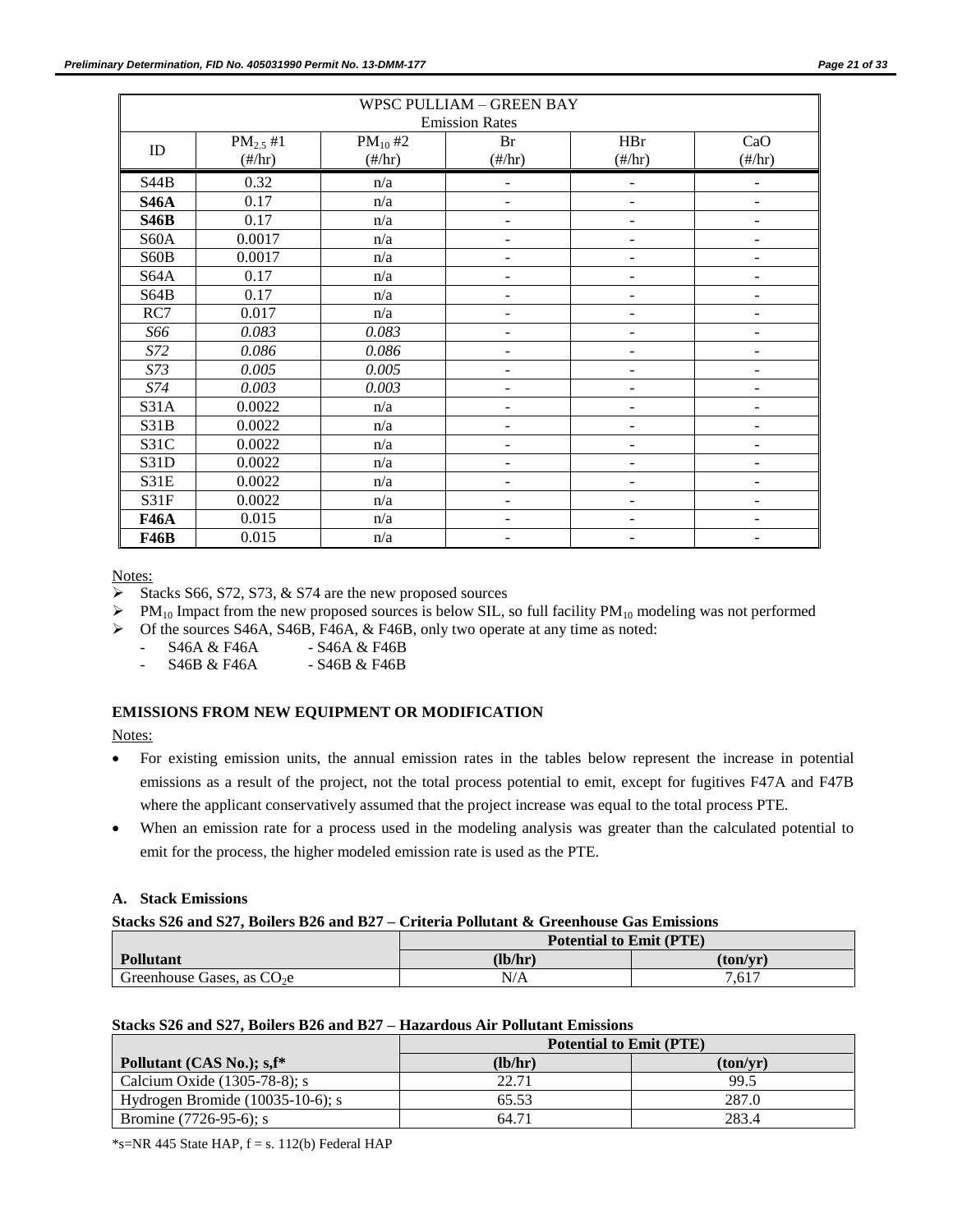## **Stack S46A, Process P46A – Criteria Pollutant Emissions**

|                    | <b>Potential to Emit (PTE)</b> |          |
|--------------------|--------------------------------|----------|
| <b>Pollutant</b>   | (lb/hr)                        | (ton/vr) |
| Particulate Matter | 0.58                           | 0.09     |
| $PM_{10}$          | 0.58                           | 0.09     |
| PM <sub>2.5</sub>  | 0.17                           | 0.03     |

## **Stack S46B, Process P46B – Criteria Pollutant Emissions**

|                    | <b>Potential to Emit (PTE)</b> |          |
|--------------------|--------------------------------|----------|
| <b>Pollutant</b>   | (lb/hr)                        | (ton/yr) |
| Particulate Matter | 0.58                           | 0.09     |
| $PM_{10}$          | 0.58                           | 0.09     |
| PM <sub>2.5</sub>  | 0.17                           | 0.03     |

## **Fugitive F46A – Criteria Pollutant Emissions**

|                    | <b>Potential to Emit (PTE)</b> |          |
|--------------------|--------------------------------|----------|
| <b>Pollutant</b>   | (lb/hr)                        | (ton/vr) |
| Particulate Matter | 0.15                           | 0.04     |
| $PM_{10}$          | 0.10                           | 0.02     |
| PM <sub>2.5</sub>  | 0.02                           | 0.004    |

## **Fugitive F46B – Criteria Pollutant Emissions**

|                    | <b>Potential to Emit (PTE)</b> |          |
|--------------------|--------------------------------|----------|
| <b>Pollutant</b>   | (lb/hr)                        | (ton/yr) |
| Particulate Matter | 0.15                           | 0.04     |
| $PM_{10}$          | 0.10                           | 0.02     |
| $PM_{2.5}$         | 0.02                           | 0.004    |

### **Fugitive F47 (F47A to F47D) - Criteria Pollutant Emissions**

|                    | <b>Potential to Emit (PTE)</b> |          |
|--------------------|--------------------------------|----------|
| <b>Pollutant</b>   | (lb/hr)                        | (ton/vr) |
| Particulate Matter | 3.12                           | 10.12    |
| $PM_{10}$          | 1.10                           | 3.57     |
| PM <sub>2.5</sub>  | 0.15                           | 0.43     |

#### **Fugitive F62 – Criteria Pollutant Emissions**

|                    | <b>Potential to Emit (PTE)</b> |          |
|--------------------|--------------------------------|----------|
| <b>Pollutant</b>   | (lb/hr)                        | (ton/vr) |
| Particulate Matter | 11.11                          | 0.26     |
| $PM_{10}$          | 222<br>2.LL                    | 0.05     |
| PM <sub>2.5</sub>  | 0.52                           | 0.01     |

#### **Stack S64A, Process P64A – Criteria Pollutant Emissions**

|                    | <b>Potential to Emit (PTE)</b> |          |
|--------------------|--------------------------------|----------|
| <b>Pollutant</b>   | (lb/hr)                        | (ton/vr) |
| Particulate Matter | 0.92                           | 0.15     |
| $PM_{10}$          | 0.92                           | 0.15     |
| $PM_{2.5}$         | 0.17                           | 0.03     |

## **Stack S64B, Process P64B – Criteria Pollutant Emissions**

|                    | <b>Potential to Emit (PTE)</b> |          |
|--------------------|--------------------------------|----------|
| <b>Pollutant</b>   | (lb/hr)                        | (ton/vr) |
| Particulate Matter | 0.92                           | 0.15     |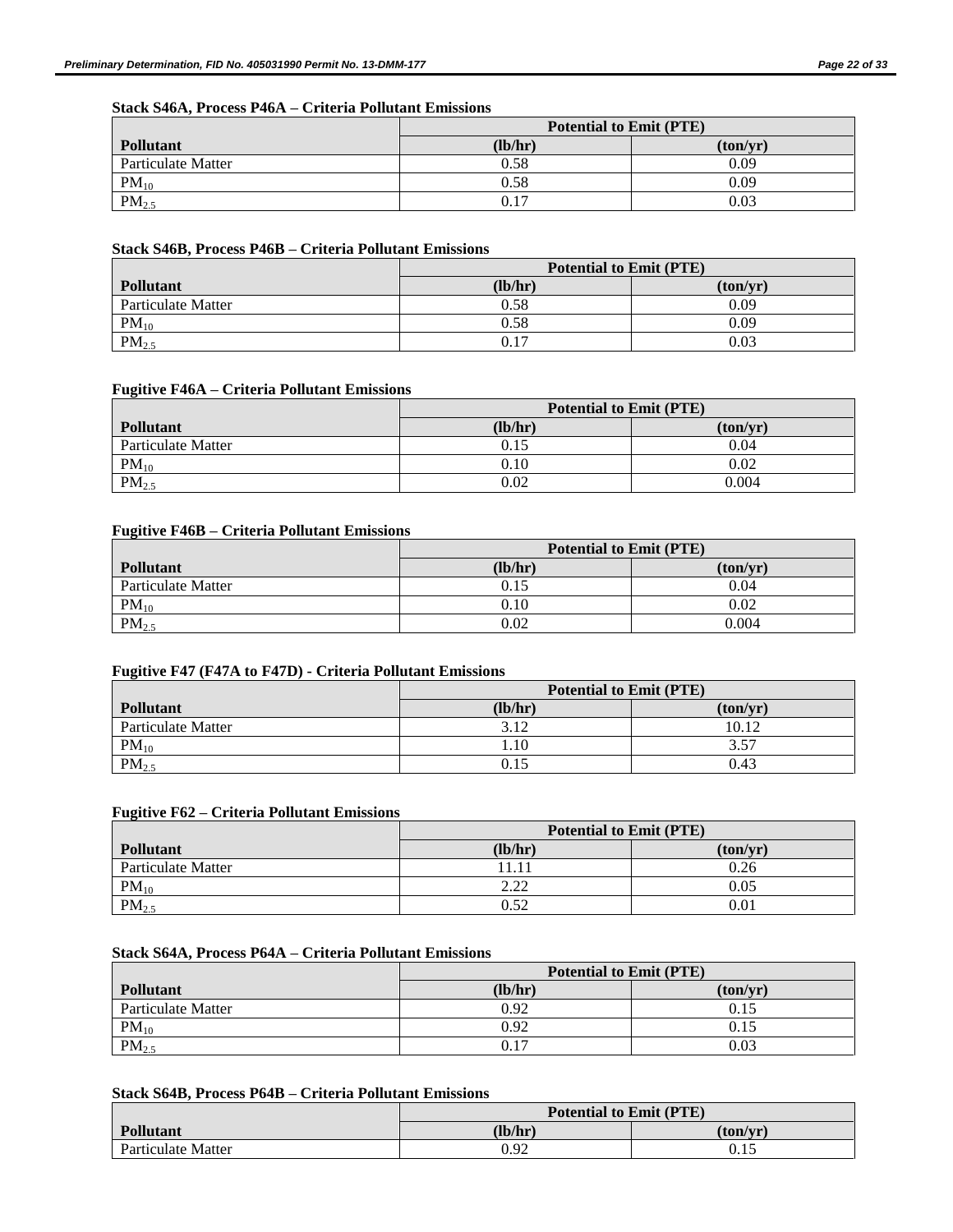|                   | <b>Potential to Emit (PTE)</b> |          |
|-------------------|--------------------------------|----------|
| Pollutant         | (lb/hr)                        | (ton/yr) |
| $PM_{10}$         | 0.92                           | 0.15     |
| PM <sub>2.5</sub> | 0.17                           | 0.03     |

### **Stack S66, Process P66 – Criteria Pollutant Emissions**

|                    | <b>Potential to Emit (PTE)</b> |          |
|--------------------|--------------------------------|----------|
| Pollutant          | (lb/hr)                        | (ton/yr) |
| Particulate Matter | 0.43                           | .88      |
| $PM_{10}$          | 0.08                           | 0.36     |
| PM <sub>2.5</sub>  | 0.08                           | 0.36     |

## **Stack S72, Process P72 – Criteria Pollutant Emissions**

|                    | <b>Potential to Emit (PTE)</b> |          |  |  |
|--------------------|--------------------------------|----------|--|--|
| <b>Pollutant</b>   | (lb/hr)                        | (ton/vr) |  |  |
| Particulate Matter | 0.86                           | 277      |  |  |
| $PM_{10}$          | 0.09                           | 0.38     |  |  |
| PM <sub>2.5</sub>  | 0.09                           | 0.38     |  |  |

### **Stack S73, Process P73 – Criteria Pollutant Emissions**

|                    | <b>Potential to Emit (PTE)</b> |          |  |
|--------------------|--------------------------------|----------|--|
| <b>Pollutant</b>   | (lb/hr)                        | (ton/vr) |  |
| Particulate Matter | 0.03                           | 0.13     |  |
| $PM_{10}$          | 0.005                          | 0.02     |  |
| $PM_{2.5}$         | 0.005                          | 0.02     |  |

### **Stack S74, Process P74 – Criteria Pollutant Emissions**

|                    | <b>Potential to Emit (PTE)</b> |          |  |
|--------------------|--------------------------------|----------|--|
| <b>Pollutant</b>   | (lb/hr)                        | (ton/vr) |  |
| Particulate Matter | 0.03                           | 0.13     |  |
| $PM_{10}$          | 0.003                          | 0.01     |  |
| PM <sub>2.5</sub>  | 0.003                          | 0.01     |  |

## **B. Total Emissions From New Equipment or Modification**

### **Criteria Pollutant and Greenhouse Gas Emissions**

|                             | <b>Potential to Emit (PTE)</b> |          |  |
|-----------------------------|--------------------------------|----------|--|
| <b>Pollutant</b>            | (lb/hr)                        | (ton/vr) |  |
| Particulate Matter          | 18.0                           | 16.6     |  |
| $PM_{10}$                   | 5.4                            |          |  |
| PM <sub>2.5</sub>           | 1.2                            |          |  |
| Greenhouse Gases, as $CO2e$ | N/A                            | 7.617    |  |

## **Hazardous Air Pollutant Emissions**

|                                        | <b>Potential to Emit (PTE)</b> |          |  |
|----------------------------------------|--------------------------------|----------|--|
| Pollutant (CAS No.); s, f <sup>*</sup> | (lb/hr)                        | (ton/vr) |  |
| Calcium Oxide $(1305-78-8)$ ; s        | 22.7                           | 99.5     |  |
| Hydrogen Bromide $(10035-10-6)$ ; s    | 65.5                           | 287.0    |  |
| Bromine $(7726-95-6)$ ; s              | 64.7                           | 283.4    |  |

 $*$ s=NR 445 State HAP,  $f = s$ . 112(b) Federal HAP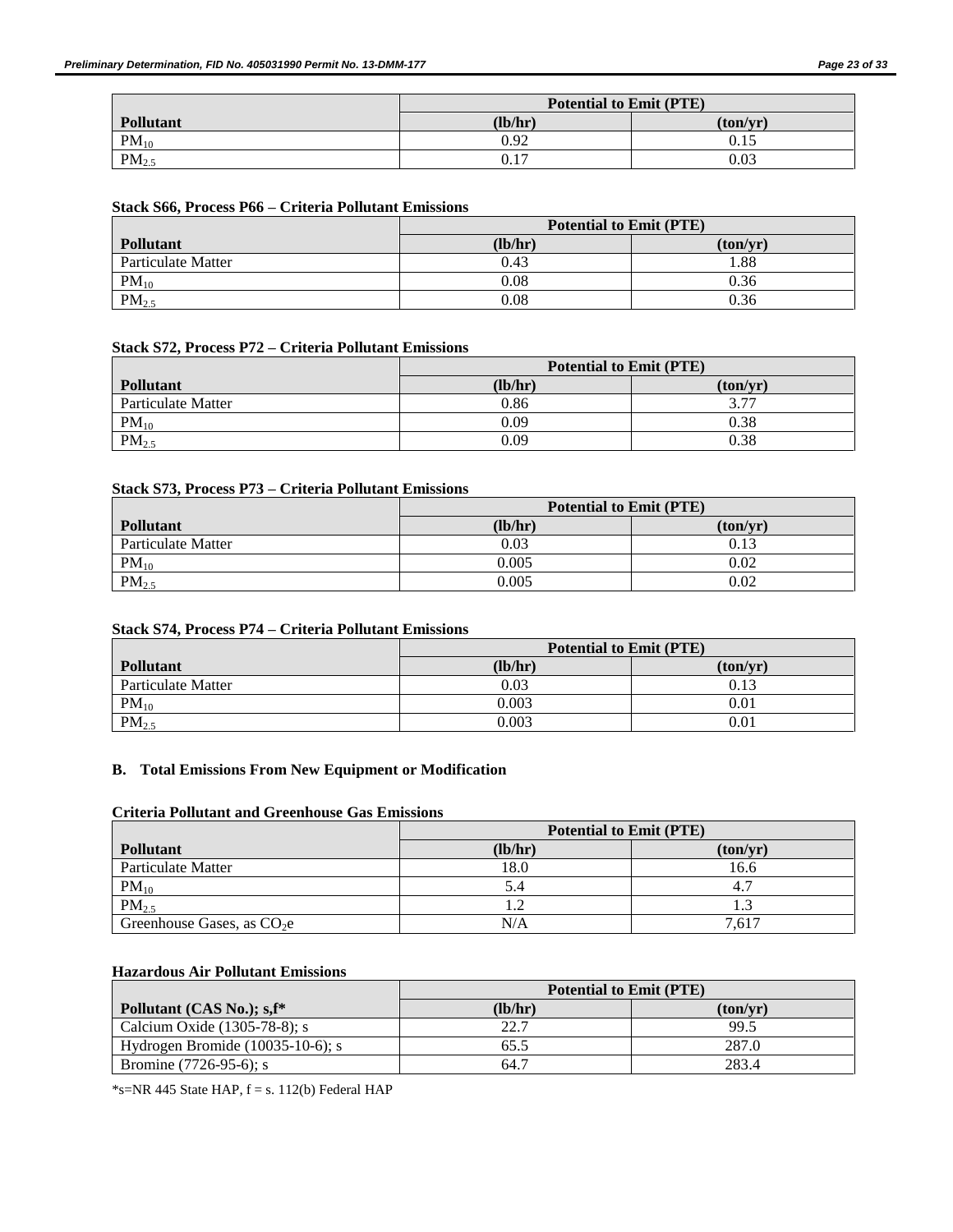## **FACILITY AND PROJECT CLASSIFICATION**

### **1. Existing Facility Status.**

The existing facility is a major source for PSD, Part 70 and Federal HAPs.

### **2. Project Status.**

The proposed project is a minor modification to a major PSD source. The proposed project is a minor source of Federal HAPs.

## **3. Facility Status after Completion of the Project.**

After completion of the project, the facility will remain a major source for PSD, Part 70 and Federal HAPs.

**4. Summary.**

|                          |       | <b>Existing Facility</b> |       | <b>Proposed Project</b> |       | <b>Facility After Project</b> |
|--------------------------|-------|--------------------------|-------|-------------------------|-------|-------------------------------|
| <b>NSR</b> Applicability | Major | <b>Minor</b>             | Major | <b>Minor</b>            | Major | <b>Minor</b>                  |
| <b>PSD</b>               | X     |                          |       | X                       | X     |                               |
| Non-Attainment           |       | NA                       |       | NA                      |       | NA                            |
| <b>Federal HAP</b>       | X     |                          |       | X                       | Х     |                               |

|                              | <b>Existing Facility</b>                            |  | <b>Facility After Project</b> |                           |             |  |
|------------------------------|-----------------------------------------------------|--|-------------------------------|---------------------------|-------------|--|
| <b>Part 70 Applicability</b> | Part 70<br><b>FESOP</b> (Syn. Minor)<br>non-part 70 |  | Part 70                       | <b>FESOP</b> (Syn. Minor) | non-part 70 |  |
| <b>Status</b>                | $\Lambda$                                           |  |                               | v<br>$\Lambda$            |             |  |

### **FACILITY EPA CLASS CODE**

"A" [Means the source's maximum theoretical emissions **and** potential to emit for one or more ⊠ pollutants are greater than major source thresholds. The source is a major source (has a FOP)]; П "SM80" [Means the source's maximum theoretical emissions of one or more pollutants are greater than major source thresholds and potential to emit is at least 80% but less than 100% of major source thresholds. The source is a non-major source (has a FESOP)];

- П "SM" [Means the source's maximum theoretical emissions of one or more pollutants are greater than major source thresholds but potential to emit for all pollutants is less than 80% of major source thresholds. The source is a non-major source (usually has a FESOP or a ROP)];
- П "B" [Means the source's maximum theoretical emissions and potential to emit for all pollutants are less than major source thresholds. The source is a non-major source (has a SOP or a ROP)].

## **ENVIRONMENTAL ANALYSIS**

The proposed project is a Type III action under Chapter NR 150, Wis. Adm. Code, because the potential to emit of the project is less than 100 TPY for each criteria pollutant and there is a potential for increased hazardous air contaminants.

A news release is required for this proposal and is included in the public comment notice. It is proposed that an environmental assessment not be completed.

## **RULE APPLICABILITY**

PAC and Dry Sorbent Injection and  $CaBr<sub>2</sub>$  addition to boilers B26 and B27

*Sec. 285.65(7), Wis. Stats. – Elective Limitations*

The applicant has elected to limit the amount of dry sorbent and PAC injected and the amount of  $CaBr<sub>2</sub>$  added to the coal feed of boilers B26 and B27 to the following: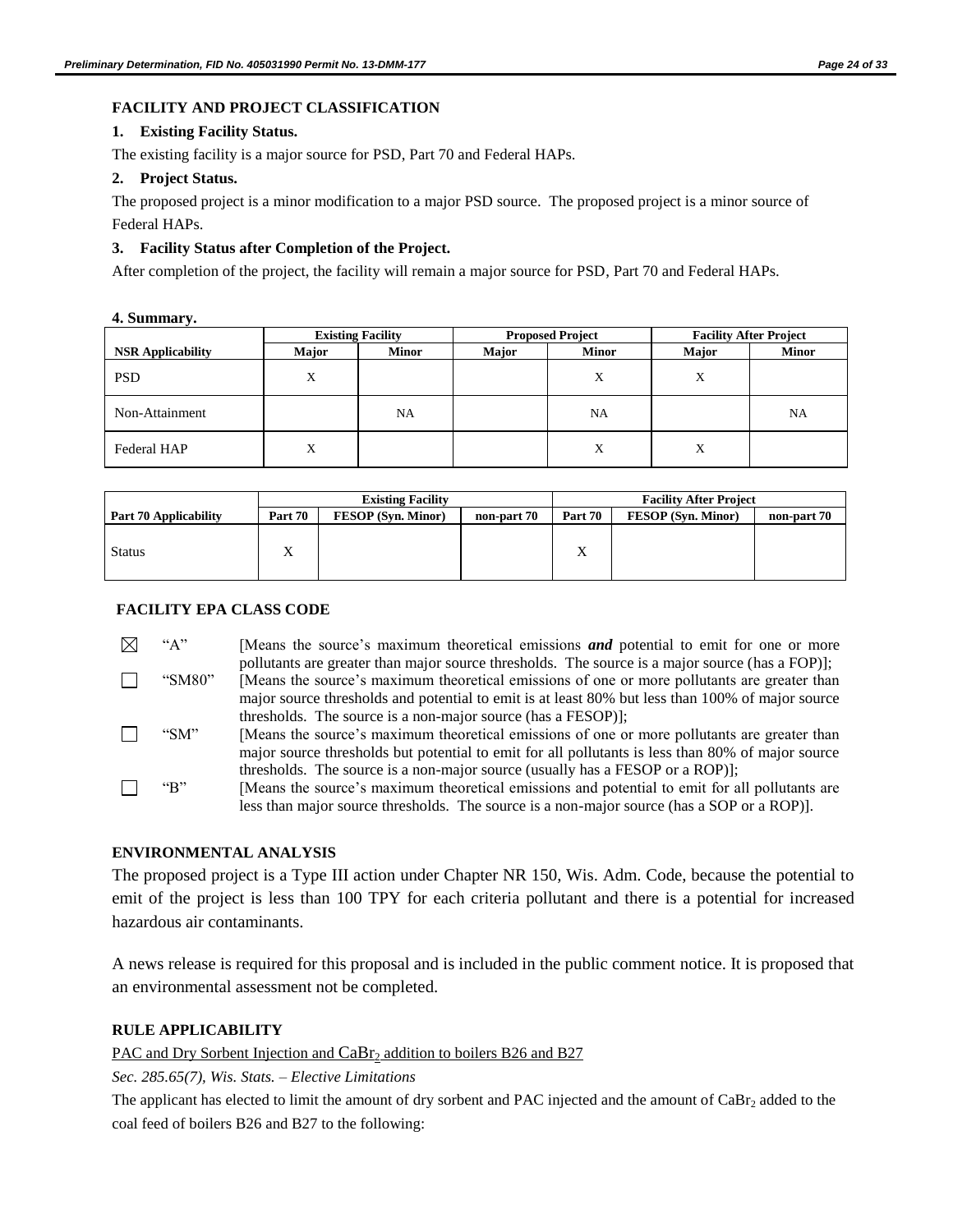| <b>Material</b>   | <b>Boiler B26 Injection Rate (lb/hr)</b> | <b>Boiler B27 Injection Rate (lb/hr)</b> |
|-------------------|------------------------------------------|------------------------------------------|
| Dry sorbent       | 2.498                                    |                                          |
| PAC.              | 140                                      | 255                                      |
| CaBr <sub>2</sub> | 34.08                                    | 46.86                                    |

These limitations are being taken so that the project will constitute a minor modification under PSD.

## $CaBr<sub>2</sub> Injection$

### *NR 445 – Control of Hazardous Air Pollutants*

The injection of CaBr<sub>2</sub> results in calcium oxide, bromine and hydrogen bromide emissions that exceed the ch. NR 445, Wis. Adm. Code, Table A thresholds. Modeling of the maximum theoretical emission rates of these pollutants demonstrates that the ambient air standards will be met. The permit will limit the  $CaBr<sub>2</sub>$  injection rates to the amounts used to calculate the HAP emission rates in the application: 34.08 pounds per hour for boiler B26 and 46.86 pounds per hour for boiler B27.

### Processes P46A & P46B – Ash transfer from ESP hopper into west and east silos

### *NR 404 – Ambient Air Quality*

In order to meet the National Ambient Air Quality Standards and PSD increments, emissions from these processes will be limited to 0.58 pounds of  $PM_{10}$  per hour and 0.17 pounds of  $PM_{2.5}$  per hour, and only one of the two processes will be allowed to operate at any one time. The permit will also require that the stacks meet the parameters used in the modeling analysis.

### *NR 415 - Control of Particulate Emissions*

Because these processes were last modified after April 1, 1972, the applicable particulate matter emission limit is the more restrictive of the process weight rate equation under s. NR 415.05(2), Wis. Adm. Code and the direct source limit of 0.20 pounds of particulate matter per 1,000 pounds of exhaust gas under s. NR 415.05(1)(m), Wis. Adm. Code.

Based on a maximum throughput of 90 of ash per hour per process, the process weight rate equation for process weight rates greater than 60,000 pounds per hour gives a maximum allowable particulate matter emission rate of the following for each stack:

$$
17.31 \cdot P^{0.16} = 17.31 \cdot \left(90 \frac{\text{tons}}{\text{hr}}\right)^{0.16} = 35.6 \frac{\text{lb PM}}{\text{hr}}
$$

Based on a process air flow rate of 3,380 acfm at ambient temperature, the maximum allowable particulate matter emission rate for each process based on the direct source limit of 0.20 pounds per 1,000 pounds of exhaust gas is:

$$
\left(0.075 \frac{l b \, gas}{ft^3}\right) \cdot \left(3.380 \frac{ft^3}{\min}\right) \cdot \left(\frac{460^{\circ} F + 68^{\circ} F}{460^{\circ} F + 68^{\circ} F}\right) \cdot \left(60 \frac{\min}{hr}\right) \cdot \left(\frac{0.20 l b \, PM}{1,000 l b \, gas}\right) = 3.04 \frac{l b \, PM}{hr}
$$

The more restrictive limit is the direct source limit of 0.20 pounds per 1,000 pounds of gas. The applicant has also requested that the particulate matter emission limit of 0.58 pounds per hour contained in the facility's current permit be included in the construction permit.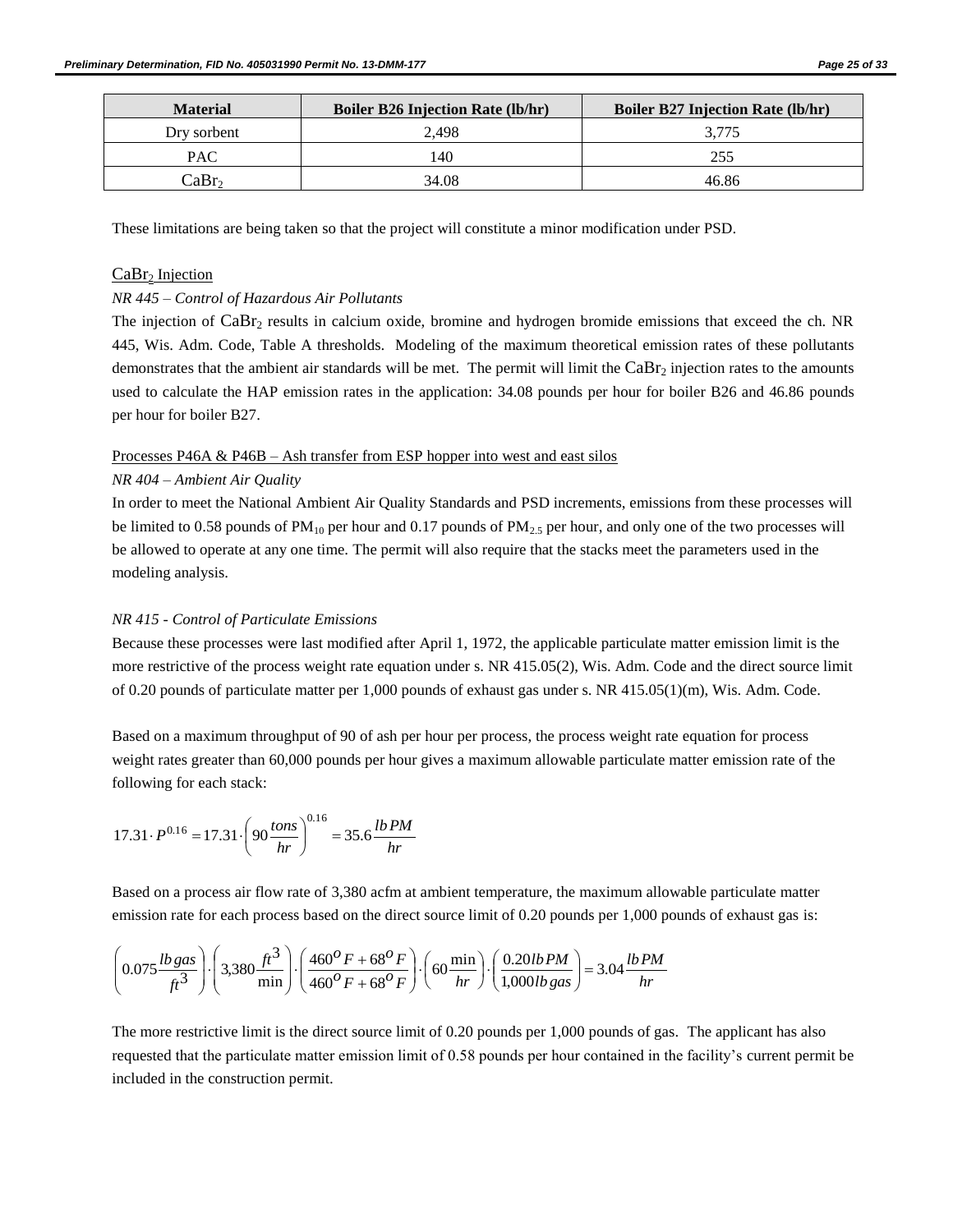#### *NR 431 – Control of Visible Emissions*

Because these processes were last modified after April 1, 1972, they are subject to a visible emissions limit of 20% opacity.

#### *Sec. 285.65(7), Wis. Stats. – Elective Limitations*

The applicant has elected to limit these processes such that only one of the two processes can operate at any one time. This limitation, along with the PM,  $PM_{10}$  and  $PM_{2.5}$  hourly emission limits discussed above ensure that the emissions increase from the proposed project constitutes a minor modification under PSD. These processes will be equipped with an interlock that prevents the A and B sides of this process from operating simultaneously.

#### F46A  $\&$  F46B – Ash transfer to trucks

#### *NR 404 – Ambient Air Quality*

In order to meet the National Ambient Air Quality Standards and PSD increments, emissions from these processes will be limited to 0.10 pounds of  $PM_{10}$  per hour and 0.02 pounds of  $PM_{2.5}$  per hour each, and only one of the two processes will be allowed to operate at any one time.

#### *NR 415 - Control of Particulate Emissions*

The transfer of ash from the east and west ash silos to trucks is subject to fugitive dust requirements under s. NR 415.04, Wis. Adm. Code. The current permit and the facility's Fugitive Dust Control Plan require the following measures be taken during loading:

- Water is applied to ash via a wet ash mixer prior to ash being loaded into dump trucks;
- Wet ash unloading dock is partially enclosed;
- A telescopic chute is used for dry ash tanker truck loading and unloading; and
- Loading and unloading areas and roadways can be sprayed with water via the watering truck.

These same requirements will be included in the construction permit.

#### *NR 431 – Control of Visible Emissions*

Because these processes were last modified after April 1, 1972, they are subject to a visible emissions limit of 20% opacity.

#### *Sec. 285.65(7), Wis. Stats. – Elective Limitations*

The applicant has elected to limit these processes such that only one of the two processes can operate at any one time and the processes may only operate between the hours of 9 a.m. and 3 p.m., and limit particulate matter emissions from each process to 0.15 pounds per hour. These limits ensure that the emissions increase from the proposed project constitutes a minor modification under PSD and that the facility meets all NAAQS and PSD increments. These processes will be equipped with an interlock that prevents the A and B sides of this process from operating simultaneously.

#### F47A, F47B, F47C & F47D – Ash Storage Pile and Associated Activities

#### *NR 415 - Control of Particulate Emissions*

The ash storage pile and associated activities are subject to fugitive dust requirements under s. NR 415.04, Wis. Adm. Code. The current permit requires that the applicant apply water and/or chemical dust suppressants as needed in accordance with the Fugitive Dust Control Plan. This requirement will continue to apply.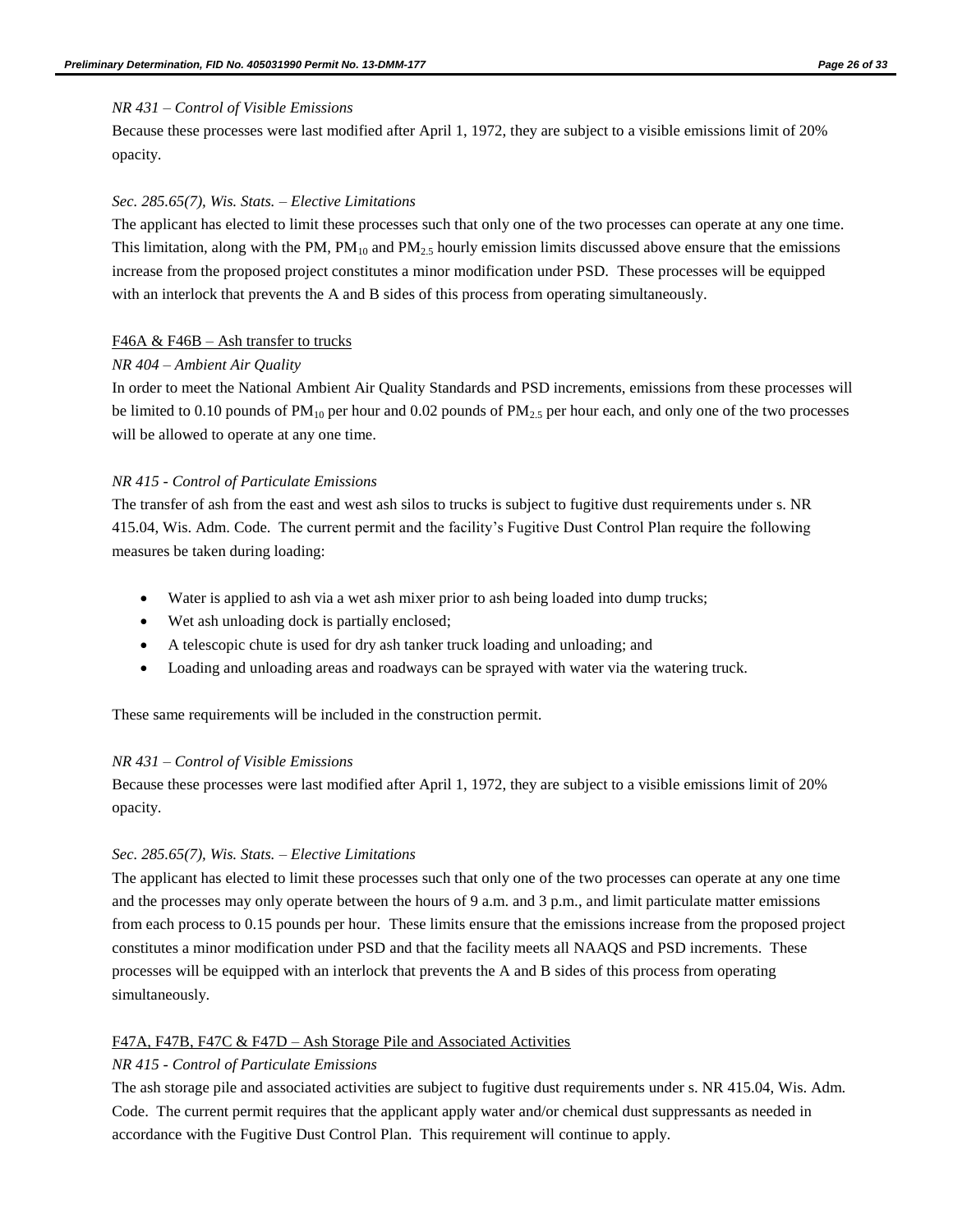#### *NR 431 – Control of Visible Emissions*

Because these processes were last modified after April 1, 1972, it is subject to a visible emissions limit of 20% opacity.

#### F62 – Haul Roads

#### *NR 415 - Control of Particulate Emissions*

Emissions from the haul roads are subject to fugitive dust requirements under s. NR 415.04, Wis. Adm. Code. The haul roads are not listed as a specific process in Part I of the current permit but instead are covered under the general limitations in Part II of the permit. The facility's Fugitive Dust Control Plan also specifies that during periods of increased probability of outdoor fugitive dust emissions, roadways may be sprayed with water via a watering truck.

#### *NR 431 – Control of Visible Emissions*

Because the haul roads were last modified after April 1, 1972, they are subject to a visible emissions limit of 20% opacity. The haul roads are not listed as a specific process in Part I of the current permit but instead are covered under the general limitations in Part II of the permit.

#### *Sec. 285.65(7), Wis. Stats. – Elective Limitations*

All of the haul roads at the facility are paved except for one small section. As part of this project, the applicant has elected to pave this section of haul road. The applicant used the AP-42 equation for paved roads in calculating the increase in fugitive dust emissions from the project. The requirement to pave the haul road will be included in the construction permit transition section of the permit. This requirement ensures that the emissions increase from the proposed project constitutes a minor modification under PSD.

#### P64A, P64B – East and West Ash Silo Bin Vents

#### *NR 404 – Ambient Air Quality*

In order to meet the National Ambient Air Quality Standards and PSD increments, emissions from each of these processes will be limited to 0.92 pounds of  $PM_{10}$  and 0.17 pounds of  $PM_{2.5}$  per hour. The permit will also require that the stacks meet the parameters used in the modeling analysis.

#### *NR 415 - Control of Particulate Emissions*

Because these processes were last modified after April 1, 1972, the applicable particulate matter emission limit is the more restrictive of the process weight rate equation under s. NR 415.05(2), Wis. Adm. Code and the direct source limit of 0.20 pounds of particulate matter per 1,000 pounds of exhaust gas under s. NR 415.05(1)(m), Wis. Adm. Code.

Based on a maximum throughput of 90 of ash per hour per process, the process weight rate equation for process weight rates greater than 60,000 pounds per hour gives a maximum allowable particulate matter emission rate of the following for each stack:

$$
17.31 \cdot P^{0.16} = 17.31 \cdot \left(90 \frac{\text{tons}}{\text{hr}}\right)^{0.16} = 35.6 \frac{\text{lb PM}}{\text{hr}}
$$

Based on a process air flow rate of 2,240 acfm at ambient temperature, the maximum allowable particulate matter emission rate for each process based on the direct source limit of 0.20 pounds per 1,000 pounds of exhaust gas is: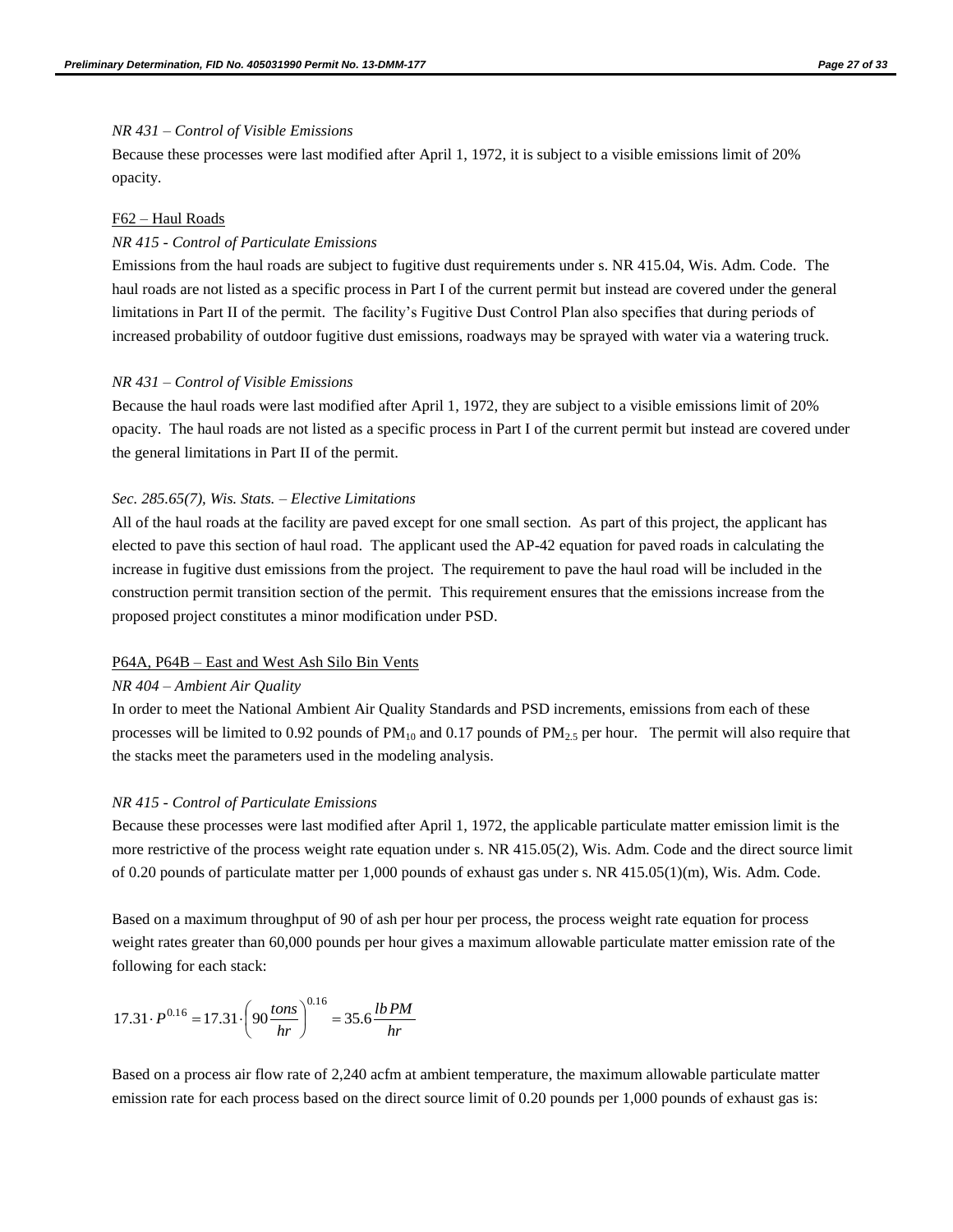$$
\left(0.075 \frac{lb \, gas}{ft^3}\right) \cdot \left(2,240 \frac{ft^3}{\min}\right) \cdot \left(\frac{460^{\circ}F + 68^{\circ}F}{460^{\circ}F + 68^{\circ}F}\right) \cdot \left(60 \frac{\min}{hr}\right) \cdot \left(\frac{0.20 lb \, PM}{1,000 lb \, gas}\right) = 2.02 \frac{lb \, PM}{hr}
$$

The more restrictive limit is the direct source limit of 0.20 pounds per 1,000 pounds of gas. The applicant has also requested that the particulate matter emission limit of 0.919 pounds per hour contained in the facility's permit be included in the construction permit.

#### *NR 431 – Control of Visible Emissions*

Because these processes were last modified after April 1, 1972, they are subject to a visible emissions limit of 20% opacity.

#### *Sec. 285.65(7), Wis. Stats. – Elective Limitations*

The applicant has elected to limit PM,  $PM_{10}$  and  $PM_{2.5}$  emissions to ensure that the emissions increase from the proposed project constitutes a minor modification under PSD.

#### P66 – PAC Silo

### *NR 404 – Ambient Air Quality*

In order to meet the National Ambient Air Quality Standards and PSD increments,  $PM_{10}$  and  $PM_{2.5}$  emissions from this process will be limited to 0.083 pounds per hour. The permit will also require that the stack meets the parameters used in the modeling analysis.

#### *NR 415 - Control of Particulate Emissions*

Because this this process is being constructed after April 1, 1972, the applicable particulate matter emission limit is the more restrictive of the process weight rate equation under s. NR 415.05(2), Wis. Adm. Code and the direct source limit of 0.20 pounds of particulate matter per 1,000 pounds of exhaust gas under s. NR 415.05(1)(m), Wis. Adm. Code.

Based on a maximum throughput of 21.04 tons per hour, the process weight rate equation for process weight rates up to 60,000 pounds per hour gives a maximum allowable particulate matter emission rate of the following:

$$
3.59 \cdot P^{0.62} = 3.59 \cdot \left(21.04 \frac{\text{tons}}{\text{hr}}\right)^{0.62} = 23.7 \frac{\text{lb PM}}{\text{hr}}
$$

Based on a process design air flow rate of 500 acfm at ambient temperature, the maximum allowable particulate matter emission rate for each process based on the direct source limit of 0.20 pounds per 1,000 pounds of exhaust gas is:

$$
\left(0.075 \frac{lb \, gas}{ft^3}\right) \cdot \left(500 \frac{ft^3}{\min}\right) \cdot \left(\frac{460^{\circ}F + 68^{\circ}F}{460^{\circ}F + 68^{\circ}F}\right) \cdot \left(60 \frac{\min}{hr}\right) \cdot \left(\frac{0.20 lb \, PM}{1,000 lb \, gas}\right) = 0.45 \frac{lb \, PM}{hr}
$$

The more restrictive limit is the direct source limit of 0.20 pounds per 1,000 pounds of gas.

#### *NR 431 – Control of Visible Emissions*

Because this process will be constructed after April 1, 1972, it is subject to a visible emissions limit of 20% opacity.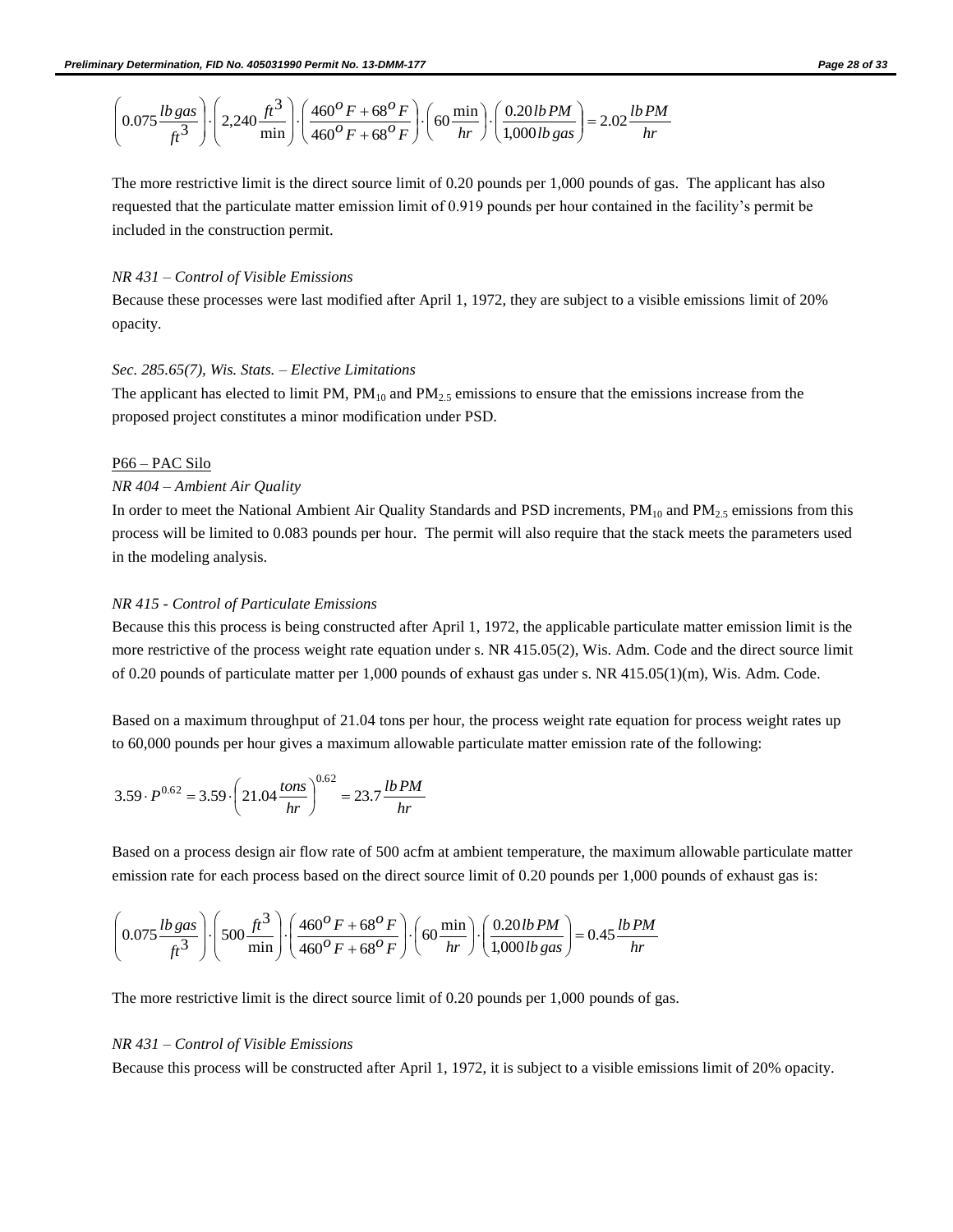#### *Sec. 285.65(7), Wis. Stats. – Elective Limitations*

The permittee has elected to limit particulate matter emissions from this process to 0.43 pounds per hour. This limit, along with the  $PM_{10}$  and  $PM_{2.5}$  emission limits discussed above, ensure that the emissions increase from the proposed project constitutes a minor modification under PSD.

### P72 –DSI Silo

#### *NR 404 – Ambient Air Quality*

In order to meet the National Ambient Air Quality Standards and PSD increments,  $PM_{10}$  and  $PM_{2.5}$  emissions from this process will be limited to 0.086 pounds per hour. The permit will also require that the stack meets the parameters used in the modeling analysis.

#### *NR 415 - Control of Particulate Emissions*

Because this process will be constructed after April 1, 1972, the applicable particulate matter emission limit is the more restrictive of the process weight rate equation under s. NR 415.05(2), Wis. Adm. Code and the direct source limit of 0.20 pounds of particulate matter per 1,000 pounds of exhaust gas under s. NR 415.05(1)(m), Wis. Adm. Code.

Based on a maximum throughput of 24.61 tons per hour, the process weight rate equation for process weight rates up to 60,000 pounds per hour gives a maximum allowable particulate matter emission rate of the following:

$$
3.59 \cdot P^{0.62} = 3.59 \cdot \left(24.61 \frac{\text{tons}}{\text{hr}}\right)^{0.62} = 26.2 \frac{\text{lb PM}}{\text{hr}}
$$

Based on a process design air flow rate of 1,000 acfm at ambient temperature, the maximum allowable particulate matter emission rate for each process based on the direct source limit of 0.20 pounds per 1,000 pounds of exhaust gas is:

$$
\left(0.075 \frac{lb \, gas}{ft^3}\right) \cdot \left(1,000 \frac{ft^3}{\min}\right) \cdot \left(\frac{460^{\circ}F + 68^{\circ}F}{460^{\circ}F + 68^{\circ}F}\right) \cdot \left(60 \frac{\min}{hr}\right) \cdot \left(\frac{0.20 lb \, PM}{1,000 lb \, gas}\right) = 0.90 \frac{lb \, PM}{hr}
$$

The more restrictive limit is the direct source limit of 0.20 pounds per 1,000 pounds of gas.

#### *NR 431 – Control of Visible Emissions*

Because this process will be constructed after April 1, 1972, it is subject to a visible emissions limit of 20% opacity.

#### *Sec. 285.65(7), Wis. Stats. – Elective Limitations*

The permittee has elected to limit particulate matter emissions from this process to 0.86 pounds per hour. This limit, along with the  $PM_{10}$  and  $PM_{2.5}$  emission limits discussed above, ensure that the emissions increase from the proposed project constitutes a minor modification under PSD.

#### P73, P74 – P7 and P8 DSI mills

#### *NR 404 – Ambient Air Quality*

In order to meet the National Ambient Air Quality Standards and PSD increments,  $PM_{10}$  and  $PM_{2.5}$  emissions from process P73 will be limited to 0.005 pounds per hour and  $PM_{10}$  and  $PM_{2.5}$  emissions from process P74 will be limited to 0.003 pounds per hour.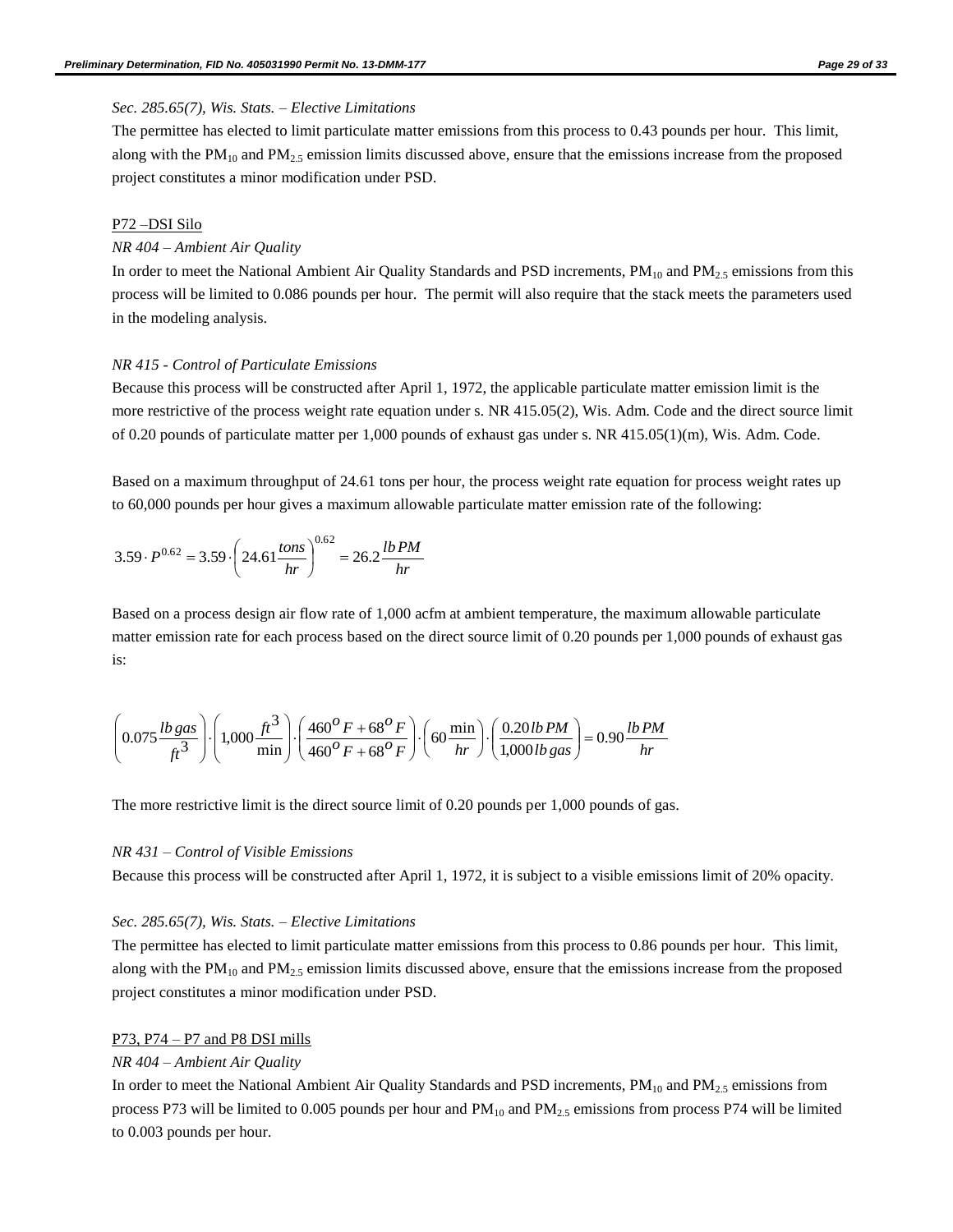#### *NR 415 - Control of Particulate Emissions*

Because these processes will be constructed after April 1, 1972, the applicable particulate matter emission limit is the more restrictive of the process weight rate equation under s. NR 415.05(2), Wis. Adm. Code and the direct source limit of 0.20 pounds of particulate matter per 1,000 pounds of exhaust gas under s. NR 415.05(1)(m), Wis. Adm. Code. However, because there is no significant air flow from the semi-trailers that contain the mills, only the process weight rate limit will apply.

Based on maximum throughputs of 1.89 tons per hour for process P73 and 1.25 tons per hour for process P74, the process weight rate equation for process weight rates up to 60,000 pounds per hour gives maximum allowable particulate matter emission rates of the following:

P73 = 3.59 
$$
\cdot P^{0.62}
$$
 = 3.59  $\cdot \left(1.89 \frac{\text{tons}}{\text{hr}}\right)^{0.62}$  = 5.3  $\frac{\text{lb PM}}{\text{hr}}$ 

$$
P74 = 3.59 \cdot P^{0.62} = 3.59 \cdot \left(1.25 \frac{\text{tons}}{\text{hr}}\right)^{0.62} = 4.1 \frac{\text{lb PM}}{\text{hr}}
$$

#### *NR 431 – Control of Visible Emissions*

Because these processes will be constructed after April 1, 1972, they are subject to a visible emissions limit of 20% opacity.

#### *Sec. 285.65(7), Wis. Stats. – Elective Limitations*

The permittee has elected to limit particulate matter emissions from each of these processes to 0.03 pounds per hour. These limits, along with the  $PM_{10}$  and  $PM_{2.5}$  emission limits discussed above, ensure that the emissions increase from the proposed project constitutes a minor modification under PSD.

#### **NEW SOURCE PERFORMANCE STANDARDS (NSPS) APPLICABILITY For proposed construction of a source:**

- 1. Is the proposed source in a source category for which there is an existing or proposed NSPS?  $\Box$  Yes  $\boxtimes$  No  $\Box$  Not applicable. (If yes, identify the source category.)
- 2. Is the proposed source an affected facility?  $\Box$  Yes  $\Box$  No  $\boxtimes$  Not applicable. (Explain if necessary to clarify.)

#### **For the proposed modification of an existing source:**

1. Is the existing source, which is being modified, in a source category for which there is an existing or proposed NSPS?

 $\Box$  Yes  $\boxtimes$  No  $\Box$  Not applicable. (If yes, identify the source category.)

- 2. Is the existing source, which is being modified, an affected facility (prior to modification)?  $\Box$  Yes  $\boxtimes$  No  $\Box$  Not applicable. (Explain if necessary to clarify here and in the following items)
- 3. Does the proposed modification constitute a modification **under NSPS** to the existing source?  $\Box$  Yes  $\Box$  No  $\boxtimes$  Not applicable.
- 4. Will the existing source be an affected facility after modification?  $\Box$  Yes  $\Box$  No  $\boxtimes$  Not applicable.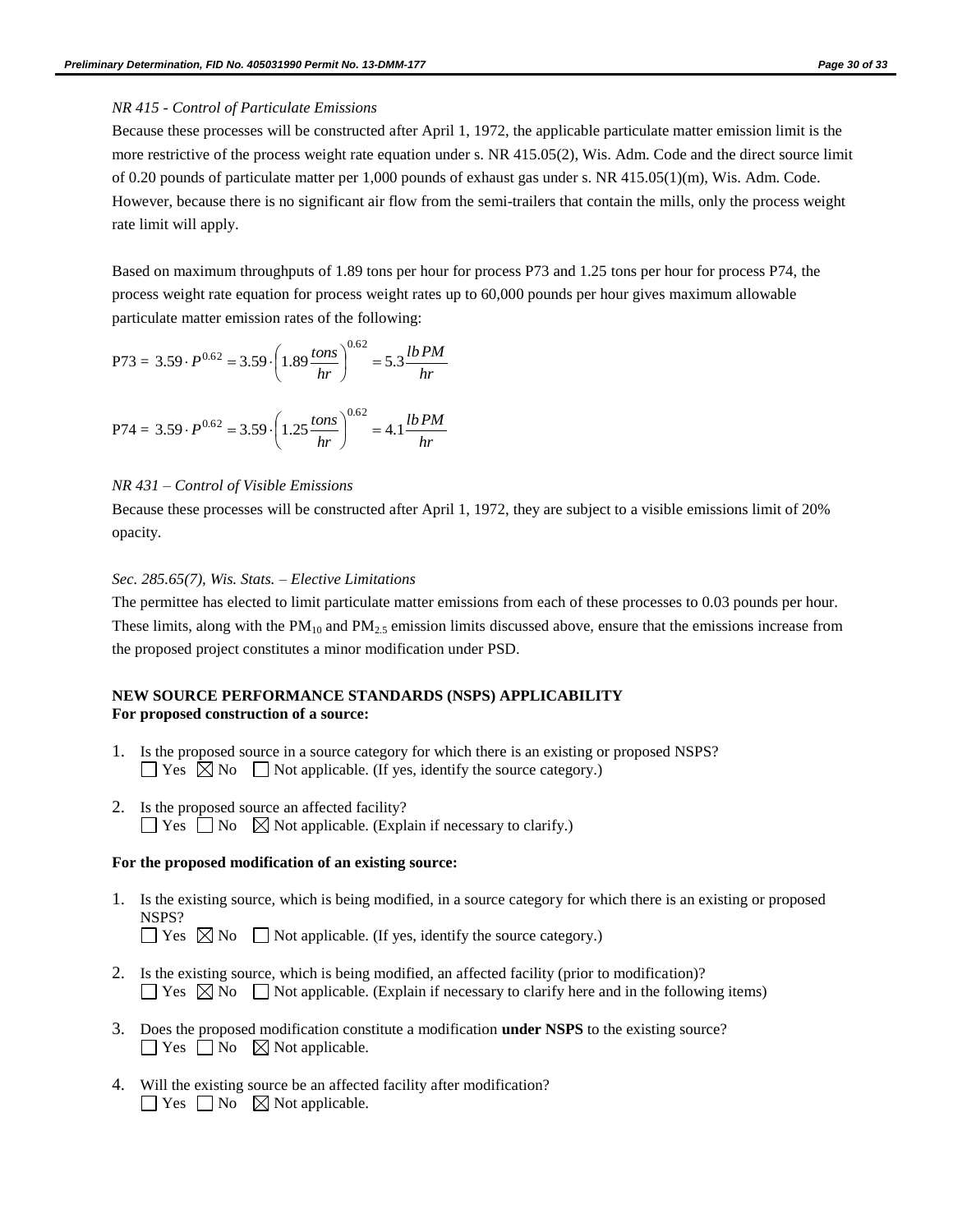## **NATIONAL EMISSION STANDARDS FOR HAZARDOUS AIR POLLUTANTS (NESHAPS) APPLICABILITY**

## **Part 61 NESHAPS:**

- 1. Will the proposed new or modified source emit a pollutant controlled under an existing or proposed NESHAPS?  $\Box$  Yes  $\Box$  No (if yes, identify the pollutant).
- 2. Is the proposed new or modified source subject to an existing or proposed NESHAPS?  $\Box$  Yes  $\Box$  No (if yes, identify NESHAPS).

## **Part 63 NESHAPS:**

- 1. Will the proposed new or modified source emit a pollutant controlled under an existing Part 63 NESHAPS?  $\Box$  Yes  $\Box$  No (if yes, identify the pollutant).
- 2. Is the proposed new or modified source subject to an existing Part 63 NESHAPS?  $\Box$  Yes  $\boxtimes$  No (if yes, identify NESHAPS).
- 3. Is the proposed project subject to s. 112(g) of the Clean Air Act?  $\Box$  Yes  $\boxtimes$  No.

The section 112(g) rules only apply to case-by-case MACT standards that are developed for new construction or reconstruction of sources that (by themselves) constitutes a new major source of federal hazardous air pollutants (for source categories not covered under an existing Part 63 MACT standard).

## **CAM - COMPLIANCE ASSURANCE MONITORING.**

The Compliance Assurance Monitoring (CAM) rule applies to pollutant-specific emission units (PSEU) at major sources that are required to obtain a Part 70 permit if the unit satisfies all of the following:

- The unit is subject to an emission limitation or standard for the applicable regulated air pollutant
- The unit uses a control device to achieve compliance with any such emission limitation or standard; and
- The unit has potential pre-control device emissions of the regulated air pollutant that are greater than or equal to 100% of the amount required for a source to be classified a Part 70 major source.

Boilers B24, B25, B26 and B27 and processes P46A and P46B are subject to CAM rule and the facility's current operation permit contains CAM requirements that remain unchanged as a result of this construction permit. The other sources being modified or added as part of this project all have potential pre-control device emissions that are less than 100% of the major source threshold and are not subject to the CAM rule.

## **CRITERIA FOR CONSTRUCTION PERMIT APPROVAL**

Section 285.63, Wis. Stats., sets forth the specific language for permit approval criteria. The Department finds that:

- 1. The source will meet emission limitations.
- 2. The source will not cause nor exacerbate a violation of an air quality standard or ambient air increment.
- 3. The source is operating or seeks to operate under an emission reduction option. Not Applicable.
- 4. The source will not preclude the construction or operation of another source for which an air pollution control permit application has been received.

## **PRELIMINARY DETERMINATIONS FOR CONSTRUCTION PERMIT NO. 13-DMM-177**

The Wisconsin Department of Natural Resources has reviewed the construction permit application and other materials submitted by Wisconsin Public Service Corporation – Pulliam Generating Station and hereby makes a preliminary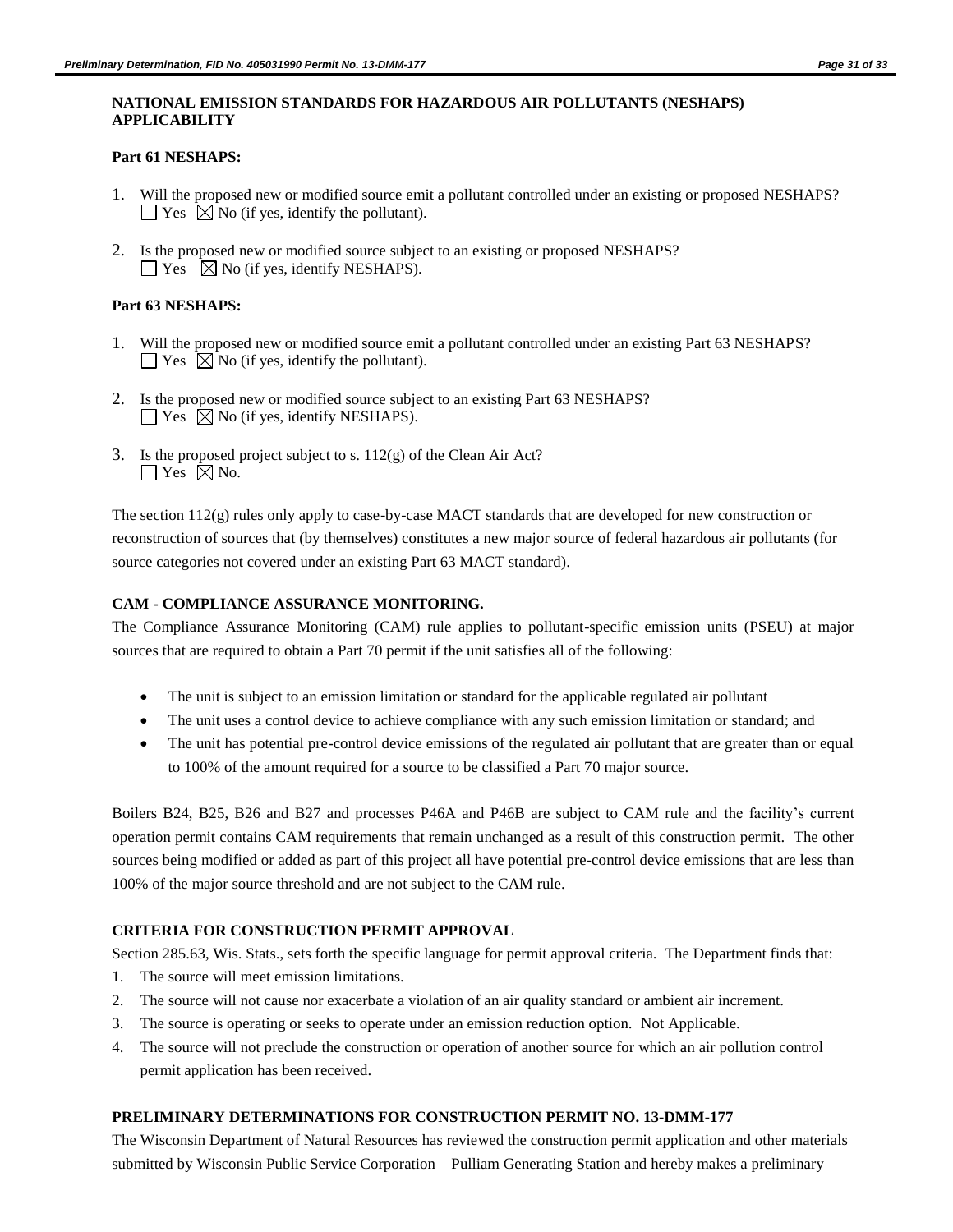determination that this project, when constructed or modified and operated consistent with the application and subsequent information submitted, will be able to meet the emission limits and conditions included in the attached draft permit. A final decision regarding emission limits and conditions will be made after the Department has reviewed and evaluated all comments received during the public comment period. The proposed emission limits and other proposed conditions in the draft permit are written in the same form that they will appear in the construction permit. These proposed conditions may be changed as a result of public comments or further evaluation by the Department.